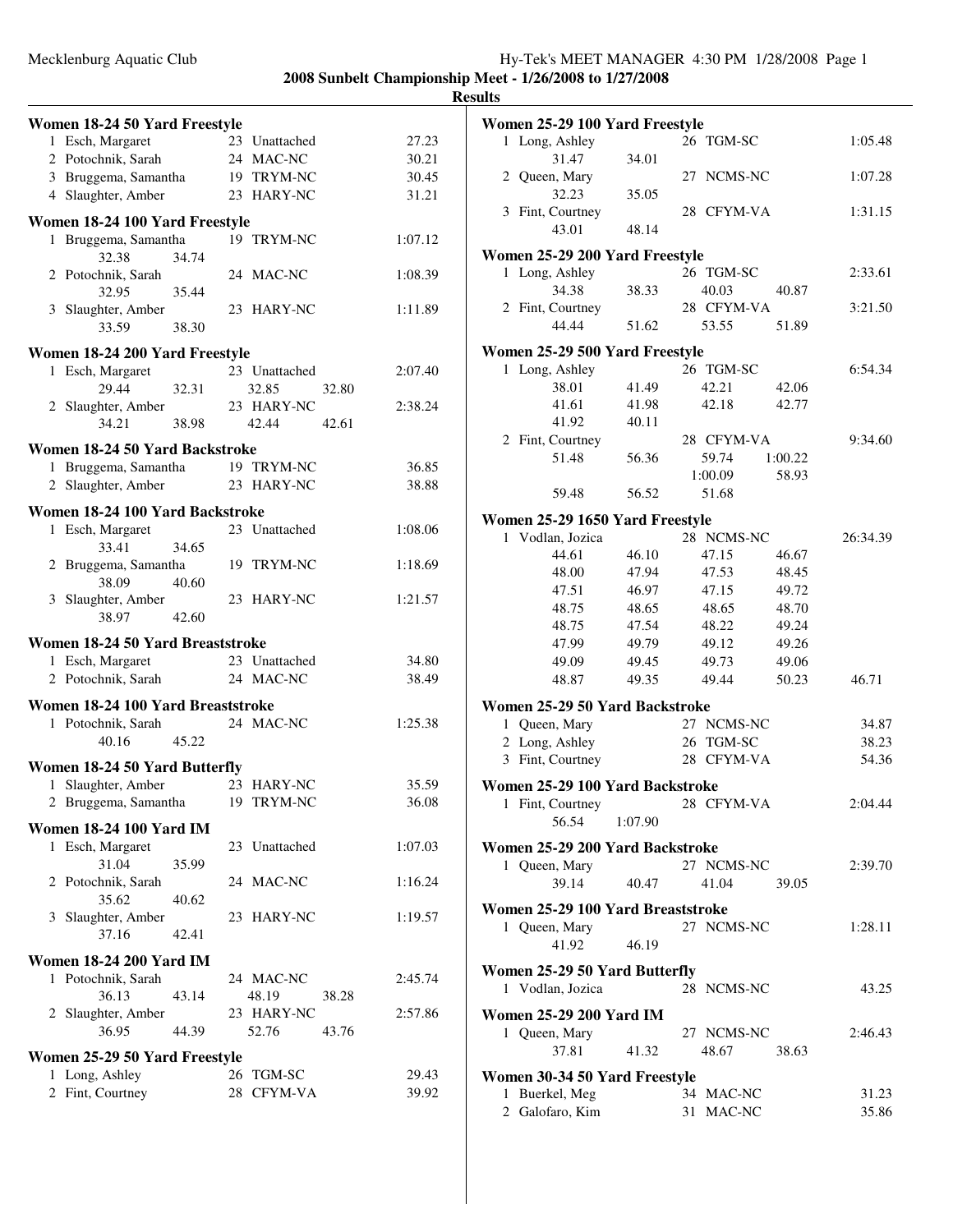**2008 Sunbelt Championship Meet - 1/26/2008 to 1/27/2008**

**Results**

| Women 30-34 200 Yard Freestyle        |       |                                              |       |                | <b>Women 35-39 500 Yard Fre</b>               |       |
|---------------------------------------|-------|----------------------------------------------|-------|----------------|-----------------------------------------------|-------|
| 1 Fritchie, Karen                     |       | 30 DAMA-NC                                   |       | 2:06.04        | 1 Ulveling, Kristina                          |       |
| 30.34                                 | 32.29 | 31.97                                        | 31.44 |                | 28.23                                         | 31.04 |
| 2 Buerkel, Meg                        |       | 34 MAC-NC                                    |       | 2:32.67        | 31.93                                         | 31.62 |
| 34.98                                 | 39.12 | 40.12                                        | 38.45 |                | 31.57                                         | 30.67 |
| Women 30-34 500 Yard Freestyle        |       |                                              |       |                | 2 Williams, Heidi                             |       |
| 1 Fritchie, Karen                     |       | 30 DAMA-NC                                   |       | 5:40.95        | 31.62                                         | 33.82 |
| 31.73                                 | 34.44 | 34.69                                        | 34.73 |                | 34.67                                         | 34.93 |
| 34.43                                 | 34.63 | 34.72                                        | 34.59 |                | 34.92                                         | 33.65 |
| 33.80                                 | 33.19 |                                              |       |                | Women 35-39 1000 Yard Fı                      |       |
|                                       |       |                                              |       |                | 1 Ulveling, Kristina                          |       |
| Women 30-34 1000 Yard Freestyle       |       |                                              |       |                | 29.09                                         | 31.79 |
| 1 Buerkel, Meg                        |       | 34 MAC-NC                                    |       | 14:30.96       | 32.43                                         | 32.36 |
| 39.30                                 | 42.05 | 43.16                                        | 43.49 |                | 32.29                                         | 32.60 |
| 43.69                                 | 43.70 | 44.30                                        | 44.80 |                | 32.21                                         | 32.29 |
| 44.61                                 | 44.56 | 43.77                                        | 44.10 |                | 32.38                                         | 32.69 |
| 44.54                                 | 44.17 | 43.71                                        | 44.22 |                | 2 Williams, Heidi                             |       |
| 44.20                                 | 44.02 | 43.31                                        | 41.26 |                | 32.71                                         | 35.30 |
| Women 30-34 100 Yard Backstroke       |       |                                              |       |                | 36.04                                         | 35.63 |
| 1 Galofaro, Kim                       |       | 31 MAC-NC                                    |       | 1:38.72        | 35.60                                         | 35.28 |
| 49.48                                 | 49.24 |                                              |       |                | 35.26                                         | 34.94 |
| <b>Women 30-34 100 Yard IM</b>        |       |                                              |       |                | 34.57                                         | 34.61 |
| --- Galofaro, Kim                     |       | 31 MAC-NC                                    |       | DQ             |                                               |       |
|                                       |       | Shoulders past vertical toward breast - back |       |                | Women 35-39 1650 Yard Fı<br>1 Williams, Heidi |       |
| 44.23                                 | 50.53 |                                              |       |                | 33.07                                         | 35.52 |
|                                       |       |                                              |       |                | 35.83                                         | 35.79 |
| <b>Women 30-34 200 Yard IM</b>        |       |                                              |       |                | 35.60                                         | 35.43 |
| 1 Fritchie, Karen                     |       | 30 DAMA-NC                                   |       | 2:21.30        | 35.28                                         | 35.18 |
| 31.37                                 | 37.97 | 39.51                                        | 32.45 |                | 34.96                                         | 35.01 |
| <b>Women 30-34 400 Yard IM</b>        |       |                                              |       |                | 34.98                                         | 34.82 |
| 1 Fritchie, Karen                     |       | 30 DAMA-NC                                   |       | 4:54.24        | 34.97                                         | 35.24 |
| 32.31                                 | 35.63 | 38.76                                        | 38.84 |                | 35.27                                         | 35.24 |
| 40.73                                 | 41.30 | 33.83                                        | 32.84 |                |                                               |       |
| Women 35-39 50 Yard Freestyle         |       |                                              |       |                | Women 35-39 50 Yard Bacl                      |       |
| 1 Ulveling, Kristina                  |       | 35 GAJA-GA                                   |       | 25.04          | 1 Lane, Tanya                                 |       |
| 2 Hageman, Heather                    |       | 37 NCMS-NC                                   |       | 26.34          | 2 Williams, Heidi                             |       |
| 3 Rietz, Heather                      |       | 39 EXCL-SE                                   |       | 27.83          | 3 Williams, Heather                           |       |
| 4 Schwartz, Michelle                  |       | 36 MAC-NC                                    |       | 27.91          | 4 St Jean, Rebecca                            |       |
|                                       |       |                                              |       |                | 5 Bovi, Kelly                                 |       |
| 5 St Jean, Rebecca<br>6 Hostal, Julia |       | 37 CFYM-VA<br>37 NCMS-NC                     |       | 28.60<br>29.08 | --- Wall, Janet                               |       |
| 7 Williams, Heather                   |       | 35 HARY-NC                                   |       | 30.01          | Women 35-39 100 Yard Ba                       |       |
| 8 Bovi, Kelly                         |       | 38 MAC-NC                                    |       | 33.35          | 1 Lane, Tanya                                 |       |
|                                       |       |                                              |       |                | 31.01                                         | 32.23 |
| Women 35-39 100 Yard Freestyle        |       |                                              |       |                | 2 Schwartz, Michelle                          |       |
| 1 St Jean, Rebecca                    |       | 37 CFYM-VA                                   |       | 1:03.51        | 33.70                                         | 35.50 |
| 30.96                                 | 32.55 |                                              |       |                | 3 Williams, Heidi                             |       |
| 2 Bovi, Kelly                         |       | 38 MAC-NC                                    |       | 1:13.25        | 35.09                                         | 37.07 |
| 35.07                                 | 38.18 |                                              |       |                | 4 Williams, Heather                           |       |
| 3 Wall, Janet                         |       | 39 MAC-NC                                    |       | 1:15.63        | 36.71                                         | 38.23 |
| 35.83                                 | 39.80 |                                              |       |                | 5 St Jean, Rebecca                            |       |
| Women 35-39 200 Yard Freestyle        |       |                                              |       |                | 38.03                                         | 40.15 |
| 1 Rietz, Heather                      |       | 39 EXCL-SE                                   |       | 2:14.52        | 6 Bovi, Kelly                                 |       |
| 31.28                                 | 34.00 | 35.07                                        | 34.17 |                | 42.41                                         | 44.72 |
| 2 St Jean, Rebecca                    |       | 37 CFYM-VA                                   |       | 2:21.01        | <b>Women 35-39 200 Yard Ba</b>                |       |
| 31.87                                 | 34.92 | 36.80                                        | 37.42 |                | 1 Lane, Tanya                                 |       |
|                                       |       |                                              |       |                | 33.23                                         | 35.63 |

| Women 35-39 500 Yard Freestyle |                                 |                |  |                |                |          |  |  |  |
|--------------------------------|---------------------------------|----------------|--|----------------|----------------|----------|--|--|--|
|                                | 1 Ulveling, Kristina            |                |  | 35 GAJA-GA     |                | 5:12.15  |  |  |  |
|                                | 28.23                           | 31.04          |  | 31.69          | 31.74          |          |  |  |  |
|                                | 31.93                           | 31.62          |  | 31.63          | 32.03          |          |  |  |  |
|                                | 31.57                           | 30.67          |  |                |                |          |  |  |  |
|                                | 2 Williams, Heidi               |                |  | 38 DAMA-NC     |                | 5:42.42  |  |  |  |
|                                | 31.62                           | 33.82          |  | 34.18          | 34.56          |          |  |  |  |
|                                | 34.67                           | 34.93          |  | 35.12          | 34.95          |          |  |  |  |
|                                | 34.92                           | 33.65          |  |                |                |          |  |  |  |
|                                | Women 35-39 1000 Yard Freestyle |                |  |                |                |          |  |  |  |
|                                | 1 Ulveling, Kristina            |                |  | 35 GAJA-GA     |                | 10:44.06 |  |  |  |
|                                | 29.09                           | 31.79          |  | 32.50          | 32.50          |          |  |  |  |
|                                | 32.43                           | 32.36          |  | 32.52          | 32.48          |          |  |  |  |
|                                | 32.29                           | 32.60          |  | 32.43          | 32.39          |          |  |  |  |
|                                | 32.21                           | 32.29          |  | 32.41          | 32.45          |          |  |  |  |
|                                | 32.38                           | 32.69          |  | 32.50          | 31.75          |          |  |  |  |
|                                | 2 Williams, Heidi               |                |  | 38 DAMA-NC     |                | 11:39.80 |  |  |  |
|                                | 32.71                           | 35.30          |  | 35.81          | 36.00          |          |  |  |  |
|                                | 36.04                           | 35.63          |  | 35.69          | 35.44          |          |  |  |  |
|                                | 35.60                           | 35.28          |  | 35.00          | 35.52          |          |  |  |  |
|                                | 35.26                           | 34.94          |  | 34.71          | 35.02          |          |  |  |  |
|                                | 34.57                           | 34.61          |  | 33.94          | 32.73          |          |  |  |  |
|                                |                                 |                |  |                |                |          |  |  |  |
|                                | Women 35-39 1650 Yard Freestyle |                |  |                |                |          |  |  |  |
|                                | 1 Williams, Heidi               |                |  | 38 DAMA-NC     |                | 19:21.57 |  |  |  |
|                                | 33.07                           | 35.52          |  | 35.90          | 35.40          |          |  |  |  |
|                                | 35.83                           | 35.79          |  | 35.83<br>35.26 | 35.95<br>35.26 |          |  |  |  |
|                                | 35.60                           | 35.43          |  | 35.21          | 35.18          |          |  |  |  |
|                                | 35.28                           | 35.18          |  |                | 35.15          |          |  |  |  |
|                                | 34.96<br>34.98                  | 35.01<br>34.82 |  | 35.34<br>35.33 |                |          |  |  |  |
|                                | 34.97                           | 35.24          |  | 35.27          | 35.05          |          |  |  |  |
|                                | 35.27                           | 35.24          |  | 35.12          | 35.00<br>35.39 | 33.74    |  |  |  |
|                                |                                 |                |  |                |                |          |  |  |  |
|                                | Women 35-39 50 Yard Backstroke  |                |  |                |                |          |  |  |  |
| 1                              | Lane, Tanya                     |                |  | 36 MAC-NC      |                | 29.35    |  |  |  |
| 2                              | Williams, Heidi                 |                |  | 38 DAMA-NC     |                | 31.33    |  |  |  |
|                                | 3 Williams, Heather             |                |  | 35 HARY-NC     |                | 34.76    |  |  |  |
|                                | 4 St Jean, Rebecca              |                |  | 37 CFYM-VA     |                | 37.26    |  |  |  |
|                                | 5 Bovi, Kelly                   |                |  | 38 MAC-NC      |                | 38.28    |  |  |  |
|                                | --- Wall, Janet                 |                |  | 39 MAC-NC      |                | DQ       |  |  |  |
|                                | Women 35-39 100 Yard Backstroke |                |  |                |                |          |  |  |  |
| 1.                             | Lane, Tanya                     |                |  | 36 MAC-NC      |                | 1:03.24  |  |  |  |
|                                | 31.01                           | 32.23          |  |                |                |          |  |  |  |
|                                | 2 Schwartz, Michelle            |                |  | 36 MAC-NC      |                | 1:09.20  |  |  |  |
|                                | 33.70                           | 35.50          |  |                |                |          |  |  |  |
|                                | 3 Williams, Heidi               |                |  | 38 DAMA-NC     |                | 1:12.16  |  |  |  |
|                                | 35.09                           | 37.07          |  |                |                |          |  |  |  |
|                                | 4 Williams, Heather             |                |  | 35 HARY-NC     |                | 1:14.94  |  |  |  |
|                                | 36.71                           | 38.23          |  |                |                |          |  |  |  |
| 5                              | St Jean, Rebecca                |                |  | 37 CFYM-VA     |                | 1:18.18  |  |  |  |
|                                | 38.03                           | 40.15          |  |                |                |          |  |  |  |
|                                | 6 Bovi, Kelly                   |                |  | 38 MAC-NC      |                | 1:27.13  |  |  |  |
|                                | 42.41                           | 44.72          |  |                |                |          |  |  |  |
|                                | Women 35-39 200 Yard Backstroke |                |  |                |                |          |  |  |  |
|                                | 1 Lane, Tanya                   |                |  | 36 MAC-NC      |                | 2:17.98  |  |  |  |
|                                | 33.23                           | 35.63          |  | 34.97          | 34.15          |          |  |  |  |
|                                |                                 |                |  |                |                |          |  |  |  |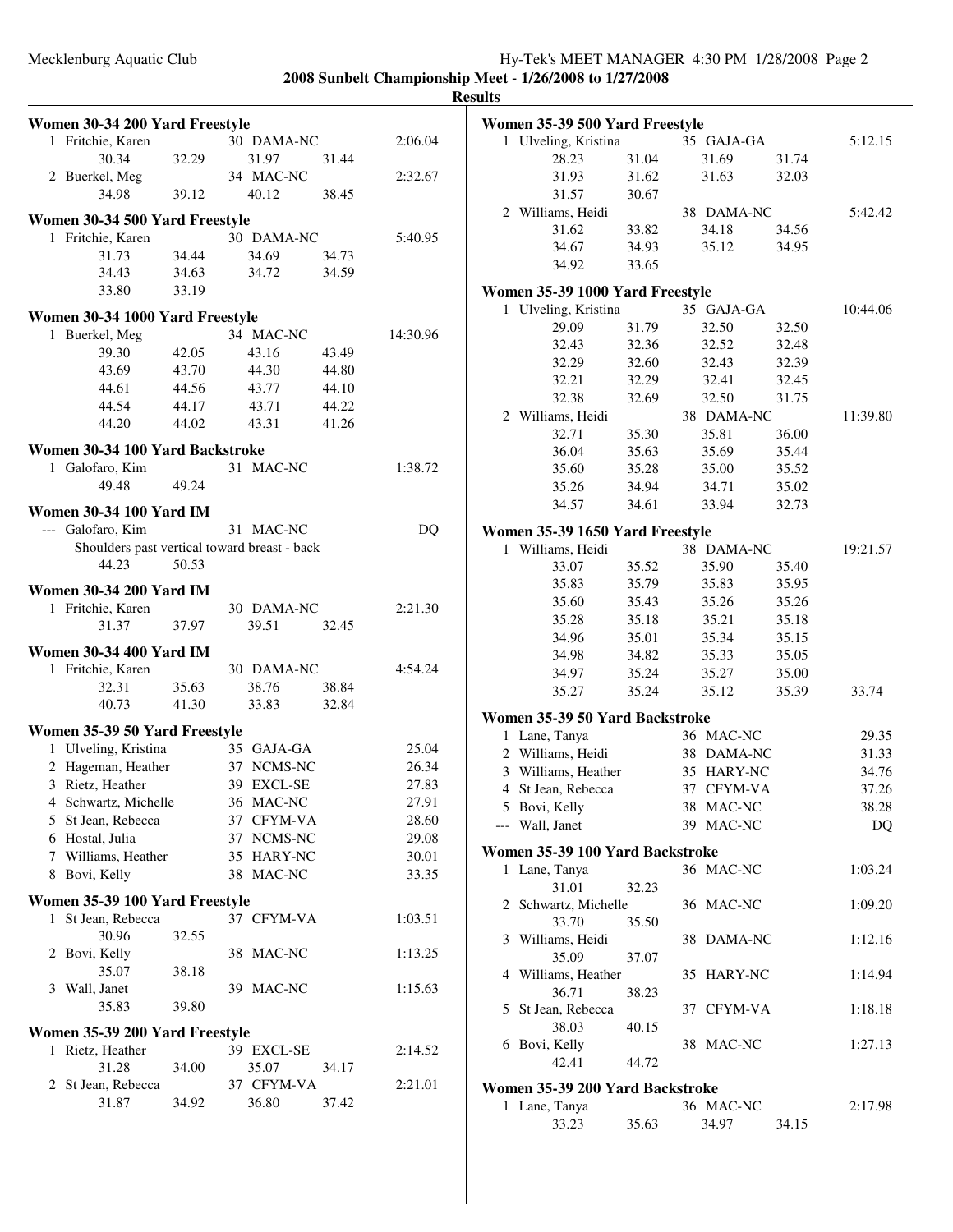|   | (Women 35-39 200 Yard Backstroke) |       |            |       |         |
|---|-----------------------------------|-------|------------|-------|---------|
|   | 2 Williams, Heidi                 |       | 38 DAMA-NC |       | 2:31.65 |
|   | 36.67                             | 38.70 | 38.83      | 37.45 |         |
|   |                                   |       |            |       |         |
|   | Women 35-39 50 Yard Breaststroke  |       |            |       |         |
|   | 1 Lane, Tanya                     |       | 36 MAC-NC  |       | 32.46   |
|   | 2 Summerlin, Shannon              |       | 35 VMST-VA |       | 33.29   |
|   | 3 St Jean, Rebecca                |       | 37 CFYM-VA |       | 38.20   |
|   | 4 Hageman, Heather                |       | 37 NCMS-NC |       | 38.46   |
|   | 5 Hostal, Julia                   |       | 37 NCMS-NC |       | 40.25   |
|   | Women 35-39 100 Yard Breaststroke |       |            |       |         |
|   | 1 Lane, Tanya                     |       | 36 MAC-NC  |       | 1:12.23 |
|   | 33.78                             | 38.45 |            |       |         |
|   | 2 St Jean, Rebecca                |       | 37 CFYM-VA |       | 1:25.23 |
|   | 40.61                             | 44.62 |            |       |         |
|   |                                   |       |            |       |         |
|   | Women 35-39 200 Yard Breaststroke |       |            |       |         |
|   | 1 Lane, Tanya                     |       | 36 MAC-NC  |       | 2:38.91 |
|   | 35.53                             | 40.54 | 41.12      | 41.72 |         |
|   | Women 35-39 50 Yard Butterfly     |       |            |       |         |
|   | 1 Ulveling, Kristina              |       | 35 GAJA-GA |       | 27.30   |
|   | 2 Williams, Heather               |       | 35 HARY-NC |       | 32.60   |
|   | 3 St Jean, Rebecca                |       | 37 CFYM-VA |       | 33.30   |
|   |                                   |       |            |       |         |
|   | Women 35-39 100 Yard Butterfly    |       |            |       |         |
|   | 1 Ulveling, Kristina              |       | 35 GAJA-GA |       | 1:00.38 |
|   | 28.62                             | 31.76 |            |       |         |
|   | 2 Schwartz, Michelle              |       | 36 MAC-NC  |       | 1:08.06 |
|   | 31.43                             | 36.63 |            |       |         |
|   | <b>Women 35-39 100 Yard IM</b>    |       |            |       |         |
|   | 1 Lane, Tanya                     |       | 36 MAC-NC  |       | 1:04.81 |
|   | 29.48                             | 35.33 |            |       |         |
|   | 2 Williams, Heidi                 |       | 38 DAMA-NC |       | 1:11.00 |
|   | 32.68                             | 38.32 |            |       |         |
|   | 3 Rietz, Heather                  |       | 39 EXCL-SE |       | 1:14.34 |
|   | 34.17                             | 40.17 |            |       |         |
|   | 4 St Jean, Rebecca                |       | 37 CFYM-VA |       | 1:15.00 |
|   | 35.91                             | 39.09 |            |       |         |
|   | 5 Williams, Heather               |       | 35 HARY-NC |       | 1:15.25 |
|   | 34.75                             | 40.50 |            |       |         |
|   | 6 Hostal, Julia                   |       | 37 NCMS-NC |       | 1:17.76 |
|   | 36.26                             | 41.50 |            |       |         |
|   | <b>Women 35-39 200 Yard IM</b>    |       |            |       |         |
| 1 | Ulveling, Kristina                |       | 35 GAJA-GA |       | 2:16.94 |
|   | 28.44                             | 37.06 | 39.82      | 31.62 |         |
|   | 2 Williams, Heidi                 |       | 38 DAMA-NC |       | 2:32.12 |
|   | 32.39                             | 39.46 | 45.91      | 34.36 |         |
|   | 3 St Jean, Rebecca                |       | 37 CFYM-VA |       | 2:43.75 |
|   | 35.08                             | 43.12 | 48.19      | 37.36 |         |
|   |                                   |       |            |       |         |
|   | <b>Women 35-39 400 Yard IM</b>    |       |            |       |         |
|   | 1 Williams, Heidi                 |       | 38 DAMA-NC |       | 5:24.50 |
|   | 35.17                             | 40.12 | 43.03      | 41.84 |         |
|   | 47.17                             | 46.91 | 35.73      | 34.53 |         |
|   | Women 40-44 50 Yard Freestyle     |       |            |       |         |
|   | 1 Vess, Christine                 |       | 43 AMS-NC  |       | 26.43   |
|   | 2 Gillman, Regina                 |       | 42 MAC-NC  |       | 30.66   |

| 3              | Bear, Shelley                   |                | 40 SAM-NC      |                | 30.84    |
|----------------|---------------------------------|----------------|----------------|----------------|----------|
| $\overline{4}$ | Hamilton, April                 |                | 40 CFYM-VA     |                | 32.37    |
|                | 5 Dunklin, Helen K              |                | 44 MAC-NC      |                | 32.79    |
|                | 6 Montgomery, Courtnay          |                | 43 GOLD-FG     |                | 33.91    |
| 7              | Pierpont, Beth T                |                | 43 MAC-NC      |                | 37.01    |
|                |                                 |                |                |                |          |
|                | Women 40-44 100 Yard Freestyle  |                |                |                |          |
|                | 1 Vess, Christine               |                | 43 AMS-NC      |                | 59.48    |
|                | 28.18<br>2 Nowak, Elizabeth     | 31.30          | 44 THAT-NC     |                | 1:00.44  |
|                | 28.92                           | 31.52          |                |                |          |
|                | 3 Bear, Shelley                 |                | 40 SAM-NC      |                | 1:07.05  |
|                | 31.73                           |                |                |                |          |
| 4              | Blanchar, Jill                  | 35.32          | 43 NCMS-NC     |                | 1:09.51  |
|                | 33.31                           | 36.20          |                |                |          |
|                | 5 Cole, Kim                     |                | 44 NCMS-NC     |                | 1:10.93  |
|                | 34.27                           | 36.66          |                |                |          |
|                | 6 Hamilton, April               |                | 40 CFYM-VA     |                | 1:15.46  |
|                | 35.61                           | 39.85          |                |                |          |
| 7              | Montgomery, Courtnay            |                | 43 GOLD-FG     |                | 1:18.24  |
|                | 37.98                           | 40.26          |                |                |          |
|                |                                 |                |                |                |          |
|                | Women 40-44 200 Yard Freestyle  |                |                |                |          |
|                | 1 Vess, Christine               |                | 43 AMS-NC      |                | 2:13.44  |
|                | 31.18                           | 33.98          | 34.58          | 33.70          |          |
|                | 2 Gillman, Regina               |                | 42 MAC-NC      |                | 2:27.32  |
|                | 32.84                           | 36.40          | 38.39          | 39.69          |          |
| 3              | Montgomery, Courtnay            |                | 43 GOLD-FG     |                | 2:58.69  |
|                | 38.95                           | 46.51          | 50.09          | 43.14          |          |
|                | 4 Pierpont, Beth T              |                | 43 MAC-NC      |                | 3:22.59  |
|                | 43.58                           | 53.00          | 55.37          | 50.64          |          |
|                | Women 40-44 500 Yard Freestyle  |                |                |                |          |
|                | 1 Vess, Christine               |                | 43 AMS-NC      |                | 6:27.50  |
|                | 32.98                           | 36.85          | 39.00          | 39.78          |          |
|                | 39.51                           | 39.45          | 40.46          | 39.61          |          |
|                | 40.54                           | 39.32          |                |                |          |
|                | 2 Cole, Kim                     |                | 44 NCMS-NC     |                | 7:12.30  |
|                | 36.32                           | 40.16          | 42.82          |                |          |
|                |                                 |                |                | 43.95          |          |
|                | 44.78                           | 45.39          | 45.19          | 45.28          |          |
|                | 45.03                           | 43.38          |                |                |          |
|                | 3 Hamilton, April               |                | 40 CFYM-VA     |                | 7:45.19  |
|                | 38.41                           | 45.01          | 47.96          | 47.92          |          |
|                | 47.91                           | 48.22          | 49.12          | 48.41          |          |
|                | 48.46                           | 43.77          |                |                |          |
|                | 4 Fahnline, Kathryn             |                | 44 TGM-SC      |                | 7:50.01  |
|                | 43.21                           | 46.46          | 48.08          | 47.59          |          |
|                | 47.74                           | 47.44          | 48.00          | 47.89          |          |
|                | 48.15                           | 45.45          |                |                |          |
|                |                                 |                |                |                |          |
|                | Women 40-44 1650 Yard Freestyle |                |                |                |          |
| 1              | Blanchar, Jill                  |                | 43 NCMS-NC     |                | 24:10.56 |
|                | 35.62                           | 40.75          | 42.87          | 43.57          |          |
|                | 43.79                           | 43.60          | 44.31          | 43.65          |          |
|                | 43.50                           | 43.73          | 43.52          | 43.68          |          |
|                | 43.79                           | 1:29.33        | 44.59          | 45.25          |          |
|                | 44.68                           | 44.74          | 44.95          | 44.68          |          |
|                | 45.20                           | 44.72          | 44.90          | 44.61          |          |
|                | 45.64<br>45.26                  | 45.09<br>44.74 | 45.26<br>44.19 | 45.02<br>41.37 |          |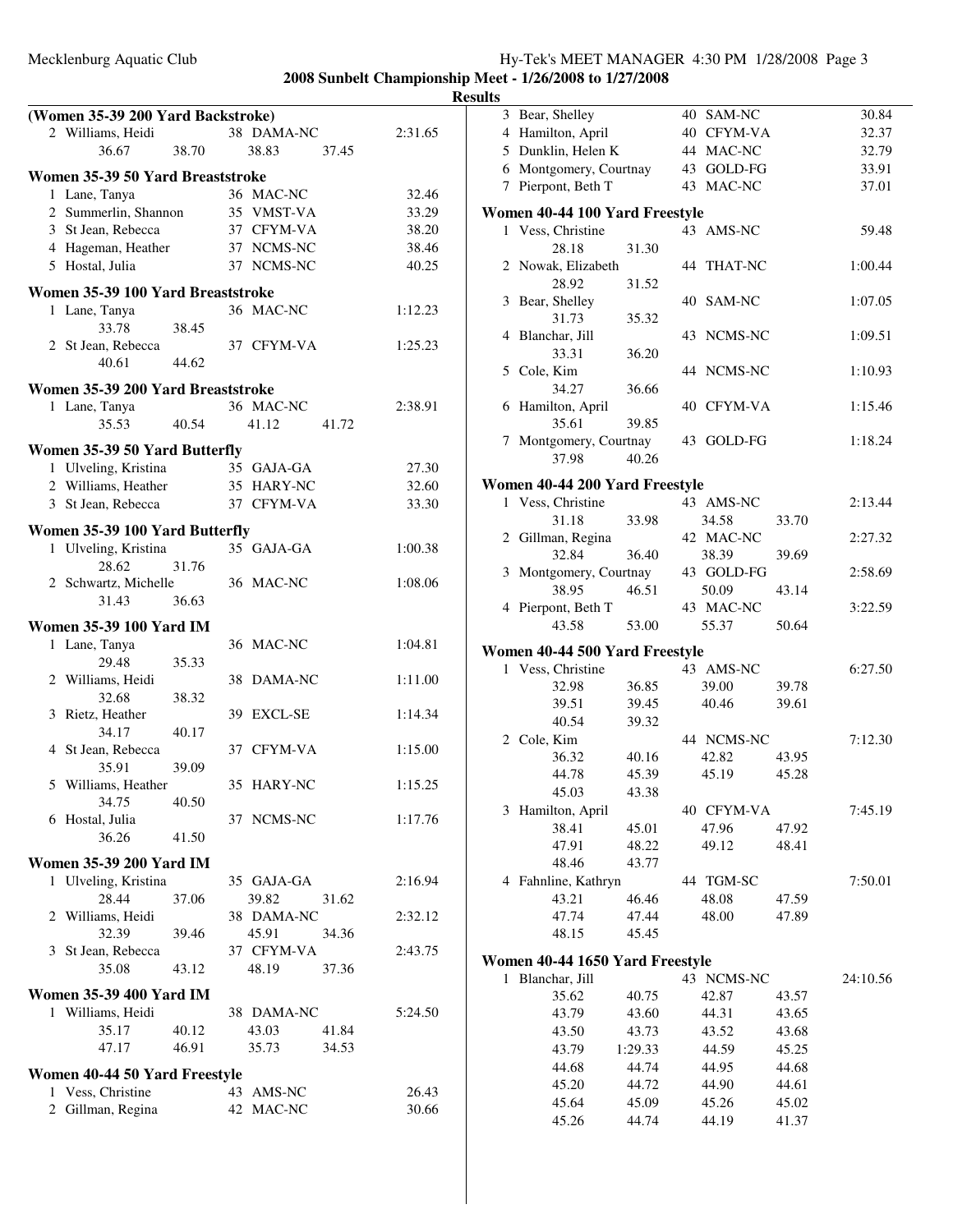|   | (Women 40-44 1650 Yard Freestyle)                    |       |    |                |       |                |
|---|------------------------------------------------------|-------|----|----------------|-------|----------------|
|   | 2 Fahnline, Kathryn                                  |       | 44 | TGM-SC         |       | 26:23.40       |
|   | 43.95                                                | 46.60 |    | 47.55          | 48.12 |                |
|   | 48.95                                                | 48.63 |    | 48.76          | 48.67 |                |
|   | 48.04                                                | 47.80 |    | 48.65          | 47.91 |                |
|   | 47.97                                                | 48.13 |    | 48.02          | 48.20 |                |
|   | 47.51                                                | 48.19 |    | 48.14          | 47.67 |                |
|   | 47.25                                                | 48.09 |    | 48.17          | 47.93 |                |
|   | 48.56                                                | 48.27 |    | 48.96          | 48.11 |                |
|   | 48.60                                                | 49.10 |    | 48.17          | 47.95 | 46.78          |
|   | Women 40-44 50 Yard Backstroke                       |       |    |                |       |                |
| 1 | Vess, Christine                                      |       |    | 43 AMS-NC      |       | 31.49          |
|   | 2 Gillman, Regina                                    |       |    | 42 MAC-NC      |       | 35.84          |
|   | 3 Blanchar, Jill                                     |       |    | 43 NCMS-NC     |       | 37.68          |
|   | 4 Bear, Shelley                                      |       |    | 40 SAM-NC      |       | 38.45          |
|   | 5 Montgomery, Courtnay                               |       |    | 43 GOLD-FG     |       | 41.09          |
|   | 6 Hamilton, April                                    |       |    | 40 CFYM-VA     |       | 41.25          |
|   | 7 Fahnline, Kathryn                                  |       |    | 44 TGM-SC      |       | 45.93          |
|   | Women 40-44 100 Yard Backstroke                      |       |    |                |       |                |
|   | 1 Vess, Christine                                    |       |    | 43 AMS-NC      |       | 1:06.39        |
|   | 32.69                                                | 33.70 |    |                |       |                |
| 2 | Nowak, Elizabeth                                     |       | 44 | <b>THAT-NC</b> |       | 1:10.56        |
|   | 33.54                                                | 37.02 |    |                |       |                |
| 3 | Montgomery, Courtnay                                 |       | 43 | GOLD-FG        |       | 1:32.49        |
|   | 44.12                                                | 48.37 |    |                |       |                |
| 4 | Pierpont, Beth T                                     |       | 43 | <b>MAC-NC</b>  |       | 1:49.34        |
|   | 51.13                                                | 58.21 |    |                |       |                |
|   | Women 40-44 200 Yard Backstroke                      |       |    |                |       |                |
| 1 | Vess, Christine                                      |       |    | 43 AMS-NC      |       | 2:33.32        |
|   | 36.18                                                | 39.78 |    | 39.52          | 37.84 |                |
| 2 | Gillman, Regina                                      |       |    | 42 MAC-NC      |       | 2:41.64        |
|   | 38.87                                                | 40.32 |    | 41.30          | 41.15 |                |
| 3 | Kramer, Adrienne                                     |       |    | 42 AMS-NC      |       | 3:02.67        |
|   | 43.62                                                | 47.39 |    | 46.57          | 45.09 |                |
|   | 4 Montgomery, Courtnay                               |       |    | 43 GOLD-FG     |       | 3:14.67        |
|   | 47.15                                                | 49.74 |    | 51.02          | 46.76 |                |
|   | 5 Fahnline, Kathryn                                  |       |    | 44 TGM-SC      |       | 3:31.48        |
|   | 49.25                                                | 53.44 |    | 55.90          | 52.89 |                |
|   |                                                      |       |    |                |       |                |
| 1 | Women 40-44 50 Yard Breaststroke<br>Nowak, Elizabeth |       |    | 44 THAT-NC     |       |                |
| 2 | Gillman, Regina                                      |       |    | 42 MAC-NC      |       | 34.50<br>37.02 |
|   | 3 Vess, Christine                                    |       |    |                |       |                |
|   |                                                      |       |    | 43 AMS-NC      |       | 37.53          |
|   | 4 Bear, Shelley                                      |       |    | 40 SAM-NC      |       | 40.49          |
|   | 5 Hamilton, April                                    |       |    | 40 CFYM-VA     |       | 41.32          |
|   | 6 Dunklin, Helen K                                   |       |    | 44 MAC-NC      |       | 43.43          |
|   | 7 Fahnline, Kathryn                                  |       |    | 44 TGM-SC      |       | 46.99          |
| 8 | Pierpont, Beth T                                     |       | 43 | MAC-NC         |       | 57.87          |
|   | Women 40-44 100 Yard Breaststroke                    |       |    |                |       |                |
| 1 | Nowak, Elizabeth                                     |       |    | 44 THAT-NC     |       | 1:15.53        |
|   | 35.22                                                | 40.31 |    |                |       |                |
| 2 | Gillman, Regina                                      |       |    | 42 MAC-NC      |       | 1:20.68        |
|   | 38.63                                                | 42.05 |    |                |       |                |
| 3 | Blanchar, Jill                                       |       |    | 43 NCMS-NC     |       | 1:36.61        |
|   | 45.06                                                | 51.55 |    |                |       |                |
|   |                                                      |       |    |                |       |                |

| ılts |   |                                   |       |            |       |         |
|------|---|-----------------------------------|-------|------------|-------|---------|
|      |   | 4 Hamilton, April<br>46.59        | 52.49 | 40 CFYM-VA |       | 1:39.08 |
|      |   | 5 Fahnline, Kathryn               |       | 44 TGM-SC  |       | 1:42.21 |
|      |   | 49.12                             | 53.09 |            |       |         |
|      |   | Women 40-44 200 Yard Breaststroke |       |            |       |         |
|      | 1 | Nowak, Elizabeth                  |       | 44 THAT-NC |       | 2:44.77 |
|      |   | 37.08                             | 41.56 | 42.99      | 43.14 |         |
|      |   | 2 Hamilton, April                 |       | 40 CFYM-VA |       | 3:28.98 |
|      |   | 45.76                             | 54.23 | 55.41      | 53.58 |         |
|      |   | 3 Fahnline, Kathryn               |       | 44 TGM-SC  |       | 3:37.96 |
|      |   | 51.17                             | 54.50 | 55.99      | 56.30 |         |
|      |   | Women 40-44 50 Yard Butterfly     |       |            |       |         |
|      |   | 1 Nowak, Elizabeth                |       | 44 THAT-NC |       | 30.43   |
|      |   |                                   |       |            |       |         |
|      |   | 2 Gillman, Regina                 |       | 42 MAC-NC  |       | 33.47   |
|      |   | 3 Bear, Shelley                   |       | 40 SAM-NC  |       | 34.02   |
|      |   | 4 Fahnline, Kathryn               |       | 44 TGM-SC  |       | 42.19   |
|      |   | Women 40-44 100 Yard Butterfly    |       |            |       |         |
|      |   | 1 Gillman, Regina                 |       | 42 MAC-NC  |       | 1:13.81 |
|      |   | 33.64                             | 40.17 |            |       |         |
|      |   | 2 Kramer, Adrienne                |       | 42 AMS-NC  |       | 1:26.73 |
|      |   | 40.65                             | 46.08 |            |       |         |
|      |   |                                   |       |            |       |         |
|      |   | Women 40-44 200 Yard Butterfly    |       |            |       |         |
|      |   | 1 Kramer, Adrienne                |       | 42 AMS-NC  |       | 3:21.56 |
|      |   | 44.66                             | 51.44 | 54.10      | 51.36 |         |
|      |   | <b>Women 40-44 100 Yard IM</b>    |       |            |       |         |
|      |   | 1 Nowak, Elizabeth                |       | 44 THAT-NC |       |         |
|      |   |                                   |       |            |       | 1:08.99 |
|      |   | 32.24                             | 36.75 |            |       |         |
|      |   | 2 Vess, Christine                 |       | 43 AMS-NC  |       | 1:09.65 |
|      |   | 32.29                             | 37.36 |            |       |         |
|      |   | 3 Gillman, Regina                 |       | 42 MAC-NC  |       | 1:13.36 |
|      |   | 34.76                             | 38.60 |            |       |         |
|      |   | 4 Bear, Shelley                   |       | 40 SAM-NC  |       | 1:17.94 |
|      |   | 36.19                             | 41.75 |            |       |         |
|      |   | 5 Kramer, Adrienne                |       | 42 AMS-NC  |       | 1:22.81 |
|      |   | 38.23                             | 44.58 |            |       |         |
|      |   | 6 Dunklin, Helen K                |       | 44 MAC-NC  |       | 1:25.19 |
|      |   | 39.55                             | 45.64 |            |       |         |
|      | 7 | Hamilton, April                   |       | 40 CFYM-VA |       | 1:27.51 |
|      |   | 40.91                             | 46.60 |            |       |         |
|      |   | 8 Fahnline, Kathryn               |       | 44 TGM-SC  |       | 1:36.86 |
|      |   | 46.05                             | 50.81 |            |       |         |
|      |   |                                   |       |            |       |         |
|      |   | <b>Women 40-44 200 Yard IM</b>    |       |            |       |         |
|      |   | 1 Vess, Christine                 |       | 43 AMS-NC  |       | 2:39.30 |
|      |   | 34.85                             | 37.70 | 50.17      | 36.58 |         |
|      |   | 2 Kramer, Adrienne                |       | 42 AMS-NC  |       | 3:01.03 |
|      |   | 41.30                             | 46.33 | 50.31      | 43.09 |         |
|      |   | 3 Hamilton, April                 |       | 40 CFYM-VA |       | 3:12.75 |
|      |   | 41.09                             | 52.58 | 56.34      | 42.74 |         |
|      |   |                                   |       |            |       |         |
|      |   | <b>Women 40-44 400 Yard IM</b>    |       |            |       |         |
|      |   | 1 Kramer, Adrienne                |       | 42 AMS-NC  |       | 6:28.15 |
|      |   | 44.48                             | 49.38 | 48.06      | 47.86 |         |
|      |   | 52.82                             | 53.27 | 47.23      | 45.05 |         |
|      |   | 2 Hamilton, April                 |       | 40 CFYM-VA |       | 6:52.96 |
|      |   | 40.89                             | 53.54 | 58.06      | 55.52 |         |
|      |   | 55.76                             | 59.06 | 46.76      | 43.37 |         |
|      |   |                                   |       |            |       |         |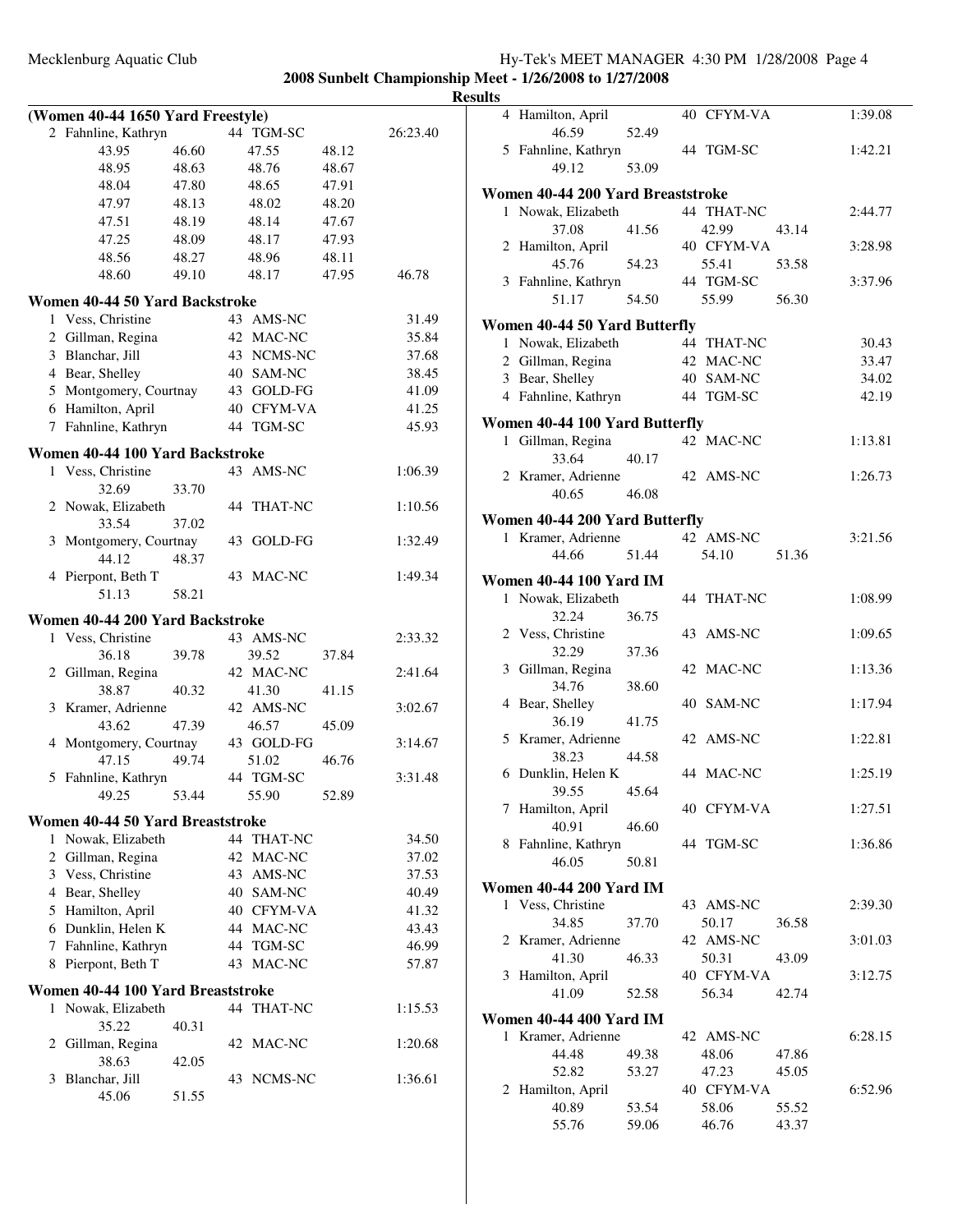## Mecklenburg Aquatic Club Hy-Tek's MEET MANAGER 4:30 PM 1/28/2008 Page 5 **2008 Sunbelt Championship Meet - 1/26/2008 to 1/27/2008**

|                                 |       |            |       |          | <b>Results</b>                    |       |            |         |          |
|---------------------------------|-------|------------|-------|----------|-----------------------------------|-------|------------|---------|----------|
| (Women 40-44 400 Yard IM)       |       |            |       |          | 2 Brock, Maureen                  |       | 47 MAC-NC  |         | 29:51.38 |
| 3 Fahnline, Kathryn             |       | 44 TGM-SC  |       | 7:03.15  | 44.67                             | 49.51 | 53.65      | 54.55   |          |
| 47.22                           | 53.99 | 57.78      | 58.12 |          | 54.89                             | 54.28 | 53.53      | 53.58   |          |
| 55.21                           | 57.11 | 47.94      | 45.78 |          | 54.37                             | 54.84 | 54.69      | 55.19   |          |
| Women 45-49 50 Yard Freestyle   |       |            |       |          | 55.31                             | 55.42 | 55.64      | 55.17   |          |
| 1 Schindler, Peggy              |       | 46 AMS-NC  |       | 29.42    |                                   |       | 55.23      | 55.69   |          |
| 2 Adams, Martita                |       | 49 CFYM-VA |       | 29.60    | 54.65                             | 53.85 | 55.08      | 54.52   |          |
| 3 Hebel, Janice                 |       | 48 TGM-SC  |       | 31.75    | 54.35                             | 54.62 | 55.47      | 55.66   |          |
| 4 Roeth, Cynthia                |       | 46 MAC-NC  |       | 34.40    | 55.61                             | 55.80 | 55.68      | 55.61   | 1:45.53  |
| 5 Brock, Maureen                |       | 47 MAC-NC  |       | 38.88    | 3 Hill, Katy                      |       | 49 NCMS-NC |         | 30:10.73 |
|                                 |       |            |       |          | 42.66                             | 49.31 | 53.77      | 54.68   |          |
| Women 45-49 100 Yard Freestyle  |       |            |       |          | 54.48                             | 56.24 | 56.33      | 55.45   |          |
| 1 Woodward, Alis                |       | 47 MAC-NC  |       | 1:03.83  | 57.14                             | 57.76 | 54.24      | 56.13   |          |
| 31.78                           | 32.05 |            |       |          | 56.05                             | 56.19 | 57.39      | 56.56   |          |
| 2 Adams, Martita                |       | 49 CFYM-VA |       | 1:07.57  | 54.37                             | 56.12 | 55.43      | 54.57   |          |
| 32.63                           | 34.94 |            |       |          | 56.20                             | 56.46 | 54.30      | 54.16   |          |
| 3 Hebel, Janice                 |       | 48 TGM-SC  |       | 1:09.66  | 54.21                             | 54.15 | 55.42      | 56.09   |          |
| 33.22                           | 36.44 |            |       |          | 56.30                             | 55.62 | 56.35      | 1:46.60 |          |
| 4 Roeth, Cynthia                |       | 46 MAC-NC  |       | 1:17.81  | 4 Miller, Bette                   |       | 48 NCMS-NC |         | 30:20.31 |
| 36.62                           | 41.19 |            |       |          | 50.28                             | 54.66 | 55.81      | 57.81   |          |
| 5 Brock, Maureen                |       | 47 MAC-NC  |       | 1:27.69  | 55.12                             | 54.97 | 55.04      | 53.35   |          |
| 40.70                           | 46.99 |            |       |          | 54.44                             | 54.68 | 56.30      | 55.58   |          |
| Women 45-49 200 Yard Freestyle  |       |            |       |          | 56.14                             | 53.37 | 57.10      | 54.80   |          |
| 1 Hebel, Janice                 |       | 48 TGM-SC  |       | 2:32.82  |                                   |       | 55.87      | 56.54   |          |
| 34.03                           | 38.00 | 40.20      | 40.59 |          | 54.69                             | 56.47 | 56.12      | 54.24   |          |
| 2 Adams, Martita                |       | 49 CFYM-VA |       | 2:39.95  | 55.87                             | 55.63 | 54.88      | 54.94   |          |
| 33.58                           | 39.60 | 1:26.77    |       |          | 55.96                             | 56.31 | 55.96      | 56.08   | 1:45.73  |
|                                 |       |            |       |          | Women 45-49 50 Yard Backstroke    |       |            |         |          |
| Women 45-49 500 Yard Freestyle  |       |            |       |          |                                   |       | 49 CFYM-VA |         | 37.04    |
| 1 Woodward, Alis                |       | 47 MAC-NC  |       | 6:38.34  | 1 Adams, Martita                  |       | 46 AMS-NC  |         | 37.20    |
| 37.32                           | 40.05 | 40.65      | 40.41 |          | 2 Schindler, Peggy                |       |            |         |          |
| 40.56                           | 40.10 | 40.42      | 40.18 |          | 3 Hebel, Janice                   |       | 48 TGM-SC  |         | 40.93    |
| 41.04                           | 37.61 |            |       |          | 4 Roeth, Cynthia                  |       | 46 MAC-NC  |         | 46.37    |
| 2 Hebel, Janice                 |       | 48 TGM-SC  |       | 6:55.62  | Women 45-49 100 Yard Backstroke   |       |            |         |          |
| 36.44                           | 40.63 | 41.63      | 42.14 |          | 1 Schindler, Peggy                |       | 46 AMS-NC  |         | 1:21.37  |
| 42.62                           | 42.84 | 42.99      | 42.58 |          | 39.68                             | 41.69 |            |         |          |
| 42.60                           | 41.15 |            |       |          | 2 Adams, Martita                  |       | 49 CFYM-VA |         | 1:24.87  |
| 3 Roeth, Cynthia                |       | 46 MAC-NC  |       | 8:03.47  | 41.58                             | 43.29 |            |         |          |
| 43.41                           | 46.61 | 49.94      | 48.97 |          | Women 45-49 200 Yard Backstroke   |       |            |         |          |
| 49.93                           | 49.36 | 50.33      | 48.46 |          | 1 Adams, Martita                  |       | 49 CFYM-VA |         | 3:11.80  |
| 50.09                           | 46.37 |            |       |          | 44.79                             | 48.91 | 49.72      | 48.38   |          |
| 4 Brock, Maureen                |       | 47 MAC-NC  |       | 9:19.06  |                                   |       |            |         |          |
| 43.93                           | 51.01 | 56.48      | 59.35 |          | Women 45-49 50 Yard Breaststroke  |       |            |         |          |
| 59.36                           | 59.53 | 1:58.40    | 58.05 |          | 1 Hebel, Janice                   |       | 48 TGM-SC  |         | 40.35    |
| 52.95                           |       |            |       |          | 2 Adams, Martita                  |       | 49 CFYM-VA |         | 43.32    |
| Women 45-49 1650 Yard Freestyle |       |            |       |          | 3 Roeth, Cynthia                  |       | 46 MAC-NC  |         | 44.29    |
| 1 Airheart, Susan               |       | 49 MAC-NC  |       | 29:39.32 | 4 Brock, Maureen                  |       | 47 MAC-NC  |         | 45.83    |
| 44.65                           | 50.67 | 51.65      | 53.62 |          | Women 45-49 100 Yard Breaststroke |       |            |         |          |
| 54.12                           | 52.84 | 53.74      | 54.08 |          | 1 Hebel, Janice                   |       | 48 TGM-SC  |         | 1:28.27  |
| 54.29                           | 54.00 | 54.06      | 55.58 |          | 41.83                             | 46.44 |            |         |          |
| 53.53                           | 54.55 | 54.46      | 53.89 |          | 2 Brock, Maureen                  |       |            |         | 1:44.18  |
|                                 |       | 54.21      | 54.43 |          |                                   |       | 47 MAC-NC  |         |          |
| 54.28                           | 55.43 | 54.57      | 54.86 |          | 47.17                             | 57.01 |            |         |          |
| 54.87                           | 56.09 | 53.34      | 54.60 |          | Women 45-49 200 Yard Breaststroke |       |            |         |          |
| 55.49                           | 55.54 | 55.33      | 55.20 | 1:47.21  | 1 Hebel, Janice                   |       | 48 TGM-SC  |         | 3:11.32  |
|                                 |       |            |       |          | 43.08                             | 48.05 | 49.63      | 50.56   |          |
|                                 |       |            |       |          | 2 Miller, Bette                   |       | 48 NCMS-NC |         | 3:34.77  |
|                                 |       |            |       |          | 49.65                             | 55.56 | 54.89      | 54.67   |          |
|                                 |       |            |       |          |                                   |       |            |         |          |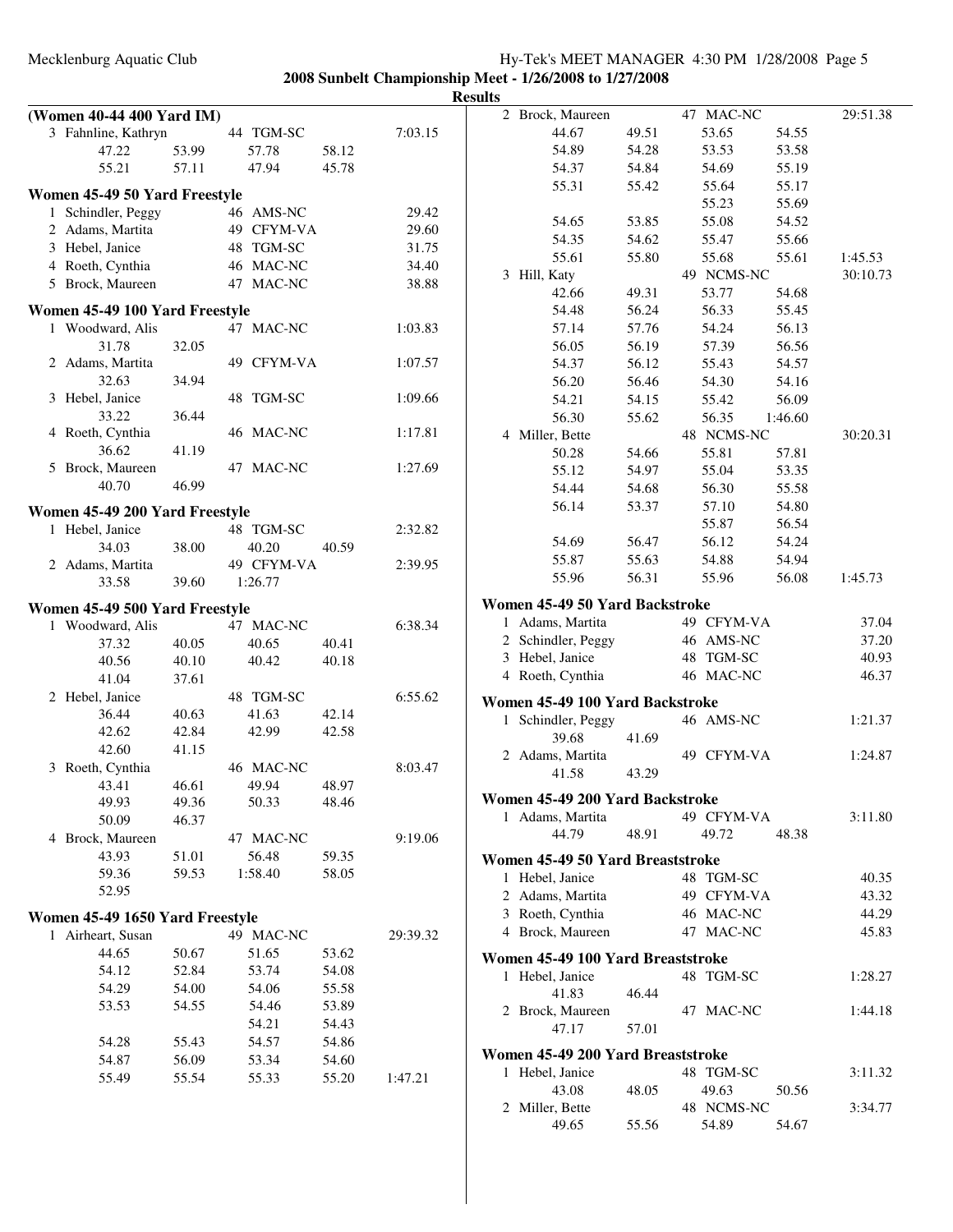## Mecklenburg Aquatic Club Hy-Tek's MEET MANAGER 4:30 PM 1/28/2008 Page 6 **2008 Sunbelt Championship Meet - 1/26/2008 to 1/27/2008**

|                                 |       |                     |       |          | <b>Results</b> |                                   |         |            |         |          |
|---------------------------------|-------|---------------------|-------|----------|----------------|-----------------------------------|---------|------------|---------|----------|
| Women 45-49 50 Yard Butterfly   |       |                     |       |          |                | 2 Norris, Melonie                 |         | 52 MAC-NC  |         | 17:11.50 |
| 1 Schindler, Peggy              |       | 46 AMS-NC           |       | 35.71    |                | 45.81                             | 48.86   | 51.36      | 52.39   |          |
| 2 Adams, Martita                |       | 49 CFYM-VA          |       | 35.73    |                | 52.57                             | 53.83   | 53.12      | 53.00   |          |
| 3 Roeth, Cynthia                |       | 46 MAC-NC           |       | 42.66    |                | 52.03                             | 52.37   | 52.21      | 52.23   |          |
|                                 |       |                     |       |          |                | 51.85                             | 52.33   | 53.19      | 51.45   |          |
| <b>Women 45-49 100 Yard IM</b>  |       |                     |       |          |                | 52.03                             | 51.92   | 50.85      | 48.10   |          |
| 1 Schindler, Peggy              |       | 46 AMS-NC           |       | 1:18.31  |                | Women 50-54 1650 Yard Freestyle   |         |            |         |          |
| 36.12                           | 42.19 |                     |       |          |                | 1 Andersen, Kathy                 |         | 52 MAC-NC  |         | 30:49.90 |
| 2 Adams, Martita                |       | 49 CFYM-VA          |       | 1:21.55  |                | 46.77                             | 52.60   | 54.60      | 55.63   |          |
| 39.72                           | 41.83 |                     |       |          |                | 56.22                             | 56.91   | 55.95      | 54.76   |          |
| 3 Hebel, Janice                 |       | 48 TGM-SC           |       | 1:22.48  |                | 56.61                             | 56.20   | 56.16      | 56.41   |          |
| 39.73                           | 42.75 |                     |       |          |                | 55.37                             | 55.70   | 55.76      | 53.69   |          |
| 4 Roeth, Cynthia<br>43.15       | 47.18 | 46 MAC-NC           |       | 1:30.33  |                |                                   |         | 56.36      | 55.60   |          |
| 5 Miller, Bette                 |       | 48 NCMS-NC          |       | 1:42.81  |                | 55.48                             | 54.75   | 55.29      | 55.82   |          |
| 51.48                           | 51.33 |                     |       |          |                | 55.28                             | 54.59   | 55.95      | 55.60   |          |
|                                 |       |                     |       |          |                | 55.53                             | 55.88   | 1:52.47    | 55.02   | 1:20.06  |
| <b>Women 45-49 200 Yard IM</b>  |       |                     |       |          |                | 2 Phillips, Rita                  |         | 54 NCMS-NC |         | 39:28.92 |
| 1 Hebel, Janice                 |       | 48 TGM-SC           |       | 2:58.88  |                | 58.88                             | 1:08.65 | 1:12.74    | 1:11.64 |          |
| 40.69                           | 46.87 | 50.61               | 40.71 |          |                | 1:14.01                           | 1:13.31 | 1:13.42    | 1:13.34 |          |
| Women 50-54 50 Yard Freestyle   |       |                     |       |          |                |                                   |         |            | 1:12.47 |          |
| 1 Pierce, Nancy                 |       | 54 NCMS-NC          |       | 38.73    |                | 1:12.12                           | 1:11.81 | 1:10.47    | 1:12.69 |          |
| 2 Williamson, Cile              |       | 52 TGM-SC           |       | 42.39    |                | 1:12.22                           | 1:12.95 | 1:12.81    | 1:11.99 |          |
| 3 Gadol, Cynthia                |       | 52 CSM-NC           |       | 43.55    |                | 1:10.90                           | 1:12.13 | 1:11.87    | 1:12.95 |          |
| 4 Richardson, Anita             |       | 52 NCMS-NC          |       | 44.11    |                | 1:13.96                           | 1:12.40 | 1:12.92    | 1:09.91 |          |
|                                 |       |                     |       |          |                | 1:11.24                           | 1:12.13 | 1:11.09    | 3:34.79 |          |
| Women 50-54 100 Yard Freestyle  |       |                     |       |          |                | Women 50-54 50 Yard Backstroke    |         |            |         |          |
| 1 Smith, Alison<br>39.83        | 43.31 | 53 HARY-NC          |       | 1:23.14  |                | 1 Pierce, Nancy                   |         | 54 NCMS-NC |         | 47.48    |
| 2 Pierce, Nancy                 |       | 54 NCMS-NC          |       | 1:31.42  |                | 2 Williamson, Cile                |         | 52 TGM-SC  |         | 56.46    |
| 44.47                           | 46.95 |                     |       |          |                |                                   |         |            |         |          |
| 3 Williamson, Cile              |       | 52 TGM-SC           |       | 1:38.03  |                | Women 50-54 100 Yard Backstroke   |         |            |         |          |
| 45.61                           | 52.42 |                     |       |          |                | 1 Richardson, Anita               |         | 52 NCMS-NC |         | 1:46.06  |
|                                 |       |                     |       |          |                | 50.18<br>2 Smith, Alison          | 55.88   | 53 HARY-NC |         | 1:48.71  |
| Women 50-54 200 Yard Freestyle  |       |                     |       |          |                | 53.85                             | 54.86   |            |         |          |
| 1 Smith, Alison                 |       | 53 HARY-NC          |       | 3:00.45  |                |                                   |         |            |         |          |
| 40.94                           | 45.90 | 47.99               | 45.62 |          |                | Women 50-54 50 Yard Breaststroke  |         |            |         |          |
| 2 Richardson, Anita<br>49.57    | 56.10 | 52 NCMS-NC<br>59.74 | 58.38 | 3:43.79  |                | 1 Gadol, Cynthia                  |         | 52 CSM-NC  |         | 50.42    |
|                                 |       |                     |       |          |                | 2 Williamson, Cile                |         | 52 TGM-SC  |         | 53.09    |
| Women 50-54 500 Yard Freestyle  |       |                     |       |          |                | Women 50-54 100 Yard Breaststroke |         |            |         |          |
| 1 Smith, Alison                 |       | 53 HARY-NC          |       | 7:55.09  |                | 1 Williamson, Cile                |         | 52 TGM-SC  |         | 2:01.83  |
| 42.29                           | 46.73 | 48.04               | 47.09 |          |                | 56.78                             | 1:05.05 |            |         |          |
| 47.87                           | 48.72 | 48.84               | 49.52 |          |                | Women 50-54 200 Yard Breaststroke |         |            |         |          |
| 49.09                           | 46.90 |                     |       |          |                | 1 Andersen, Kathy                 |         | 52 MAC-NC  |         | 3:58.03  |
| 2 Williamson, Cile              |       | 52 TGM-SC           |       | 9:12.28  |                | 54.34                             | 1:00.86 | 1:01.88    | 1:00.95 |          |
| 47.89                           | 54.52 | 56.44               | 57.63 |          |                | 2 Williamson, Cile                |         | 52 TGM-SC  |         | 4:18.80  |
|                                 |       | 56.46               | 55.80 |          |                | 57.92                             | 1:06.40 | 1:09.51    | 1:04.97 |          |
| 56.74                           | 55.91 | 53.97               |       |          |                |                                   |         |            |         |          |
| Women 50-54 1000 Yard Freestyle |       |                     |       |          |                | Women 50-54 50 Yard Butterfly     |         |            |         |          |
| 1 Smith, Alison                 |       | 53 HARY-NC          |       | 16:12.93 |                | 1 Pierce, Nancy                   |         | 54 NCMS-NC |         | 48.39    |
| 42.83                           | 46.65 | 51.19               | 49.36 |          |                | Women 50-54 100 Yard Butterfly    |         |            |         |          |
| 49.25                           | 49.08 | 49.34               | 50.24 |          |                | 1 Andersen, Kathy                 |         | 52 MAC-NC  |         | 1:59.30  |
| 49.26                           | 49.62 | 49.38               | 48.60 |          |                | 52.81                             | 1:06.49 |            |         |          |
| 48.49                           | 48.64 | 48.62               | 49.47 |          |                | <b>Women 50-54 100 Yard IM</b>    |         |            |         |          |
| 48.76                           | 48.71 | 48.52               | 46.92 |          |                | 1 Smith, Alison                   |         | 53 HARY-NC |         | 1:44.59  |
|                                 |       |                     |       |          |                | 49.65                             | 54.94   |            |         |          |
|                                 |       |                     |       |          |                | 2 Andersen, Kathy                 |         | 52 MAC-NC  |         | 1:49.59  |
|                                 |       |                     |       |          |                | 55.06                             | 54.53   |            |         |          |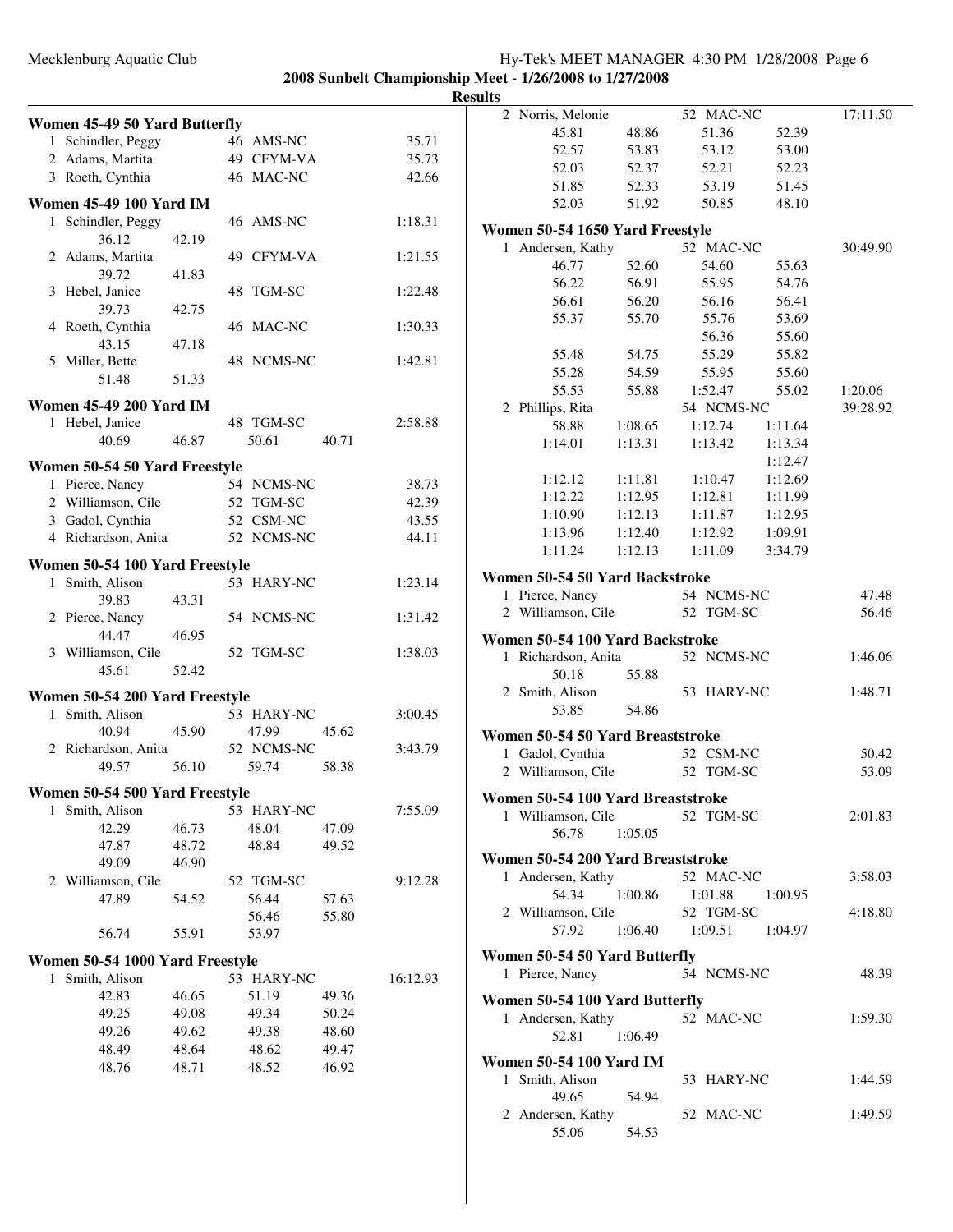|   | (Women 50-54 100 Yard IM)<br>3 Williamson, Cile<br>58.56            | 58.89 | 52 TGM-SC  |       | 1:57.45  |
|---|---------------------------------------------------------------------|-------|------------|-------|----------|
|   | <b>Women 50-54 200 Yard IM</b>                                      |       |            |       |          |
| 1 | Smith, Alison                                                       |       | 53 HARY-NC |       | 3:41.71  |
|   | 50.89                                                               | 54.62 | 1:10.94    | 45.26 |          |
|   | --- Pierce, Nancy                                                   |       | 54 NCMS-NC |       | DO       |
|   | Shoulders not at or past vertical towards breast off the wall - fly |       |            |       |          |
|   |                                                                     |       |            |       |          |
|   | Women 55-59 200 Yard Freestyle                                      |       |            |       |          |
|   | 1 Barry, Marcia                                                     |       | 59 VMST-VA |       | 2:30.76  |
|   | 35.05                                                               | 38.43 | 39.07      | 38.21 |          |
|   | Women 55-59 500 Yard Freestyle                                      |       |            |       |          |
|   | 1 Barry, Marcia                                                     |       | 59 VMST-VA |       | 6:39.67  |
|   | 36.26                                                               | 39.51 | 40.38      | 40.43 |          |
|   | 40.69                                                               | 41.01 | 40.86      | 41.37 |          |
|   | 40.54                                                               | 38.62 |            |       |          |
|   |                                                                     |       |            |       |          |
|   | Women 55-59 1000 Yard Freestyle                                     |       |            |       |          |
|   | 1 Barry, Marcia                                                     |       | 59 VMST-VA |       | 13:37.74 |
|   | 36.69                                                               | 39.48 | 39.67      | 40.37 |          |
|   | 40.94                                                               | 40.80 | 41.34      | 41.12 |          |
|   | 41.44                                                               | 41.51 | 41.72      | 41.23 |          |
|   | 41.88                                                               | 41.61 | 42.18      | 41.38 |          |
|   | 41.70                                                               | 41.72 | 41.46      | 39.50 |          |
|   | Women 55-59 50 Yard Backstroke                                      |       |            |       |          |
|   | 1 Barry, Marcia                                                     |       | 59 VMST-VA |       | 38.64    |
|   | 2 Rogers, Jennie                                                    |       | 55 AMS-NC  |       | 40.34    |
|   |                                                                     |       |            |       |          |
|   | Women 55-59 100 Yard Backstroke                                     |       |            |       |          |
|   | 1 Rogers, Jennie                                                    |       | 55 AMS-NC  |       | 1:23.62  |
|   | 41.32                                                               | 42.30 |            |       |          |
|   | 2 Barry, Marcia                                                     |       | 59 VMST-VA |       | 1:24.40  |
|   | 41.94                                                               | 42.46 |            |       |          |
|   | Women 55-59 200 Yard Backstroke                                     |       |            |       |          |
|   | 1 Rogers, Jennie                                                    |       | 55 AMS-NC  |       | 2:58.13  |
|   | 42.49                                                               | 45.23 | 45.66      | 44.75 |          |
|   | 2 Barry, Marcia                                                     |       | 59 VMST-VA |       | 2:58.32  |
|   | 42.82                                                               | 45.62 | 45.81      | 44.07 |          |
|   |                                                                     |       |            |       |          |
|   | Women 55-59 100 Yard Butterfly                                      |       |            |       |          |
|   | 1 Fitzgerald, Cheryl                                                |       | 55 NCMS-NC |       | 1:18.96  |
|   | 37.32                                                               | 41.64 |            |       |          |
|   | <b>Women 55-59 100 Yard IM</b>                                      |       |            |       |          |
|   | 1 Rogers, Jennie                                                    |       | 55 AMS-NC  |       | 1:25.12  |
|   | 39.61                                                               | 45.51 |            |       |          |
|   |                                                                     |       |            |       |          |
|   | <b>Women 55-59 200 Yard IM</b>                                      |       |            |       |          |
|   | 1 Rogers, Jennie                                                    |       | 55 AMS-NC  |       | 3:05.41  |
|   | 41.23                                                               | 46.66 | 54.73      | 42.79 |          |
|   | <b>Women 55-59 400 Yard IM</b>                                      |       |            |       |          |
|   | 1 Fitzgerald, Cheryl                                                |       | 55 NCMS-NC |       | 6:01.65  |
|   | 39.56                                                               | 45.22 | 48.20      | 48.33 |          |
|   | 51.69                                                               | 52.20 | 39.27      | 37.18 |          |
|   | 2 Rogers, Jennie                                                    |       | 55 AMS-NC  |       | 6:45.70  |
|   | 47.41                                                               | 59.03 | 49.85      | 48.23 |          |
|   | 55.88                                                               | 56.66 | 44.97      | 43.67 |          |
|   |                                                                     |       |            |       |          |

| ılts                                                    |                                  |          |
|---------------------------------------------------------|----------------------------------|----------|
| Women 60-64 50 Yard Freestyle                           |                                  |          |
| 1 Klotz, Camille                                        | 62 TRYM-NC                       | 54.06    |
| Women 60-64 100 Yard Freestyle                          |                                  |          |
| 1 Klotz, Camille                                        | 62 TRYM-NC                       | 2:05.62  |
| 1:06.01<br>59.61                                        |                                  |          |
| Women 60-64 500 Yard Freestyle                          |                                  |          |
| 1 Van Meeteren, Greta                                   | 61 TRYM-NC                       | 8:29.12  |
| 48.09<br>50.69                                          | 53.23<br>52.59                   |          |
| 51.38<br>50.23                                          | 51.68<br>50.74                   |          |
| 51.07<br>49.42                                          |                                  |          |
| Women 60-64 1000 Yard Freestyle                         |                                  |          |
| 1 Van Meeteren, Greta                                   | 61 TRYM-NC                       | 17:00.08 |
| 47.43<br>52.16                                          | 52.05<br>52.34                   |          |
| 51.63 51.89                                             | 51.26<br>52.42                   |          |
| 51.18<br>51.12<br>51.22<br>50.93                        | 50.61<br>51.37<br>50.40<br>50.81 |          |
| 51.62 50.24                                             | 50.65<br>48.75                   |          |
|                                                         |                                  |          |
| Women 60-64 50 Yard Breaststroke                        |                                  |          |
| 1 Van Meeteren, Greta 61 TRYM-NC                        |                                  | 47.19    |
| Women 60-64 100 Yard Breaststroke                       |                                  |          |
| 1 Van Meeteren, Greta 61 TRYM-NC                        |                                  | 1:44.49  |
| 49.30<br>55.19                                          |                                  |          |
| Women 60-64 200 Yard Breaststroke                       |                                  |          |
| 1 Van Meeteren, Greta                                   | 61 TRYM-NC                       | 3:39.80  |
| 51.00<br>54.87                                          | 57.52<br>56.41                   |          |
| Women 70-74 50 Yard Freestyle                           |                                  |          |
| 1 Robbins-Bonitz, Suzanne 74 THAT-NC                    |                                  | 51.45    |
| Women 70-74 100 Yard Freestyle                          |                                  |          |
| 1 Robbins-Bonitz, Suzanne 74 THAT-NC                    |                                  | 1:57.46  |
| 1:02.30<br>55.16                                        |                                  |          |
| Women 70-74 50 Yard Backstroke                          |                                  |          |
| 1 Robbins-Bonitz, Suzanne 74 THAT-NC                    |                                  | 48.53    |
| Women 70-74 100 Yard Backstroke                         |                                  |          |
| 1 Robbins-Bonitz, Suzanne 74 THAT-NC                    |                                  | 1:51.58  |
| Women 70-74 200 Yard Backstroke                         |                                  |          |
| 1 Robbins-Bonitz, Suzanne                               | 74 THAT-NC                       | 4:02.68  |
| 1:02.59<br>55.28                                        | 1:03.73<br>1:01.08               |          |
|                                                         |                                  |          |
| Women 85-89 200 Yard Backstroke<br>1 Willard, Juanita   | 87 TRYM-NC                       | 6:47.77  |
| 1:40.02<br>1:47.92                                      | 1:41.79<br>1:38.04               |          |
|                                                         |                                  |          |
| Women 85-89 100 Yard Breaststroke<br>1 Willard, Juanita | 87 TRYM-NC                       | 4:36.18  |
| 2:09.48<br>2:26.70                                      |                                  |          |
|                                                         |                                  |          |
| Men 18-24 50 Yard Freestyle                             |                                  |          |
| 1 Belote, Brandon                                       | 24 HARY-NC                       | 23.51    |
| Men 18-24 100 Yard Freestyle                            |                                  |          |
| 1 Belote, Brandon                                       | 24 HARY-NC                       | 52.25    |
| 25.21<br>27.04                                          |                                  |          |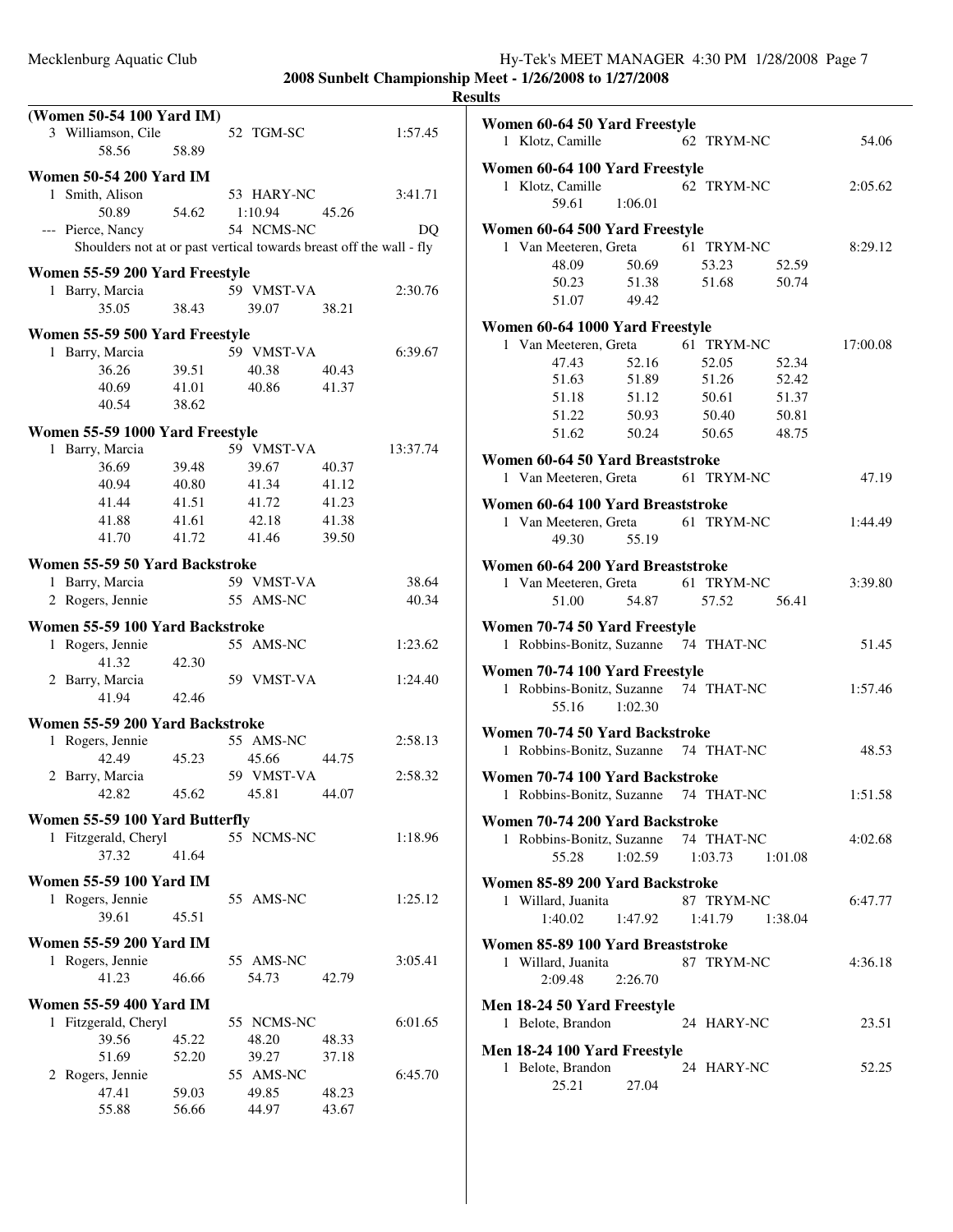| Mecklenburg Aquatic Club |  |  | Hy-Tek's MEET MANAGER 4:30 PM 1/28/2008 Page 8 |  |  |
|--------------------------|--|--|------------------------------------------------|--|--|
|                          |  |  |                                                |  |  |

| Men 18-24 500 Yard Freestyle                       |       |                |         |
|----------------------------------------------------|-------|----------------|---------|
| 1 Belote, Brandon                                  |       | 24 HARY-NC     | 5:33.68 |
| 29.69                                              | 32.65 | 33.09<br>33.65 |         |
| 34.21 34.62                                        |       | 34.04<br>34.46 |         |
| 34.05                                              | 33.22 |                |         |
| <b>Men 18-24 50 Yard Backstroke</b>                |       |                |         |
| 1 Belote, Brandon                                  |       | 24 HARY-NC     | 27.41   |
| Men 18-24 100 Yard Backstroke                      |       |                |         |
| 1 Belote, Brandon                                  |       | 24 HARY-NC     | 59.87   |
| 29.73                                              | 30.14 |                |         |
| Men 18-24 50 Yard Butterfly                        |       |                |         |
| 1 Belote, Brandon                                  |       | 24 HARY-NC     | 25.61   |
| Men 18-24 100 Yard Butterfly                       |       |                |         |
| 1 Belote, Brandon                                  |       | 24 HARY-NC     | 58.13   |
| 27.31                                              | 30.82 |                |         |
| <b>Men 18-24 100 Yard IM</b>                       |       |                |         |
| 1 Belote, Brandon                                  |       | 24 HARY-NC     | 1:00.61 |
| 27.25                                              | 33.36 |                |         |
| Men 25-29 50 Yard Freestyle                        |       |                |         |
| 1 Joyce, Sean                                      |       | 26 GAJA-GA     | 22.77   |
| 2 Caruth, Joseph                                   |       | 26 DAMA-NC     | 26.38   |
| 3 Eudailey, Joshua                                 |       | 25 DAMA-NC     | 29.81   |
|                                                    |       |                |         |
| Men 25-29 100 Yard Freestyle                       |       |                |         |
| 1 Caruth, Joseph                                   |       | 26 DAMA-NC     | 58.99   |
| 28.28                                              | 30.71 |                |         |
| 2 Eudailey, Joshua<br>29.89                        | 33.15 | 25 DAMA-NC     | 1:03.04 |
|                                                    |       |                |         |
| Men 25-29 200 Yard Freestyle<br>1 Eudailey, Joshua |       | 25 DAMA-NC     | 2:27.80 |
| 33.49                                              | 37.36 | 38.72<br>38.23 |         |
|                                                    |       |                |         |
| Men 25-29 500 Yard Freestyle                       |       |                |         |
| 1 Eudailey, Joshua                                 |       | 25 DAMA-NC     | 6:50.96 |
| 33.87                                              | 39.76 | 42.07<br>42.94 |         |
| 43.24                                              | 42.97 | 43.72<br>43.22 |         |
| 41.30                                              | 37.87 |                |         |
| Men 25-29 50 Yard Backstroke                       |       |                |         |
| 1 Caruth, Joseph                                   |       | 26 DAMA-NC     | 33.55   |
| 2 Eudailey, Joshua                                 |       | 25 DAMA-NC     | 38.35   |
| Men 25-29 100 Yard Backstroke                      |       |                |         |
| 1 Eudailey, Joshua                                 |       | 25 DAMA-NC     | 1:25.44 |
| 40.29                                              | 45.15 |                |         |
| Men 25-29 50 Yard Breaststroke                     |       |                |         |
| 1 Joyce, Sean                                      |       | 26 GAJA-GA     | 27.41   |
| 2 Caruth, Joseph                                   |       | 26 DAMA-NC     | 36.77   |
| 3 Eudailey, Joshua                                 |       | 25 DAMA-NC     | 40.43   |
| Men 25-29 100 Yard Breaststroke                    |       |                |         |
| 1 Joyce, Sean                                      |       | 26 GAJA-GA     | 1:01.41 |
| 28.55                                              | 32.86 |                |         |
| 2 Eudailey, Joshua                                 |       | 25 DAMA-NC     | 1:27.77 |
| 41.78                                              | 45.99 |                |         |
|                                                    |       |                |         |

|              | Men 25-29 50 Yard Butterfly         |       |    |                |       |         |
|--------------|-------------------------------------|-------|----|----------------|-------|---------|
|              | 1 Joyce, Sean                       |       |    | 26 GAJA-GA     |       | 24.95   |
|              | 2 Caruth, Joseph                    |       |    | 26 DAMA-NC     |       | 31.62   |
|              | 3 Eudailey, Joshua                  |       |    | 25 DAMA-NC     |       | 38.67   |
|              | <b>Men 25-29 100 Yard IM</b>        |       |    |                |       |         |
| 1            | Joyce, Sean                         |       |    | 26 GAJA-GA     |       | 56.94   |
|              | 26.44                               | 30.50 |    |                |       |         |
|              | 2 Caruth, Joseph                    |       | 26 | <b>DAMA-NC</b> |       | 1:12.24 |
|              | 33.19                               | 39.05 |    |                |       |         |
|              | 3 Eudailey, Joshua                  |       | 25 | DAMA-NC        |       | 1:19.45 |
|              | 39.26                               | 40.19 |    |                |       |         |
|              | <b>Men 30-34 50 Yard Freestyle</b>  |       |    |                |       |         |
|              | 1 Gonzalez, Jesus                   |       |    | 33 NCMS-NC     |       | 23.40   |
|              | 2 Waldenmayer, Jonathan             |       |    | 30 HARY-NC     |       | 23.80   |
|              | 3 Parr, Derek                       |       |    | 33 DAMA-NC     |       | 24.74   |
|              | 4 Ferris, Michael                   |       |    | 30 MAC-NC      |       | 24.94   |
|              | 5 Smith, Wayne                      |       |    | 30 HARY-NC     |       | 27.03   |
|              | 6 Stanley, Marshall                 |       |    | 34 DAMA-NC     |       | 31.03   |
|              |                                     |       |    |                |       |         |
|              | <b>Men 30-34 100 Yard Freestyle</b> |       |    |                |       |         |
| $\mathbf{1}$ | McGarity, Jay                       |       | 31 | SAM-NC         |       | 51.18   |
|              | 24.40                               | 26.78 |    |                |       |         |
| 2            | Terndrup, Seth                      |       | 31 | MAC-NC         |       | 53.45   |
|              | 26.09                               | 27.36 |    |                |       |         |
|              | 3 Ferris, Michael                   |       |    | 30 MAC-NC      |       | 54.71   |
|              | 26.72                               | 27.99 |    |                |       |         |
|              | 4 Parr, Derek<br>26.62              |       | 33 | DAMA-NC        |       | 55.82   |
|              |                                     | 29.20 |    | 32 NCMS-NC     |       | 55.84   |
|              | 5 Green, Marcus<br>26.37            | 29.47 |    |                |       |         |
|              | 6 Queen, Nathan                     |       |    | 33 NCMS-NC     |       | 57.84   |
|              | 28.23                               | 29.61 |    |                |       |         |
|              | 7 Smith, Wayne                      |       |    | 30 HARY-NC     |       | 1:01.54 |
|              | 30.31                               | 31.23 |    |                |       |         |
|              |                                     |       |    |                |       |         |
|              | <b>Men 30-34 200 Yard Freestyle</b> |       |    |                |       |         |
|              | 1 Ferris, Michael                   |       |    | 30 MAC-NC      |       | 2:01.17 |
|              | 28.04                               | 30.37 |    | 31.63          | 31.13 |         |
|              | 2 Parr, Derek                       |       |    | 33 DAMA-NC     |       | 2:04.90 |
|              | 28.14                               | 32.31 |    | 32.24          | 32.21 |         |
|              | <b>Men 30-34 500 Yard Freestyle</b> |       |    |                |       |         |
|              | 1 Ferris, Michael                   |       |    | 30 MAC-NC      |       | 5:33.66 |
|              | 30.03                               | 31.85 |    | 33.12          | 33.31 |         |
|              | 34.63                               | 34.70 |    | 34.59          | 34.55 |         |
|              | 34.30                               | 32.58 |    |                |       |         |
| 2            | Terndrup, Seth                      |       |    | 31 MAC-NC      |       | 5:37.43 |
|              | 29.57                               | 33.58 |    | 34.98          | 35.25 |         |
|              | 34.81                               | 34.48 |    | 34.37          | 33.97 |         |
|              | 33.64                               | 32.78 |    |                |       |         |
| 3            | Su, Billy                           |       |    | 33 RAM-NC      |       | 5:41.29 |
|              | 31.59                               | 34.09 |    | 34.65          | 34.89 |         |
|              | 34.72                               | 34.68 |    | 34.64          | 34.44 |         |
|              | 34.30                               | 33.29 |    |                |       |         |
|              | 4 Parr, Derek                       |       |    | 33 DAMA-NC     |       | 6:05.56 |
|              | 29.66                               | 34.84 |    | 36.48          | 37.62 |         |
|              | 37.68                               | 38.52 |    | 38.64          | 38.61 |         |
|              | 38.26                               | 35.25 |    |                |       |         |
|              |                                     |       |    |                |       |         |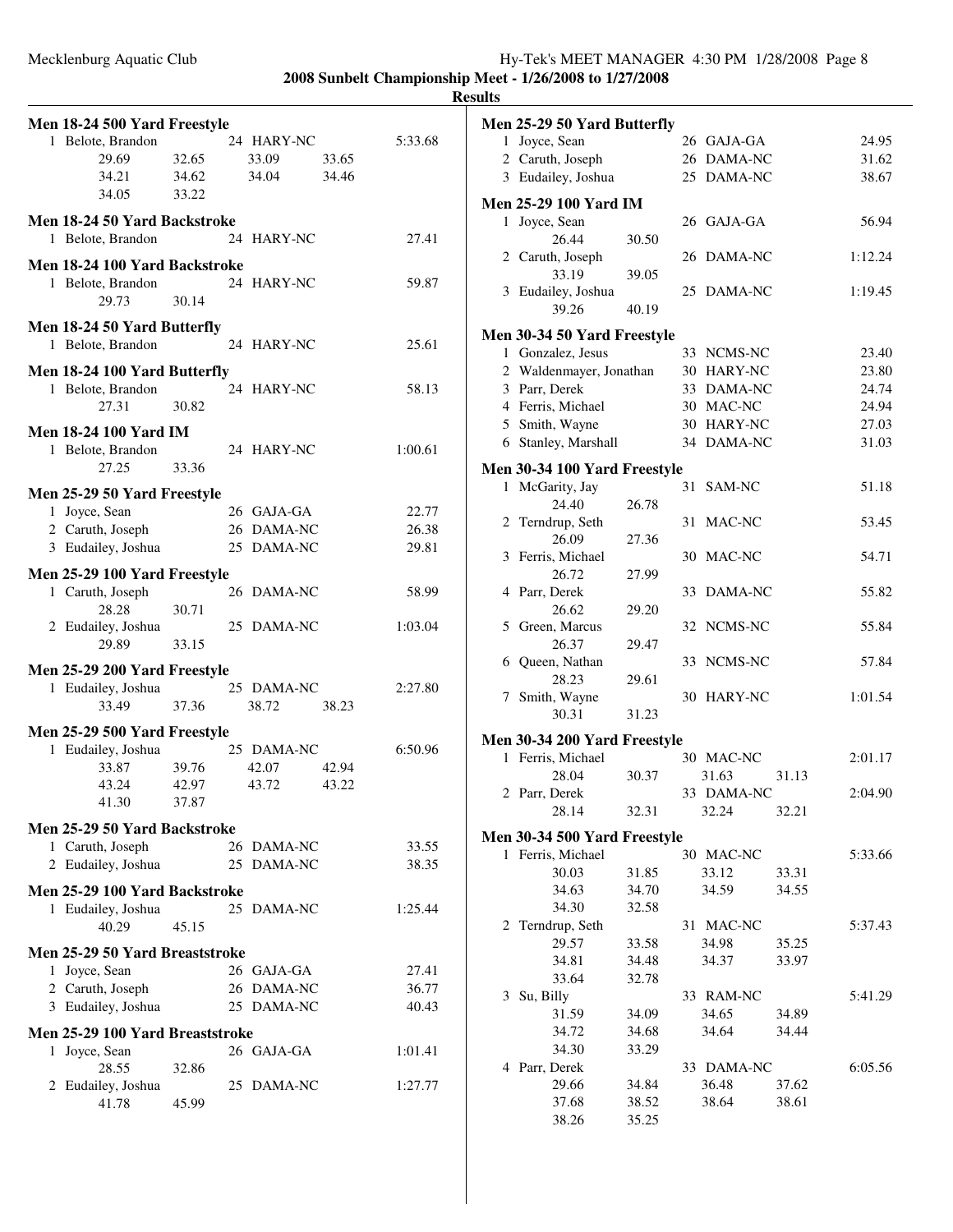33 DAMA-NC 2:31.60

31.15 44.54 40.89 35.02

|                                 |       |            |       |         | -------- |                                                |       |
|---------------------------------|-------|------------|-------|---------|----------|------------------------------------------------|-------|
| (Men 30-34 500 Yard Freestyle)  |       |            |       |         |          | 3 Parr, Derek                                  |       |
| 5 Green, Marcus                 |       | 32 NCMS-NC |       | 6:15.65 |          | 31.15                                          | 44.54 |
| 30.98                           | 35.59 | 36.72      | 37.15 |         |          |                                                |       |
| 38.54                           | 39.08 | 39.11      | 39.92 |         |          | Men 35-39 50 Yard Freestyle                    |       |
| 39.85                           | 38.71 |            |       |         |          | 1 Summerlin, Daniel                            |       |
| 6 Queen, Nathan                 |       | 33 NCMS-NC |       | 6:16.82 |          | 2 Murray, Jeff                                 |       |
| 33.53                           | 36.05 | 36.29      | 37.42 |         |          | 3 Butcher, Rob                                 |       |
| 38.09                           | 38.93 | 38.87      | 39.33 |         |          | 4 Lee, Lawrence                                |       |
| 39.33                           | 38.98 |            |       |         |          | 5 Andersen, Morten                             |       |
|                                 |       |            |       |         |          | 6 Lane, Will                                   |       |
| Men 30-34 50 Yard Backstroke    |       |            |       |         |          | 7 Finn, John                                   |       |
| 1 Waldenmayer, Jonathan         |       | 30 HARY-NC |       | 26.23   |          | 8 Hunter, Ralph                                |       |
| 2 Ferris, Michael               |       | 30 MAC-NC  |       | 31.27   |          | 9 Hicks, Christopher                           |       |
| 3 Queen, Nathan                 |       | 33 NCMS-NC |       | 31.40   |          | 10 Vess, Eric                                  |       |
| 4 Smith, Wayne                  |       | 30 HARY-NC |       | 32.15   |          | 11 Parrish, Christopher                        |       |
| 5 Su, Billy                     |       | 33 RAM-NC  |       | 32.85   |          | 12 Terada, Scott                               |       |
| Men 30-34 100 Yard Backstroke   |       |            |       |         |          |                                                |       |
|                                 |       | 33 NCMS-NC |       | 57.65   |          | Men 35-39 100 Yard Freestyle                   |       |
| 1 Gonzalez, Jesus<br>28.38      |       |            |       |         |          | 1 Summerlin, Daniel                            |       |
|                                 | 29.27 |            |       |         |          | 22.95                                          | 24.83 |
| 2 Ferris, Michael               |       | 30 MAC-NC  |       | 1:07.39 |          | 2 Lee, Lawrence                                |       |
| 33.36                           | 34.03 |            |       |         |          | 25.10                                          | 26.74 |
| Men 30-34 50 Yard Breaststroke  |       |            |       |         |          | 3 Lane, Will                                   |       |
| 1 Waldenmayer, Jonathan         |       | 30 HARY-NC |       | 29.52   |          | 25.45                                          | 27.08 |
| 2 Parr, Derek                   |       | 33 DAMA-NC |       | 30.96   |          | 4 Butcher, Rob                                 |       |
| 3 Ferris, Michael               |       | 30 MAC-NC  |       | 35.02   |          | 25.18                                          | 28.11 |
| 4 Smith, Wayne                  |       | 30 HARY-NC |       | 35.26   |          | 5 Finn, John                                   |       |
| 5 Stanley, Marshall             |       | 34 DAMA-NC |       | 40.14   |          | 25.55                                          | 28.44 |
|                                 |       |            |       |         |          | 6 Hunter, Ralph                                |       |
| Men 30-34 100 Yard Breaststroke |       |            |       |         |          | 27.23                                          | 28.51 |
| 1 McGarity, Jay                 |       | 31 SAM-NC  |       | 1:03.81 |          | 7 Hicks, Christopher                           |       |
| 29.73                           | 34.08 |            |       |         |          | 29.38                                          | 35.37 |
| 2 Stanley, Marshall             |       | 34 DAMA-NC |       | 1:34.88 |          |                                                |       |
| 44.83                           | 50.05 |            |       |         |          | Men 35-39 200 Yard Freestyle<br>1 Murray, Jeff |       |
|                                 |       |            |       |         |          |                                                |       |
| Men 30-34 50 Yard Butterfly     |       |            |       |         |          | 24.11                                          | 26.22 |
| 1 Waldenmayer, Jonathan         |       | 30 HARY-NC |       | 25.09   |          | 2 Andersen, Morten                             |       |
| 2 McGarity, Jay                 |       | 31 SAM-NC  |       | 25.20   |          | 26.03                                          | 28.61 |
| 3 Queen, Nathan                 |       | 33 NCMS-NC |       | 27.16   |          | 3 St Jean, Rob                                 |       |
| 4 Green, Marcus                 |       | 32 NCMS-NC |       | 27.26   |          | 27.19                                          | 29.52 |
| 5 Ferris, Michael               |       | 30 MAC-NC  |       | 27.29   |          | 4 Lee, Lawrence                                |       |
| 6 Smith, Wayne                  |       | 30 HARY-NC |       | 28.09   |          | 26.76                                          | 29.79 |
| 7 Su, Billy                     |       | 33 RAM-NC  |       | 29.17   |          | 5 Parrish, Christopher                         |       |
|                                 |       |            |       |         |          | 31.74                                          | 36.17 |
| Men 30-34 100 Yard Butterfly    |       |            |       |         |          | Men 35-39 500 Yard Freestyle                   |       |
| 1 Gonzalez, Jesus               |       | 33 NCMS-NC |       | 54.00   |          | 1 St Jean, Rob                                 |       |
| 25.11                           | 28.89 |            |       |         |          | 28.01                                          | 30.52 |
| 2 Ferris, Michael               |       | 30 MAC-NC  |       | 59.29   |          | 31.30                                          | 31.56 |
| 28.30                           | 30.99 |            |       |         |          | 32.06                                          | 30.87 |
| Men 30-34 100 Yard IM           |       |            |       |         |          |                                                |       |
| 1 Smith, Wayne                  |       | 30 HARY-NC |       | 1:06.03 |          | 2 Andersen, Morten                             |       |
| 30.38                           | 35.65 |            |       |         |          | 28.25                                          | 31.04 |
| 2 Parr, Derek                   |       | 33 DAMA-NC |       | 1:06.15 |          | 32.92                                          | 32.75 |
| 31.46                           | 34.69 |            |       |         |          | 32.56                                          | 31.48 |
|                                 |       |            |       |         |          | 3 Lee, Lawrence                                |       |
| <b>Men 30-34 200 Yard IM</b>    |       |            |       |         |          | 28.36                                          | 31.60 |
| 1 McGarity, Jay                 |       | 31 SAM-NC  |       | 2:06.72 |          | 33.34                                          | 33.34 |
| 27.15                           | 33.68 | 35.77      | 30.12 |         |          | 33.12                                          | 31.86 |
| 2 Smith, Wayne                  |       | 30 HARY-NC |       | 2:31.47 |          |                                                |       |
| 30.34                           | 40.62 | 45.69      | 34.82 |         |          |                                                |       |
|                                 |       |            |       |         |          |                                                |       |

|              | len 35-39 50 Yard Freestyle  |       |    |            |       |         |
|--------------|------------------------------|-------|----|------------|-------|---------|
| $\mathbf{1}$ | Summerlin, Daniel            |       |    | 35 VMST-VA |       | 21.18   |
|              | 2 Murray, Jeff               |       |    | 38 SAM-NC  |       | 22.07   |
|              | 3 Butcher, Rob               |       |    | 35 MAC-NC  |       | 23.37   |
|              | 4 Lee, Lawrence              |       |    | 39 MAC-NC  |       | 23.46   |
|              | 5 Andersen, Morten           |       |    | 37 MAC-NC  |       | 23.62   |
|              | 6 Lane, Will                 |       |    | 36 MAC-NC  |       | 24.01   |
|              | 7 Finn, John                 |       |    | 39 MAC-NC  |       | 24.61   |
| 8            | Hunter, Ralph                |       |    | 38 MAC-NC  |       | 25.13   |
| 9            | Hicks, Christopher           |       |    | 38 SAM-NC  |       | 26.39   |
| 10           | Vess, Eric                   |       |    | 37 AMS-NC  |       | 28.35   |
| 11           | Parrish, Christopher         |       |    | 37 NCMS-NC |       | 28.62   |
| 12           | Terada, Scott                |       |    | 38 SAM-NC  |       | 38.15   |
|              |                              |       |    |            |       |         |
|              | len 35-39 100 Yard Freestyle |       |    |            |       |         |
|              | 1 Summerlin, Daniel          |       |    | 35 VMST-VA |       | 47.78   |
|              | 22.95                        | 24.83 |    |            |       |         |
|              | 2 Lee, Lawrence              |       |    | 39 MAC-NC  |       | 51.84   |
|              | 25.10                        | 26.74 |    |            |       |         |
|              | 3 Lane, Will                 |       |    | 36 MAC-NC  |       | 52.53   |
|              | 25.45                        | 27.08 |    |            |       |         |
| 4            | Butcher, Rob                 |       | 35 | MAC-NC     |       | 53.29   |
|              | 25.18                        | 28.11 |    |            |       |         |
|              | 5 Finn, John                 |       |    | 39 MAC-NC  |       | 53.99   |
|              | 25.55                        | 28.44 |    |            |       |         |
| 6            | Hunter, Ralph                |       | 38 | MAC-NC     |       | 55.74   |
|              | 27.23                        | 28.51 |    |            |       |         |
|              | 7 Hicks, Christopher         |       |    | 38 SAM-NC  |       | 1:04.75 |
|              | 29.38                        | 35.37 |    |            |       |         |
|              | Ien 35-39 200 Yard Freestyle |       |    |            |       |         |
|              | 1 Murray, Jeff               |       |    | 38 SAM-NC  |       | 1:46.69 |
|              | 24.11                        | 26.22 |    | 28.16      | 28.20 |         |
|              | 2 Andersen, Morten           |       |    | 37 MAC-NC  |       | 1:52.81 |
|              | 26.03                        | 28.61 |    | 28.73      | 29.44 |         |
| 3            | St Jean, Rob                 |       |    | 39 CFYM-VA |       | 1:55.14 |
|              | 27.19                        | 29.52 |    | 29.54      | 28.89 |         |
|              | 4 Lee, Lawrence              |       |    | 39 MAC-NC  |       | 1:56.04 |
|              | 26.76                        | 29.79 |    | 30.01      | 29.48 |         |
|              | 5 Parrish, Christopher       |       |    | 37 NCMS-NC |       | 2:25.05 |
|              | 31.74 36.17                  |       |    | 38.63      | 38.51 |         |
|              |                              |       |    |            |       |         |
|              | Ien 35-39 500 Yard Freestyle |       |    |            |       |         |
| 1            | St Jean, Rob                 |       |    | 39 CFYM-VA |       | 5:09.53 |
|              | 28.01                        | 30.52 |    | 30.92      | 30.94 |         |
|              | 31.30                        | 31.56 |    | 31.55      | 31.80 |         |
|              | 32.06                        | 30.87 |    |            |       |         |
| 2            | Andersen, Morten             |       |    | 37 MAC-NC  |       | 5:19.30 |
|              | 28.25                        | 31.04 |    | 32.31      | 32.53 |         |
|              | 32.92                        | 32.75 |    | 32.95      | 32.51 |         |
|              | 32.56                        | 31.48 |    |            |       |         |
| 3            | Lee, Lawrence                |       |    | 39 MAC-NC  |       | 5:24.05 |
|              | 28.36                        | 31.60 |    | 32.58      | 33.36 |         |
|              | 33.34                        | 33.34 |    | 33.16      | 33.33 |         |
|              |                              |       |    |            |       |         |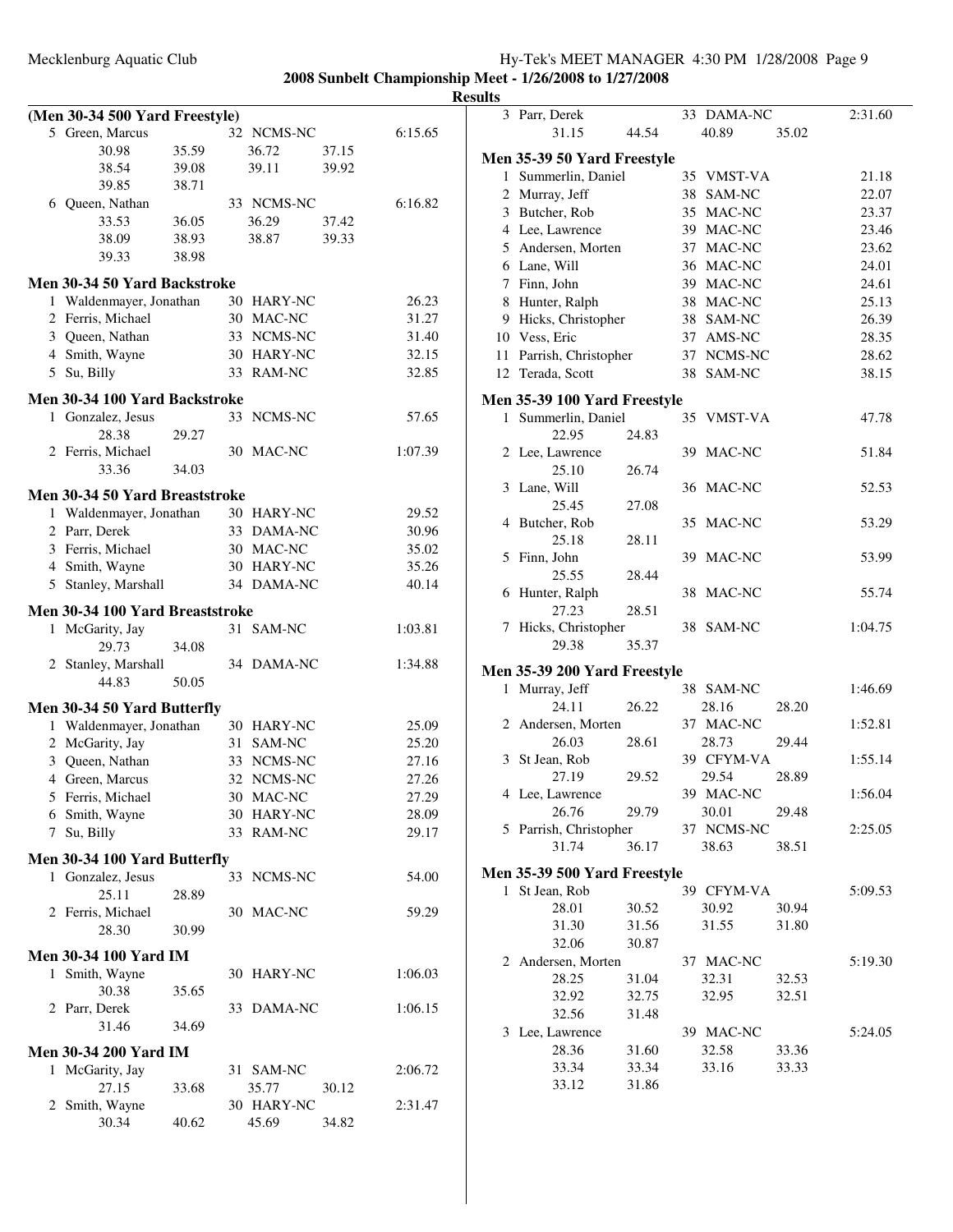|   | (Men 35-39 500 Yard Freestyle)                |       |            |       |          |
|---|-----------------------------------------------|-------|------------|-------|----------|
|   | 4 Hunter, Ralph                               |       | 38 MAC-NC  |       | 6:03.23  |
|   | 32.73                                         | 34.40 | 35.31      | 36.38 |          |
|   | 37.72                                         | 37.39 | 37.64      | 37.99 |          |
|   | 37.90                                         | 35.77 |            |       |          |
|   | Men 35-39 1000 Yard Freestyle                 |       |            |       |          |
| 1 | St Jean, Rob                                  |       | 39 CFYM-VA |       | 10:56.98 |
|   | 29.37                                         | 32.27 | 32.92      | 32.87 |          |
|   | 32.61                                         | 32.66 | 32.51      | 32.43 |          |
|   | 32.90                                         | 32.46 | 32.44      | 32.42 |          |
|   | 32.47                                         | 32.96 | 32.84      | 33.71 |          |
|   | 35.55                                         | 34.36 | 34.22      | 33.01 |          |
|   |                                               |       |            |       |          |
| 1 | Men 35-39 1650 Yard Freestyle<br>St Jean, Rob |       | 39 CFYM-VA |       | 18:11.34 |
|   | 29.67                                         | 32.00 | 32.72      | 32.83 |          |
|   | 33.05                                         | 32.57 | 32.47      | 32.69 |          |
|   | 33.10                                         | 32.99 | 33.03      | 33.15 |          |
|   | 32.93                                         | 33.23 | 33.59      | 33.20 |          |
|   | 33.07                                         | 33.38 | 32.92      | 33.02 |          |
|   | 32.76                                         | 33.15 | 32.79      | 33.96 |          |
|   | 33.53                                         | 33.53 | 33.27      | 33.53 |          |
|   | 33.89                                         | 33.88 | 34.68      | 34.19 | 32.57    |
| 2 | Lee, Lawrence                                 |       | 39 MAC-NC  |       | 18:17.33 |
|   | 29.36                                         | 32.17 | 32.20      | 32.85 |          |
|   | 32.58                                         | 32.52 | 32.84      | 32.82 |          |
|   | 33.23                                         | 33.19 | 32.84      | 33.22 |          |
|   | 33.25                                         | 33.28 | 33.48      | 33.23 |          |
|   | 33.33                                         | 33.26 | 33.34      | 33.71 |          |
|   | 33.72                                         | 33.82 | 33.83      | 33.88 |          |
|   | 34.17                                         | 34.25 | 34.07      | 34.27 |          |
|   | 34.09                                         | 34.18 | 34.43      | 33.75 | 32.17    |
| 3 | Stuart, Steven                                |       | 39 TGM-SC  |       | 20:58.72 |
|   | 33.16                                         | 36.45 | 37.97      | 38.30 |          |
|   | 38.24                                         | 38.90 | 38.79      | 38.73 |          |
|   | 38.94                                         | 38.78 | 39.36      | 38.91 |          |
|   | 39.35                                         | 38.77 | 38.87      | 38.45 |          |
|   | 38.69                                         | 38.80 | 38.58      | 38.32 |          |
|   | 38.29                                         | 38.74 | 38.73      | 37.80 |          |
|   | 37.74                                         | 38.19 | 37.88      | 38.24 |          |
|   | 37.75                                         | 37.53 | 37.55      | 38.09 | 35.83    |
|   | Men 35-39 50 Yard Backstroke                  |       |            |       |          |
| 1 | John, Chris K                                 |       | 35 VMST-VA |       | 25.81    |
|   | 2 Lane, Will                                  |       | 36 MAC-NC  |       | 27.01    |
|   | 3 St Jean, Rob                                |       | 39 CFYM-VA |       | 27.91    |
|   | 4 Hunter, Ralph                               |       | 38 MAC-NC  |       | 29.65    |
|   | 5 Hicks, Christopher                          |       | 38 SAM-NC  |       | 32.73    |
|   |                                               |       |            |       |          |
|   | Men 35-39 100 Yard Backstroke                 |       |            |       |          |
| 1 | John, Chris K                                 |       | 35 VMST-VA |       | 55.74    |
| 2 | 27.48                                         | 28.26 | 39 NCMS-NC |       |          |
|   | Bradshaw, Stephen<br>27.99                    | 29.27 |            |       | 57.26    |
| 3 | Lee, Lawrence                                 |       | 39 MAC-NC  |       | 59.89    |
|   | 29.61                                         | 30.28 |            |       |          |
|   | 4 Lane, Will                                  |       | 36 MAC-NC  |       | 1:00.47  |
|   | 29.13                                         | 31.34 |            |       |          |
|   |                                               |       |            |       |          |

| 5 | St Jean, Rob                                      |       |    | 39 CFYM-VA | 1:02.42 |  |
|---|---------------------------------------------------|-------|----|------------|---------|--|
|   | 30.58                                             | 31.84 |    |            |         |  |
| 6 | Stuart, Steven                                    |       |    | 39 TGM-SC  | 1:07.06 |  |
|   | 33.72                                             | 33.34 |    |            |         |  |
| 7 | Hunter, Ralph                                     |       |    | 38 MAC-NC  | 1:08.59 |  |
|   | 34.85                                             | 33.74 |    |            |         |  |
| 8 | Hicks, Christopher<br>34.83                       | 41.36 |    | 38 SAM-NC  | 1:16.19 |  |
|   |                                                   |       |    |            |         |  |
|   | Men 35-39 200 Yard Backstroke                     |       |    |            |         |  |
| 1 | John, Chris K                                     |       |    | 35 VMST-VA | 2:03.67 |  |
|   | 29.40                                             | 30.95 |    | 31.70      | 31.62   |  |
|   | 2 St Jean, Rob                                    |       |    | 39 CFYM-VA | 2:11.40 |  |
|   | 30.67                                             | 31.46 |    | 32.49      | 36.78   |  |
|   | Men 35-39 50 Yard Breaststroke                    |       |    |            |         |  |
|   | 1 Butcher, Rob                                    |       |    | 35 MAC-NC  | 28.60   |  |
|   | 2 Finn, John                                      |       |    | 39 MAC-NC  | 28.76   |  |
|   | 3 Stuart, Steven                                  |       |    | 39 TGM-SC  | 33.00   |  |
|   | 4 Vess, Eric                                      |       |    | 37 AMS-NC  | 34.73   |  |
|   | 5 Hicks, Christopher                              |       |    | 38 SAM-NC  | 37.27   |  |
|   | 6 Parrish, Christopher                            |       |    | 37 NCMS-NC | 39.81   |  |
| 7 | Terada, Scott                                     |       |    | 38 SAM-NC  | 45.30   |  |
|   | Men 35-39 100 Yard Breaststroke                   |       |    |            |         |  |
|   | 1 Finn, John                                      |       |    | 39 MAC-NC  | 1:05.08 |  |
|   | 30.11                                             | 34.97 |    |            |         |  |
|   | 2 Butcher, Rob                                    |       |    | 35 MAC-NC  | 1:06.00 |  |
|   | 30.45                                             | 35.55 |    |            |         |  |
|   | 3 Lee, Lawrence                                   |       | 39 | MAC-NC     | 1:09.57 |  |
|   | 32.82                                             | 36.75 |    |            |         |  |
|   |                                                   |       |    |            |         |  |
|   | 4 Hicks, Christopher                              |       |    | 38 SAM-NC  | 1:25.10 |  |
|   | 38.55                                             | 46.55 |    |            |         |  |
|   | Men 35-39 200 Yard Breaststroke                   |       |    |            |         |  |
|   | 1 Finn, John                                      |       |    | 39 MAC-NC  | 2:26.18 |  |
|   | 33.03                                             | 37.80 |    | 38.02      | 37.33   |  |
|   | 2 Stuart, Steven                                  |       |    | 39 TGM-SC  | 2:37.14 |  |
|   | 36.06                                             | 39.63 |    | 40.91      | 40.54   |  |
|   | Men 35-39 50 Yard Butterfly                       |       |    |            |         |  |
| 1 | Summerlin, Daniel                                 |       |    | 35 VMST-VA | 23.85   |  |
|   | 2 Finn, John                                      |       |    | 39 MAC-NC  | 25.58   |  |
| 3 | Lane, Will                                        |       |    | 36 MAC-NC  | 25.65   |  |
|   | 4 Lee, Lawrence                                   |       |    | 39 MAC-NC  | 25.84   |  |
|   | 5 St Jean, Rob                                    |       |    | 39 CFYM-VA | 26.46   |  |
|   | 6 Cook, Matthew                                   |       |    | 37 AMS-NC  | 26.59   |  |
| 7 | Hunter, Ralph                                     |       |    | 38 MAC-NC  | 26.87   |  |
| 8 | Hicks, Christopher                                |       | 38 | SAM-NC     | 29.59   |  |
|   |                                                   |       |    |            |         |  |
| 1 | Men 35-39 100 Yard Butterfly<br>Summerlin, Daniel |       |    | 35 VMST-VA | 51.69   |  |
|   | 24.39                                             | 27.30 |    |            |         |  |
| 2 | Murray, Jeff                                      |       | 38 | SAM-NC     | 53.62   |  |
|   | 25.02                                             | 28.60 |    |            |         |  |
| 3 | Andersen, Morten                                  |       |    | 37 MAC-NC  | 54.82   |  |
|   | 25.14                                             | 29.68 |    |            |         |  |
|   | 4 Lane, Will                                      |       |    | 36 MAC-NC  | 57.01   |  |
|   | 25.97                                             | 31.04 |    |            |         |  |
|   | 5 Lee, Lawrence<br>26.95                          | 31.44 |    | 39 MAC-NC  | 58.39   |  |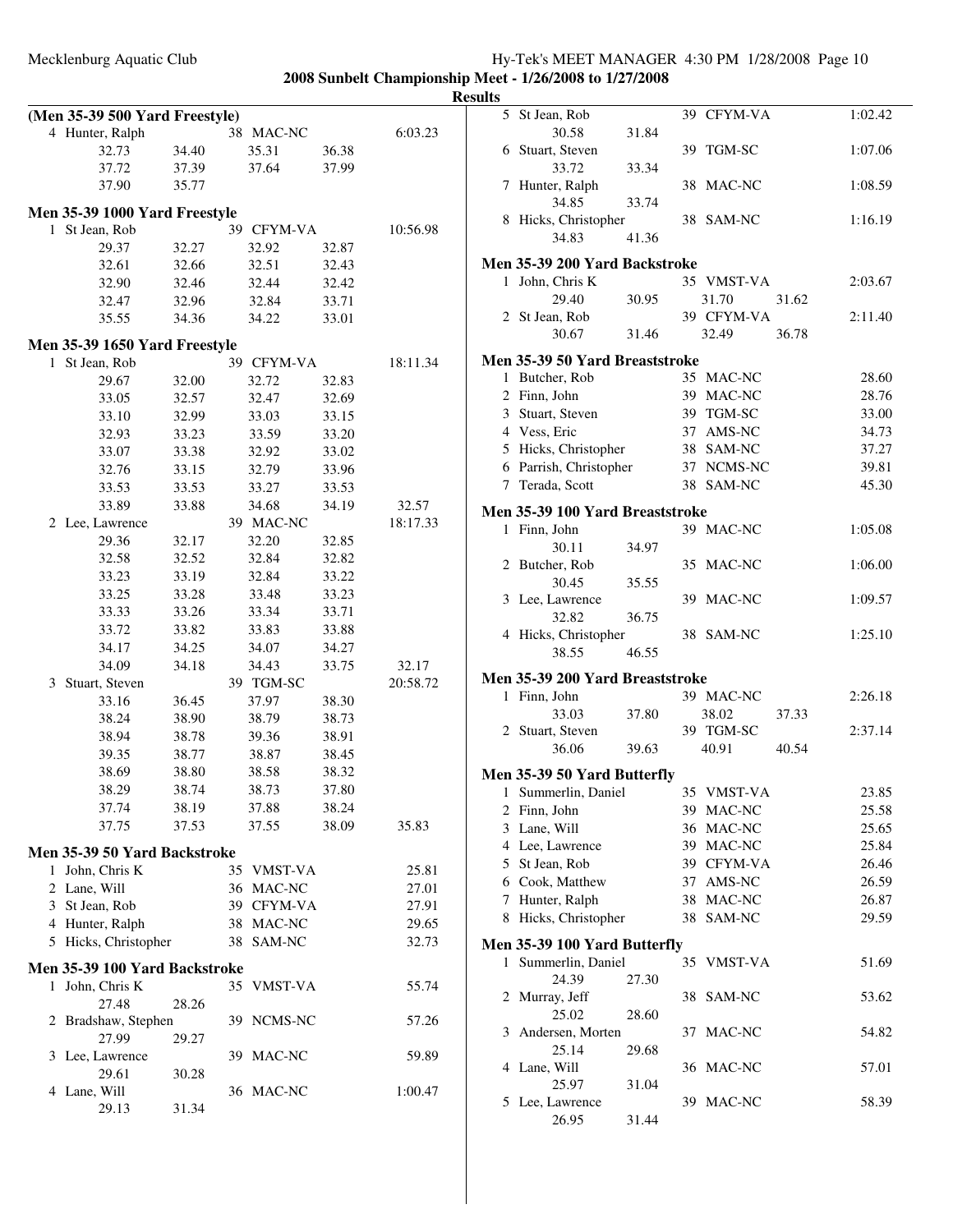|   | (Men 35-39 100 Yard Butterfly)   |       |    |            |       |         |
|---|----------------------------------|-------|----|------------|-------|---------|
|   | 6 Cook, Matthew                  |       |    | 37 AMS-NC  |       | 59.08   |
|   | 28.46                            | 30.62 |    |            |       |         |
|   | 7 Hunter, Ralph<br>27.90         | 32.77 |    | 38 MAC-NC  |       | 1:00.67 |
|   | 8 Parrish, Christopher           |       |    | 37 NCMS-NC |       | 1:20.29 |
|   | 35.92                            | 44.37 |    |            |       |         |
|   | Men 35-39 200 Yard Butterfly     |       |    |            |       |         |
|   | 1 Andersen, Morten               |       |    | 37 MAC-NC  |       | 2:05.77 |
|   | 27.05                            | 31.61 |    | 32.81      | 34.30 |         |
|   | 2 St Jean, Rob                   |       |    | 39 CFYM-VA |       | 2:18.75 |
|   | 29.81                            | 33.21 |    | 37.09      | 38.64 |         |
|   | 3 Cook, Matthew                  |       |    | 37 AMS-NC  |       | 2:30.77 |
|   | 31.95                            | 38.22 |    | 41.42      | 39.18 |         |
|   | Men 35-39 100 Yard IM            |       |    |            |       |         |
| 1 | Murray, Jeff                     |       |    | 38 SAM-NC  |       | 58.24   |
|   | 26.53                            | 31.71 |    |            |       |         |
|   | 2 Finn, John                     |       |    | 39 MAC-NC  |       | 59.22   |
|   | 27.54                            | 31.68 |    |            |       |         |
| 3 | Bradshaw, Stephen                |       |    | 39 NCMS-NC |       | 1:00.42 |
|   | 27.47                            | 32.95 |    |            |       |         |
|   | 4 Cook, Matthew                  |       | 37 | AMS-NC     |       | 1:01.53 |
|   | 27.93                            | 33.60 |    |            |       |         |
|   | 5 Butcher, Rob                   |       |    | 35 MAC-NC  |       | 1:02.20 |
|   | 29.79                            | 32.41 |    |            |       |         |
|   | 6 Hunter, Ralph                  |       | 38 | MAC-NC     |       | 1:03.85 |
|   | 30.31                            | 33.54 |    |            |       |         |
|   | 7 Stuart, Steven                 |       | 39 | TGM-SC     |       | 1:05.55 |
|   | 30.85                            | 34.70 |    |            |       |         |
|   | 8 Hicks, Christopher             |       |    | 38 SAM-NC  |       | 1:12.58 |
|   | 31.77                            | 40.81 |    |            |       |         |
|   | 9 Vess, Eric                     |       | 37 | AMS-NC     |       | 1:14.79 |
|   | 33.68                            | 41.11 |    |            |       |         |
|   | 10 Parrish, Christopher<br>36.41 |       |    | 37 NCMS-NC |       | 1:16.10 |
|   |                                  | 39.69 |    |            |       |         |
|   | <b>Men 35-39 200 Yard IM</b>     |       |    |            |       |         |
|   | 1 Summerlin, Daniel              |       |    | 35 VMST-VA |       | 1:59.02 |
|   | 24.82                            | 30.16 |    | 36.00      | 28.04 |         |
|   | 2 Andersen, Morten               |       |    | 37 MAC-NC  |       | 2:04.34 |
|   | 26.50                            | 32.19 |    | 35.92      | 29.73 |         |
|   | 3 Lee, Lawrence                  |       |    | 39 MAC-NC  |       | 2:08.43 |
|   | 27.08                            | 33.11 |    | 38.87      | 29.37 |         |
|   | 4 Cook, Matthew                  |       |    | 37 AMS-NC  |       | 2:16.77 |
|   | 28.88                            | 34.19 |    | 41.00      | 32.70 |         |
|   | <b>Men 35-39 400 Yard IM</b>     |       |    |            |       |         |
|   | 1 St Jean, Rob                   |       |    | 39 CFYM-VA |       | 4:39.04 |
|   | 28.26                            | 32.51 |    | 35.05      | 34.36 |         |
|   | 42.75                            | 42.30 |    | 33.56      | 30.25 |         |
|   | 2 Cook, Matthew                  |       |    | 37 AMS-NC  |       | 4:55.20 |
|   | 31.99                            | 35.56 |    | 39.11      | 37.32 |         |
|   | 42.08                            | 41.62 |    | 34.51      | 33.01 |         |
|   | Men 40-44 50 Yard Freestyle      |       |    |            |       |         |
|   | 1 Schultz, Norman                |       |    | 42 MAC-NC  |       | 22.71   |
|   | 2 Stewart, Henry                 |       |    | 44 RAM-NC  |       | 22.94   |
|   | 3 Smith, Jeff                    |       |    | 44 MAC-NC  |       | 24.27   |
|   |                                  |       |    |            |       |         |

|              | 4 Baker, Tim                        |                |    | 42 Unattached |       | 24.92    |
|--------------|-------------------------------------|----------------|----|---------------|-------|----------|
|              | 5 Tucker, David                     |                |    | 44 TLYM-NC    |       | 26.52    |
|              | 6 Newcombe, Arthur                  |                |    | 44 NCMS-NC    |       | 28.11    |
|              | 7 Morrow, John                      |                |    | 44 TLYM-NC    |       | 28.67    |
|              |                                     |                |    |               |       |          |
|              | <b>Men 40-44 100 Yard Freestyle</b> |                |    |               |       |          |
| $\mathbf{1}$ | Schultz, Norman                     |                |    | 42 MAC-NC     |       | 50.73    |
|              | 24.77                               | 25.96          |    |               |       |          |
|              | 2 Davis, William                    |                |    | 40 HARY-NC    |       | 57.21    |
|              | 27.70                               | 29.51          |    |               |       |          |
|              | 3 Tucker, David                     |                |    | 44 TLYM-NC    |       | 59.97    |
|              | 28.65                               | 31.32          |    |               |       |          |
| 4            | Jewett, Russell                     |                |    | 41 MAC-NC     |       | 1:00.08  |
|              | 28.95                               | 31.13          |    |               |       |          |
|              | 5 Baker, Tim                        |                |    | 42 Unattached |       | 1:01.07  |
|              | 29.15                               | 31.92          |    |               |       |          |
|              | 6 Newcombe, Arthur                  |                |    | 44 NCMS-NC    |       | 1:03.90  |
|              | 29.94                               | 33.96          |    |               |       |          |
|              | 7 Morrow, John                      |                |    | 44 TLYM-NC    |       | 1:05.94  |
|              | 31.50                               | 34.44          |    |               |       |          |
|              | <b>Men 40-44 200 Yard Freestyle</b> |                |    |               |       |          |
| $\mathbf{1}$ | Schultz, Norman                     |                |    | 42 MAC-NC     |       | 1:54.59  |
|              | 26.95                               | 28.99          |    | 28.70         | 29.95 |          |
|              | 2 Davis, William                    |                |    | 40 HARY-NC    |       | 2:00.90  |
|              | 28.20                               | 30.45          |    | 31.11         | 31.14 |          |
|              | 3 Fary, Robert                      |                |    | 43 HARY-NC    |       | 2:03.40  |
|              | 27.97                               | 31.62          |    | 32.23         | 31.58 |          |
|              | 4 Baker, Tim                        |                |    | 42 Unattached |       | 2:11.56  |
|              | 28.95                               | 32.74          |    | 34.26         | 35.61 |          |
|              | <b>Men 40-44 500 Yard Freestyle</b> |                |    |               |       |          |
|              |                                     |                |    |               |       |          |
|              | 1 Davis, William                    |                |    | 40 HARY-NC    |       | 5:28.08  |
|              | 29.62                               | 31.50          |    | 32.63         | 33.35 |          |
|              | 34.09                               | 33.96          |    | 33.73         | 34.14 |          |
|              | 33.33                               | 31.73          |    |               |       |          |
|              | 2 Jewett, Russell                   |                |    | 41 MAC-NC     |       | 6:05.16  |
|              | 31.82                               | 36.48          |    | 37.06         | 38.06 |          |
|              | 37.19<br>36.21                      | 37.75<br>35.85 |    | 37.09         | 37.65 |          |
|              |                                     |                |    |               |       |          |
|              | Men 40-44 1000 Yard Freestyle       |                |    |               |       |          |
|              | 1 Davis, William                    |                |    | 40 HARY-NC    |       | 11:20.67 |
|              | 31.21                               | 33.24          |    | 33.89         | 34.58 |          |
|              | 33.69                               | 33.77          |    | 34.19         | 34.32 |          |
|              | 34.09                               | 34.10          |    | 34.20         | 33.96 |          |
|              | 34.39                               | 35.14          |    | 34.66         | 34.50 |          |
|              | 35.09                               | 34.25          |    | 34.24         | 33.16 |          |
|              | Men 40-44 1650 Yard Freestyle       |                |    |               |       |          |
| 1            | Fary, Robert                        |                |    | 43 HARY-NC    |       | 19:17.25 |
|              | 33.28                               | 34.95          |    | 35.25         | 35.43 |          |
|              | 35.77                               | 35.59          |    | 35.37         | 35.42 |          |
|              | 35.41                               | 35.14          |    | 35.34         | 35.37 |          |
|              | 35.15                               | 35.45          |    | 35.01         | 35.32 |          |
|              | 35.05                               | 34.81          |    | 35.01         | 35.39 |          |
|              | 35.31                               | 35.10          |    | 35.21         | 35.12 |          |
|              | 35.07                               | 35.00          |    | 35.14         | 35.06 |          |
|              | 35.14                               | 35.01          |    | 35.00         | 34.55 | 33.03    |
|              |                                     |                |    |               |       |          |
|              | <b>Men 40-44 50 Yard Backstroke</b> |                | 44 |               |       |          |
| 1            | Stewart, Henry                      |                |    | RAM-NC        |       | 27.37    |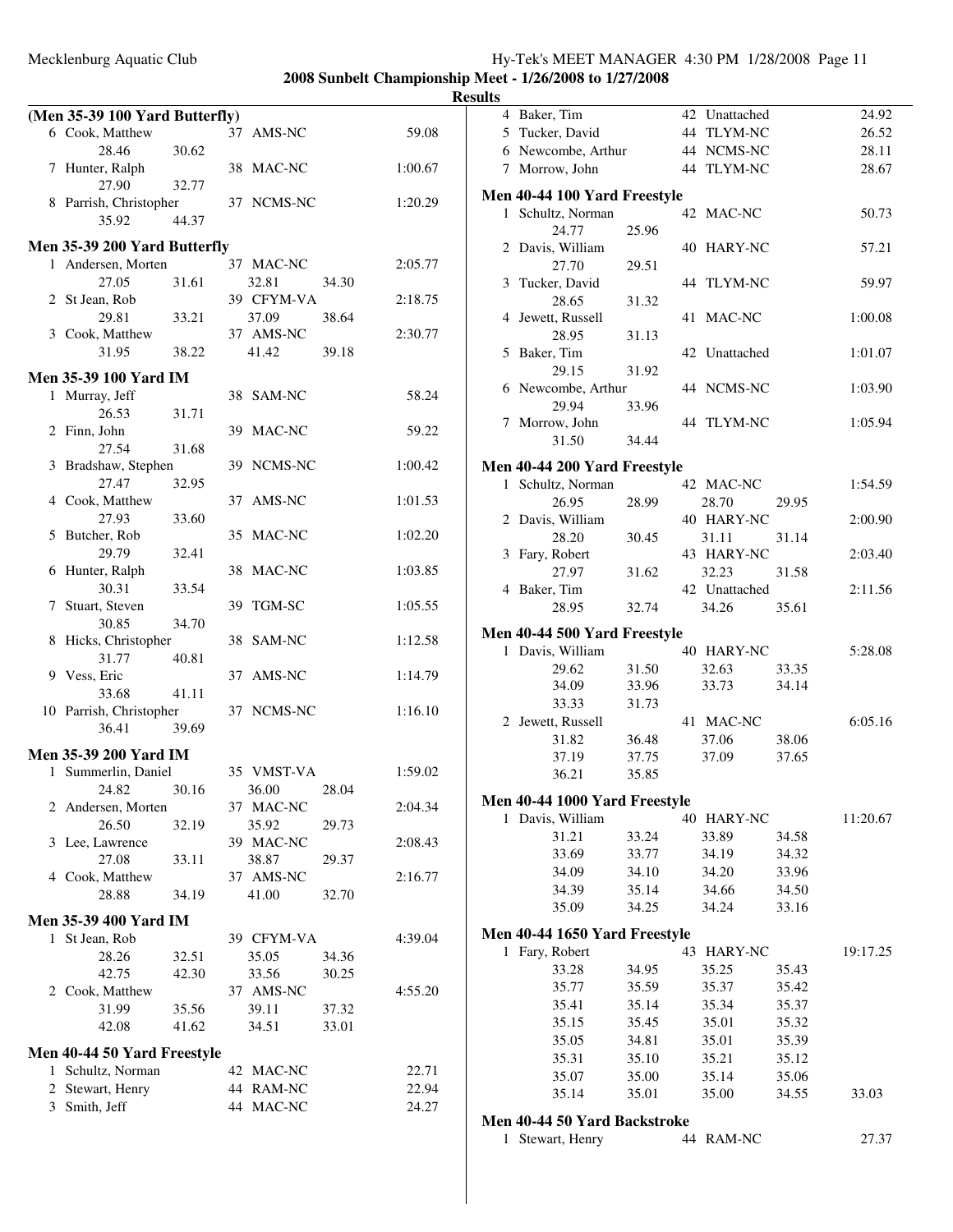|                | (Men 40-44 50 Yard Backstroke)          |       |    |               |       |         |
|----------------|-----------------------------------------|-------|----|---------------|-------|---------|
|                | 2 Baker, Tim                            |       |    | 42 Unattached |       | 31.61   |
|                | 3 Tucker, David                         |       |    | 44 TLYM-NC    |       | 31.74   |
|                |                                         |       |    |               |       |         |
|                | Men 40-44 100 Yard Backstroke           |       |    | 44 MAC-NC     |       | 1:01.63 |
| 1              | Smith, Jeff                             |       |    |               |       |         |
|                | 30.61                                   | 31.02 |    |               |       |         |
|                | 2 Hilgen, Thomas<br>31.50               |       |    | 43 MAC-NC     |       | 1:03.23 |
|                | 3 Baker, Tim                            | 31.73 | 42 | Unattached    |       | 1:07.06 |
|                | 32.80                                   | 34.26 |    |               |       |         |
|                | 4 Tucker, David                         |       |    | 44 TLYM-NC    |       | 1:08.12 |
|                | 32.93                                   | 35.19 |    |               |       |         |
|                | 5 Newcombe, Arthur                      |       |    | 44 NCMS-NC    |       | 1:17.05 |
|                | 37.62                                   | 39.43 |    |               |       |         |
|                |                                         |       |    |               |       |         |
|                | Men 40-44 200 Yard Backstroke           |       |    |               |       |         |
| 1              | Hilgen, Thomas                          |       |    | 43 MAC-NC     |       | 2:22.43 |
|                | 34.33                                   | 35.88 |    | 36.62         | 35.60 |         |
|                | 2 Baker, Tim                            |       |    | 42 Unattached |       | 2:34.10 |
|                | 35.65                                   | 38.46 |    | 39.39         | 40.60 |         |
|                | <b>Men 40-44 50 Yard Breaststroke</b>   |       |    |               |       |         |
|                | 1 Smith, Jeff                           |       |    | 44 MAC-NC     |       | 31.68   |
|                | 2 Newcombe, Arthur                      |       |    | 44 NCMS-NC    |       | 36.38   |
|                | 3 Jewett, Russell                       |       |    | 41 MAC-NC     |       | 36.69   |
|                | Men 40-44 100 Yard Breaststroke         |       |    |               |       |         |
|                | 1 Newcombe, Arthur                      |       |    | 44 NCMS-NC    |       | 1:19.13 |
|                | 36.84                                   | 42.29 |    |               |       |         |
|                |                                         |       |    |               |       |         |
|                | Men 40-44 200 Yard Breaststroke         |       |    |               |       |         |
| 1              | Hilgen, Thomas                          |       |    | 43 MAC-NC     |       | 2:30.39 |
|                | 34.64                                   | 39.84 |    | 37.52         | 38.39 |         |
|                | 2 Newcombe, Arthur                      |       |    | 44 NCMS-NC    |       | 2:55.06 |
|                | 38.76                                   | 43.47 |    | 46.11         | 46.72 |         |
|                | Men 40-44 50 Yard Butterfly             |       |    |               |       |         |
|                | 1 Stewart, Henry                        |       |    | 44 RAM-NC     |       | 25.19   |
|                | 2 Baker, Tim                            |       |    | 42 Unattached |       | 28.25   |
|                | 3 Tucker, David                         |       |    | 44 TLYM-NC    |       | 28.78   |
|                | 4 Davis, William                        |       |    | 40 HARY-NC    |       | 29.21   |
|                | 5 Newcombe, Arthur                      |       |    | 44 NCMS-NC    |       | 30.97   |
|                | Men 40-44 100 Yard Butterfly            |       |    |               |       |         |
| 1              | Stewart, Henry                          |       |    | 44 RAM-NC     |       | 56.49   |
|                | 26.71                                   | 29.78 |    |               |       |         |
|                | 2 Schultz, Norman                       |       |    | 42 MAC-NC     |       | 57.04   |
|                | 26.64                                   | 30.40 |    |               |       |         |
| 3              | Baker, Tim                              |       |    | 42 Unattached |       | 1:04.61 |
|                | 28.81                                   | 35.80 |    |               |       |         |
|                |                                         |       |    |               |       |         |
| 1              | Men 40-44 100 Yard IM<br>Stewart, Henry |       |    | 44 RAM-NC     |       | 59.13   |
|                | 27.02                                   |       |    |               |       |         |
| $\overline{2}$ | Smith, Jeff                             | 32.11 |    | 44 MAC-NC     |       | 1:01.27 |
|                | 28.65                                   | 32.62 |    |               |       |         |
| 3              | Baker, Tim                              |       |    | 42 Unattached |       | 1:06.38 |
|                | 30.10                                   | 36.28 |    |               |       |         |
| 4              | Tucker, David                           |       |    | 44 TLYM-NC    |       | 1:07.01 |
|                | 30.91                                   | 36.10 |    |               |       |         |
|                |                                         |       |    |               |       |         |

| ılts         |                                     |       |    |               |       |         |
|--------------|-------------------------------------|-------|----|---------------|-------|---------|
| 5            | Jewett, Russell                     |       | 41 | MAC-NC        |       | 1:11.10 |
|              | 33.35                               | 37.75 |    |               |       |         |
|              | 6 Newcombe, Arthur                  |       |    | 44 NCMS-NC    |       | 1:13.21 |
|              | 33.91                               | 39.30 |    |               |       |         |
|              | <b>Men 40-44 200 Yard IM</b>        |       |    |               |       |         |
| $\mathbf{1}$ | Schultz, Norman                     |       |    | 42 MAC-NC     |       | 2:11.55 |
|              | 27.74                               | 35.45 |    | 38.93         | 29.43 |         |
| 2            | Hilgen, Thomas                      |       |    | 43 MAC-NC     |       | 2:15.54 |
|              | 30.08                               | 34.71 |    | 38.91         | 31.84 |         |
| 3            | Baker, Tim                          |       |    | 42 Unattached |       | 2:30.64 |
|              | 29.49                               | 38.65 |    | 46.98         | 35.52 |         |
| 4            | Jewett, Russell                     |       |    | 41 MAC-NC     |       | 2:36.23 |
|              | 33.57                               | 42.62 |    | 46.13         | 33.91 |         |
|              | 5 Newcombe, Arthur                  |       |    | 44 NCMS-NC    |       | 2:38.82 |
|              | 32.05                               | 42.23 |    | 45.61         | 38.93 |         |
|              | <b>Men 40-44 400 Yard IM</b>        |       |    |               |       |         |
| 1            | Fary, Robert                        |       |    | 43 HARY-NC    |       | 5:02.29 |
|              | 31.91                               | 37.84 |    | 40.05         | 37.99 |         |
|              | 42.72                               | 43.91 |    | 34.74         | 33.13 |         |
| 2            | Jewett, Russell                     |       |    | 41 MAC-NC     |       | 5:33.59 |
|              | 33.71                               | 41.09 |    | 45.03         | 45.06 |         |
|              | 47.27                               | 46.87 |    | 38.47         | 36.09 |         |
|              | Men 45-49 50 Yard Freestyle         |       |    |               |       |         |
| 1            | Dyer, Andy                          |       |    | 49 AWJ-GA     |       | 23.92   |
| 2            | Bretschneider, Bill                 |       |    | 46 MAC-NC     |       | 24.83   |
| 3            | Cole, Robert                        |       |    | 46 TLYM-NC    |       | 24.91   |
|              | 4 Doyle, Mark                       |       |    | 48 TRYM-NC    |       | 25.65   |
|              | 5 Kennedy, Gene                     |       |    | 48 NEM-NE     |       | 25.80   |
|              | 6 D'Englere, Paul                   |       |    | 46 NCMS-NC    |       | 26.00   |
| 7            | Dickerman, Dwight D                 |       |    | 46 MAC-NC     |       | 26.36   |
| 8            | Biondi, Gino                        |       |    | 46 MAC-NC     |       | 26.53   |
| 9            | Weller, Jeffrey                     |       |    | 48 AMS-NC     |       | 26.66   |
| 10           | McNichols, Jim                      |       |    | 47 AMS-NC     |       | 27.33   |
| 11           | Campbell, Dave D                    |       |    | 49 DAMA-NC    |       | 28.98   |
| 12           | White, Jay                          |       | 47 | MAC-NC        |       | 30.25   |
| 13           | Roerden, Jeffrey                    |       |    | 45 RAM-NC     |       | 30.62   |
| 14           | Murphy, Mike                        |       |    | 49 NCMS-NC    |       | 31.24   |
|              | <b>Men 45-49 100 Yard Freestyle</b> |       |    |               |       |         |
|              | 1 Cole, Robert                      |       |    | 46 TLYM-NC    |       | 53.95   |
|              | 25.83                               | 28.12 |    |               |       |         |
|              | 2 Dyer, Andy                        |       |    | 49 AWJ-GA     |       | 54.15   |
|              | 26.60                               | 27.55 |    |               |       |         |
| 3            | Kennedy, Gene                       |       |    | 48 NEM-NE     |       | 54.42   |
|              | 26.96                               | 27.46 |    |               |       |         |
|              | 4 Phillips, John                    |       |    | 49 NCMS-NC    |       | 55.83   |
|              | 27.61                               | 28.22 |    |               |       |         |
| 5            | Bretschneider, Bill                 |       |    | 46 MAC-NC     |       | 56.06   |
|              | 27.46                               | 28.60 |    |               |       |         |
| 6            | D'Englere, Paul                     |       |    | 46 NCMS-NC    |       | 57.02   |
|              | 28.26                               | 28.76 |    |               |       |         |
| 7            | Dickerman, Dwight D                 |       |    | 46 MAC-NC     |       | 59.03   |
|              | 28.56                               | 30.47 |    |               |       |         |
| 8            | Hartley, Larry S                    |       |    | 48 AMS-NC     |       | 59.87   |
|              | 28.05                               | 31.82 |    |               |       |         |
| 9            | Weller, Jeffrey                     |       |    | 48 AMS-NC     |       | 1:02.16 |
|              | 30.21                               | 31.95 |    |               |       |         |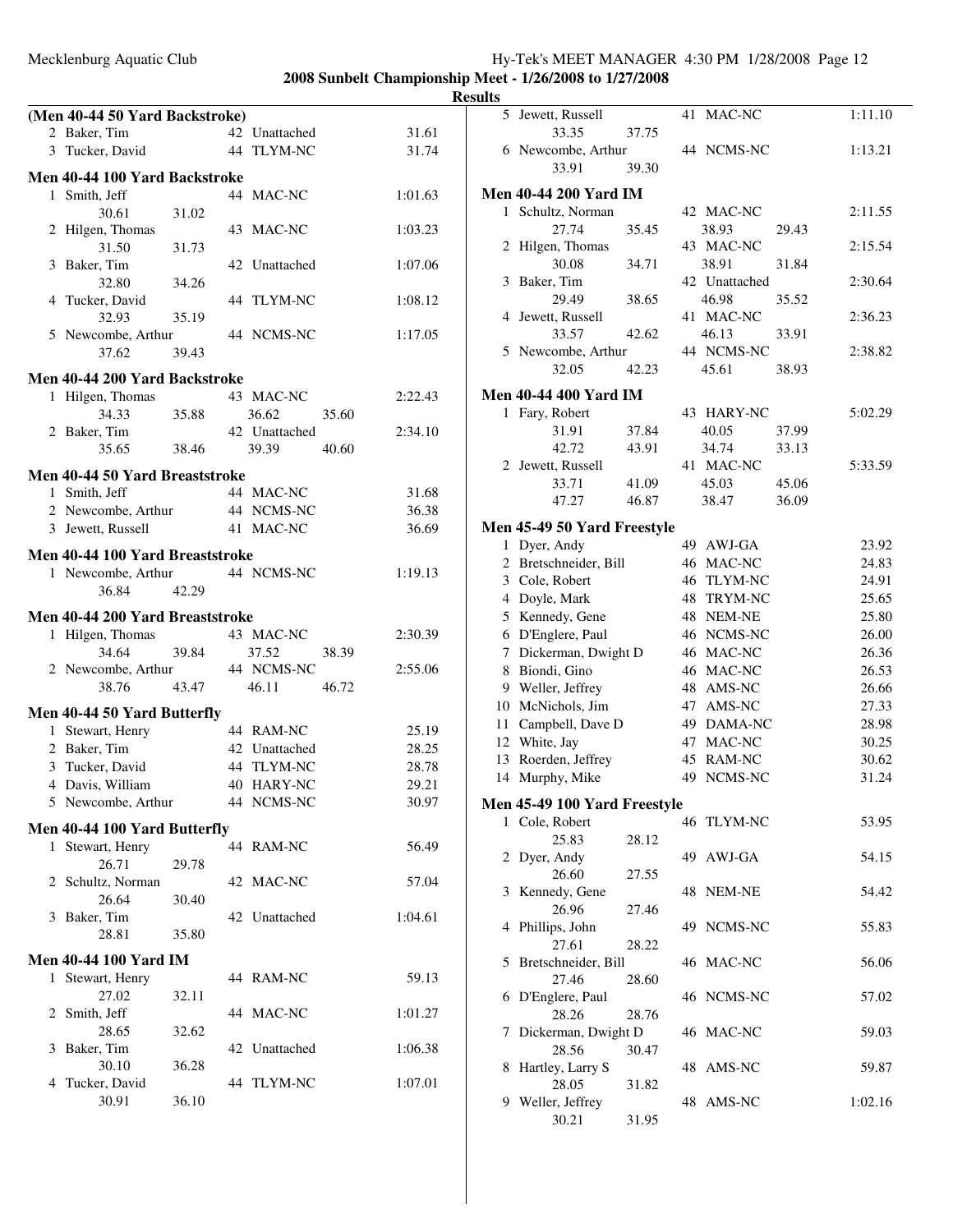**2008 Sunbelt Championship Meet - 1/26/2008 to 1/27/2008**

|                                     |       |            |       |         | <b>Results</b> |                               |       |            |       |          |
|-------------------------------------|-------|------------|-------|---------|----------------|-------------------------------|-------|------------|-------|----------|
| (Men 45-49 100 Yard Freestyle)      |       |            |       |         |                | 7 Campbell, Dave D            |       | 49 DAMA-NC |       | 7:51.00  |
| 10 White, Jay                       |       | 47 MAC-NC  |       | 1:08.36 |                | 38.40                         | 44.80 | 47.29      | 49.51 |          |
| 32.51                               | 35.85 |            |       |         |                | 49.28                         | 48.94 | 49.69      | 49.21 |          |
| 11 Campbell, Dave D                 |       | 49 DAMA-NC |       | 1:09.37 |                | 48.65                         | 45.23 |            |       |          |
| 33.20                               | 36.17 |            |       |         |                | Men 45-49 1000 Yard Freestyle |       |            |       |          |
| 12 Roerden, Jeffrey                 |       | 45 RAM-NC  |       | 1:10.11 |                | 1 Kennedy, Gene               |       | 48 NEM-NE  |       | 12:16.27 |
| 33.94                               | 36.17 |            |       |         |                | 32.62                         | 35.42 | 35.79      | 36.14 |          |
| 13 Acheson, Scott                   |       | 49 HARY-NC |       | 1:12.38 |                | 36.66                         | 36.78 | 37.04      | 36.89 |          |
| 35.28                               | 37.10 |            |       |         |                | 36.96                         | 37.46 | 37.55      | 37.67 |          |
| Men 45-49 200 Yard Freestyle        |       |            |       |         |                | 37.75                         | 37.37 | 37.48      | 37.69 |          |
| 1 Kennedy, Gene                     |       | 48 NEM-NE  |       | 1:59.27 |                | 37.58                         | 37.39 | 37.51      | 36.52 |          |
| 28.05                               | 30.04 | 30.43      | 30.75 |         |                | 2 Hartley, Larry S            |       | 48 AMS-NC  |       | 12:22.54 |
| 2 Cole, Robert                      |       | 46 TLYM-NC |       | 2:04.51 |                | 31.23                         | 35.37 | 36.10      | 37.19 |          |
| 28.73                               | 31.26 | 31.81      | 32.71 |         |                | 37.25                         | 37.20 | 36.76      | 36.73 |          |
| 3 Doyle, Mark                       |       | 48 TRYM-NC |       | 2:04.93 |                | 36.99                         | 36.78 | 37.79      | 38.39 |          |
| 29.35                               | 31.93 | 31.99      | 31.66 |         |                | 39.06                         | 39.42 | 39.09      | 38.95 |          |
| 4 Phillips, John                    |       | 49 NCMS-NC |       | 2:05.80 |                | 39.05                         | 38.56 | 37.01      | 33.62 |          |
| 28.91                               | 31.79 | 32.51      | 32.59 |         |                | 3 Devoid, Benjamin            |       | 47 NCMS-NC |       | 12:37.34 |
| 5 D'Englere, Paul                   |       | 46 NCMS-NC |       | 2:06.16 |                | 34.46                         | 36.91 | 37.76      | 38.45 |          |
| 30.31                               | 31.82 | 32.35      | 31.68 |         |                | 39.62                         | 38.73 | 38.79      | 38.33 |          |
| 6 Biondi, Gino                      |       | 46 MAC-NC  |       | 2:06.47 |                | 37.78                         | 38.18 | 38.39      | 38.64 |          |
| 29.43                               | 31.04 | 32.45      | 33.55 |         |                | 37.83                         | 38.23 | 38.10      | 37.95 |          |
| 7 Hartley, Larry S                  |       | 48 AMS-NC  |       | 2:12.28 |                | 37.65                         | 37.53 | 37.68      | 36.33 |          |
| 28.22                               | 33.52 | 35.81      | 34.73 |         |                | 4 Huey, Brian                 |       | 48 MAC-NC  |       | 12:54.45 |
| 8 Campbell, Dave D                  |       | 49 DAMA-NC |       | 2:38.83 |                | 36.78                         | 37.54 | 38.62      | 39.15 |          |
| 36.72                               | 40.68 | 41.82      | 39.61 |         |                | 39.25                         | 39.58 | 39.51      | 39.48 |          |
| 9 Roerden, Jeffrey                  |       | 45 RAM-NC  |       | 2:40.60 |                | 39.82                         | 40.34 | 38.77      | 39.37 |          |
| 35.52                               | 39.73 | 43.07      | 42.28 |         |                | 39.73                         | 39.38 | 38.41      | 38.83 |          |
| 10 Murphy, Mike                     |       | 49 NCMS-NC |       | 2:54.04 |                | 38.54                         | 38.59 | 37.49      | 35.27 |          |
| <b>Men 45-49 500 Yard Freestyle</b> |       |            |       |         |                | 5 DeLuca, Bob                 |       | 49 MAC-NC  |       | 14:55.82 |
| 1 Kennedy, Gene                     |       | 48 NEM-NE  |       | 5:34.47 |                | 38.15                         | 43.40 | 44.50      | 45.23 |          |
| 29.93                               | 33.13 | 34.09      | 34.33 |         |                | 45.99                         | 46.32 | 45.86      | 46.35 |          |
|                                     |       | 34.09      | 34.11 |         |                | 46.42                         | 46.12 | 45.64      | 45.14 |          |
| 33.87                               | 33.84 | 32.74      |       |         |                | 44.90                         | 45.30 | 45.08      | 44.84 |          |
| 2 Cole, Robert                      |       | 46 TLYM-NC |       | 5:40.06 |                | 44.61                         | 44.67 | 44.18      | 43.12 |          |
| 29.55                               | 33.12 | 34.59      | 34.93 |         |                | Men 45-49 1650 Yard Freestyle |       |            |       |          |
| 34.77                               | 34.72 | 34.98      | 34.34 |         |                | 1 Huey, Brian                 |       | 48 MAC-NC  |       | 21:19.40 |
| 34.87                               | 34.19 |            |       |         |                | 36.12                         | 37.67 | 38.89      | 39.60 |          |
| 3 Doyle, Mark                       |       | 48 TRYM-NC |       | 5:46.39 |                | 39.11                         | 38.89 | 39.45      | 39.47 |          |
| 31.95                               | 33.62 | 34.60      | 35.43 |         |                | 39.54                         | 39.24 | 38.97      | 39.01 |          |
| 35.67                               | 35.21 | 35.24      | 34.84 |         |                | 39.78                         | 39.44 | 39.13      | 39.08 |          |
| 35.59                               | 34.24 |            |       |         |                | 39.30                         | 39.79 | 38.07      | 39.12 |          |
| 4 Huey, Brian                       |       | 48 MAC-NC  |       | 6:02.11 |                | 39.36                         | 39.11 | 38.92      | 38.53 |          |
| 33.39                               | 35.63 | 36.63      | 37.44 |         |                | 39.17                         | 39.34 | 38.23      | 38.82 |          |
| 37.38                               | 37.71 | 37.88      | 36.25 |         |                | 38.75                         | 38.23 | 37.95      | 37.75 | 35.57    |
| 35.76                               | 34.04 |            |       |         |                | 2 Roerden, Jeffrey            |       | 45 RAM-NC  |       | 24:32.46 |
| 5 Roerden, Jeffrey                  |       | 45 RAM-NC  |       | 7:11.75 |                | 38.84                         | 39.63 | 41.89      | 43.48 |          |
| 36.69                               | 40.63 | 42.73      | 43.71 |         |                | 44.94                         | 44.74 | 44.93      | 45.64 |          |
| 44.39                               | 44.87 | 45.34      | 45.40 |         |                | 45.57                         | 45.80 | 45.36      | 46.05 |          |
| 45.30                               | 42.69 |            |       |         |                | 45.75                         | 45.54 | 44.92      | 45.14 |          |
| 6 Acheson, Scott                    |       | 49 HARY-NC |       | 7:12.98 |                | 44.72                         | 44.99 | 44.80      | 45.46 |          |
| 37.87                               | 40.81 | 42.51      | 44.52 |         |                | 45.32                         | 44.97 | 44.88      | 45.82 |          |
| 44.11                               | 44.94 | 45.42      | 45.06 |         |                | 45.11                         | 44.78 | 44.98      | 45.28 |          |
| 44.94                               | 42.80 |            |       |         |                | 45.70                         | 45.08 | 45.13      | 44.79 | 42.43    |
|                                     |       |            |       |         |                |                               |       |            |       |          |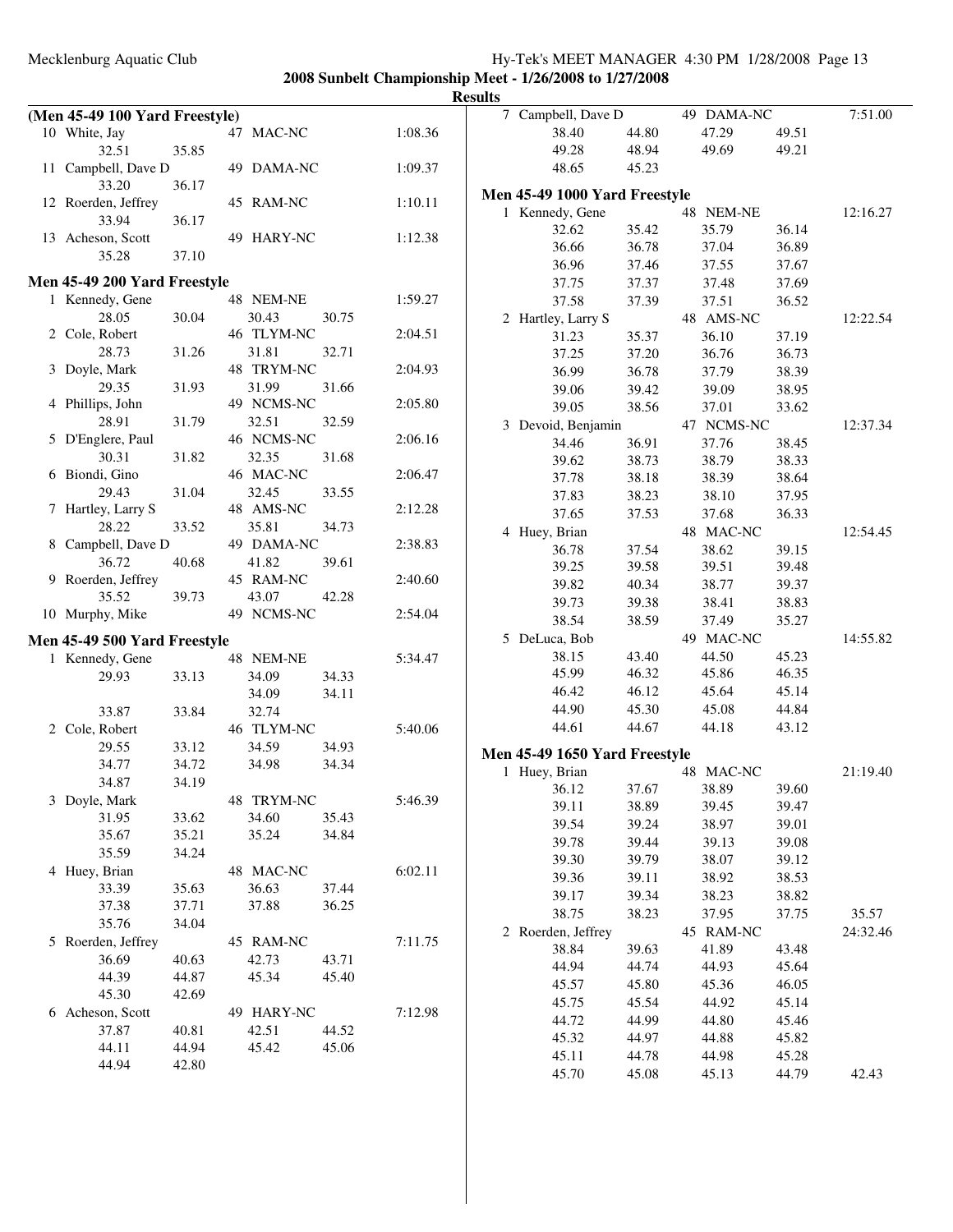| 2008 Sunbelt Championship Meet - 1/26/2008 to 1/27/2008 |
|---------------------------------------------------------|
| <b>Results</b>                                          |
|                                                         |

|              | (Men 45-49 1650 Yard Freestyle)              |       |                      |       |          |
|--------------|----------------------------------------------|-------|----------------------|-------|----------|
|              | 3 Acheson, Scott                             |       | 49 HARY-NC           |       | 24:45.00 |
|              | 40.79                                        | 41.92 | 43.69                | 44.74 |          |
|              | 44.62                                        | 45.58 | 45.87                | 45.48 |          |
|              | 45.19                                        | 46.21 | 46.03                | 45.55 |          |
|              | 45.66                                        | 46.07 | 45.59                | 45.14 |          |
|              | 44.58                                        | 45.16 | 44.70                | 45.05 |          |
|              | 45.58                                        | 46.24 | 46.41                | 45.01 |          |
|              | 45.62                                        | 44.87 | 45.43                | 45.60 |          |
|              | 45.09                                        | 44.93 | 45.48                | 45.15 | 41.97    |
|              | Men 45-49 50 Yard Backstroke                 |       |                      |       |          |
|              | 1 Doyle, Mark                                |       | 48<br><b>TRYM-NC</b> |       | 29.55    |
|              | 2 Bretschneider, Bill                        |       | 46 MAC-NC            |       | 30.33    |
|              | 3 D'Englere, Paul                            |       | 46 NCMS-NC           |       | 31.17    |
|              | 4 White, Jay                                 |       | 47<br>MAC-NC         |       | 34.68    |
|              |                                              |       |                      |       |          |
| 1            | Men 45-49 100 Yard Backstroke<br>Doyle, Mark |       | TRYM-NC<br>48        |       | 1:03.21  |
|              | 31.27                                        | 31.94 |                      |       |          |
|              | 2 D'Englere, Paul                            |       | 46 NCMS-NC           |       | 1:08.80  |
|              | 34.33                                        | 34.47 |                      |       |          |
|              | 3 McNichols, Jim                             |       | 47<br>AMS-NC         |       | 1:09.76  |
|              | 33.35                                        | 36.41 |                      |       |          |
|              | 4 White, Jay                                 |       | MAC-NC<br>47         |       | 1:17.90  |
|              | 38.73                                        | 39.17 |                      |       |          |
| 5            | Turpin, Tom                                  |       | 46 MAC-NC            |       | 1:25.04  |
|              | 39.47                                        | 45.57 |                      |       |          |
|              | Men 45-49 200 Yard Backstroke                |       |                      |       |          |
|              | 1 Doyle, Mark                                |       | 48 TRYM-NC           |       | 2:18.11  |
|              | 32.67                                        | 35.08 | 35.19                | 35.17 |          |
|              |                                              |       |                      |       |          |
|              | Men 45-49 50 Yard Breaststroke               |       |                      |       |          |
| $\mathbf{1}$ | Dyer, Andy                                   |       | 49 AWJ-GA            |       | 28.82    |
|              | 2 D'Englere, Paul                            |       | 46 NCMS-NC           |       | 34.59    |
|              | 3 Weller, Jeffrey                            |       | 48 AMS-NC            |       | 34.91    |
|              | 4 Biondi, Gino                               |       | 46 MAC-NC            |       | 35.00    |
|              | 5 Adamson, Kenet                             |       | 49 AMS-NC            |       | 35.90    |
|              | 6 White, Jay                                 |       | 47 MAC-NC            |       | 37.93    |
|              | Men 45-49 100 Yard Breaststroke              |       |                      |       |          |
|              | 1 Dyer, Andy                                 |       | 49 AWJ-GA            |       | 1:06.01  |
|              | 30.95                                        | 35.06 |                      |       |          |
| 2            | D'Englere, Paul                              |       | 46 NCMS-NC           |       | 1:14.55  |
|              | 35.43                                        | 39.12 |                      |       |          |
|              | 3 Weller, Jeffrey                            |       | AMS-NC<br>48         |       | 1:17.66  |
|              | 36.85                                        | 40.81 |                      |       |          |
|              | 4 Adamson, Kenet                             |       | 49 AMS-NC            |       | 1:19.11  |
|              | 36.65                                        | 42.46 |                      |       |          |
|              | 5 White, Jay                                 |       | 47 MAC-NC            |       | 1:24.63  |
|              | 39.75                                        | 44.88 |                      |       |          |
|              | 6 Acheson, Scott                             |       | 49 HARY-NC           |       | 1:33.52  |
|              | 43.55                                        | 49.97 |                      |       |          |
|              | Men 45-49 200 Yard Breaststroke              |       |                      |       |          |
|              | 1 Weller, Jeffrey                            |       | 48 AMS-NC            |       | 2:52.45  |
|              | 38.84                                        | 43.97 | 45.15                | 44.49 |          |
|              | 2 Adamson, Kenet                             |       | 49 AMS-NC            |       | 2:52.50  |
|              | 38.29                                        | 44.97 | 46.00                | 43.24 |          |
|              |                                              |       |                      |       |          |

|              | Men 45-49 50 Yard Butterfly  |       |    |               |       |         |
|--------------|------------------------------|-------|----|---------------|-------|---------|
| $\mathbf{1}$ | Dyer, Andy                   |       |    | 49 AWJ-GA     |       | 26.72   |
|              | 2 Phillips, John             |       |    | 49 NCMS-NC    |       | 27.17   |
|              | 3 D'Englere, Paul            |       |    | 46 NCMS-NC    |       | 28.39   |
|              | 4 Doyle, Mark                |       |    | 48 TRYM-NC    |       | 28.46   |
|              | 5 Dickerman, Dwight D        |       |    | 46 MAC-NC     |       | 28.73   |
|              | 6 McNichols, Jim             |       |    | 47 AMS-NC     |       | 30.06   |
|              | 7 Huey, Brian                |       |    | 48 MAC-NC     |       | 30.95   |
|              | 8 Adamson, Kenet             |       |    | 49 AMS-NC     |       | 32.39   |
|              | 9 White, Jay                 |       |    | 47 MAC-NC     |       | 34.38   |
|              | 10 Campbell, Dave D          |       |    | 49 DAMA-NC    |       | 35.01   |
| 11           | Acheson, Scott               |       |    | 49 HARY-NC    |       | 40.78   |
|              | Men 45-49 100 Yard Butterfly |       |    |               |       |         |
|              | 1 Phillips, John             |       |    | 49 NCMS-NC    |       | 58.55   |
|              | 27.71                        | 30.84 |    |               |       |         |
|              | Turpin, Tom                  |       |    | 46 MAC-NC     |       | DQ      |
|              | 31.01                        | 43.31 |    |               |       |         |
|              | <b>Men 45-49 100 Yard IM</b> |       |    |               |       |         |
| $\mathbf{1}$ | Dyer, Andy                   |       |    | 49 AWJ-GA     |       | 59.13   |
|              | 27.50                        | 31.63 |    |               |       |         |
|              | 2 Phillips, John             |       | 49 | NCMS-NC       |       | 1:03.73 |
|              | 29.75                        | 33.98 |    |               |       |         |
| 3            | Bretschneider, Bill          |       |    | 46 MAC-NC     |       | 1:05.39 |
|              | 29.45                        | 35.94 |    |               |       |         |
| 4            | D'Englere, Paul              |       |    | 46 NCMS-NC    |       | 1:05.88 |
|              | 31.05                        | 34.83 |    |               |       |         |
|              | 5 Kennedy, Gene              |       | 48 | <b>NEM-NE</b> |       | 1:07.02 |
|              | 32.73                        | 34.29 |    |               |       |         |
|              | 6 Dickerman, Dwight D        |       |    | 46 MAC-NC     |       | 1:08.68 |
|              | 31.59                        | 37.09 |    |               |       |         |
|              | 7 McNichols, Jim             |       | 47 | AMS-NC        |       | 1:11.10 |
|              | 32.01                        | 39.09 |    |               |       |         |
| 8            | White, Jay                   |       |    | 47 MAC-NC     |       | 1:18.09 |
|              | 35.80                        | 42.29 |    |               |       |         |
|              | 9 Campbell, Dave D           |       |    | 49 DAMA-NC    |       | 1:18.68 |
|              | 36.64                        | 42.04 |    |               |       |         |
|              | <b>Men 45-49 200 Yard IM</b> |       |    |               |       |         |
| 1            | Phillips, John               |       |    | 49 NCMS-NC    |       | 2:19.64 |
|              | 29.22                        | 35.73 |    | 41.50         | 33.19 |         |
|              | 2 Kennedy, Gene              |       |    | 48 NEM-NE     |       | 2:20.97 |
|              | 30.17                        | 38.09 |    | 42.21         | 30.50 |         |
| 3            | D'Englere, Paul              |       |    | 46 NCMS-NC    |       | 2:25.22 |
|              | 31.75                        | 37.10 |    | 43.11         | 33.26 |         |
| 4            | Huey, Brian                  |       |    | 48 MAC-NC     |       | 2:36.63 |
|              | 34.11                        | 41.44 |    | 46.73         | 34.35 |         |
|              | Men 50-54 50 Yard Freestyle  |       |    |               |       |         |
|              | 1 Klein, Jonathan            |       | 50 | THAT-NC       |       | 24.06   |
|              | 2 Washburn, Jonathan         |       |    | 50 NCMS-NC    |       | 25.15   |
|              | 3 Shields, Larry             |       | 51 | MAC-NC        |       | 26.15   |
|              | 4 Lee, Doug                  |       | 51 | NCMS-NC       |       | 27.21   |
| 5            | Thompson, Robert             |       |    | 54 NCMS-NC    |       | 35.06   |
|              | Men 50-54 100 Yard Freestyle |       |    |               |       |         |
| 1            | Klein, Jonathan              |       | 50 | THAT-NC       |       | 53.21   |
|              | 25.67                        | 27.54 |    |               |       |         |
|              | 2 Washburn, Jonathan         |       |    | 50 NCMS-NC    |       | 55.61   |
|              | 26.88                        | 28.73 |    |               |       |         |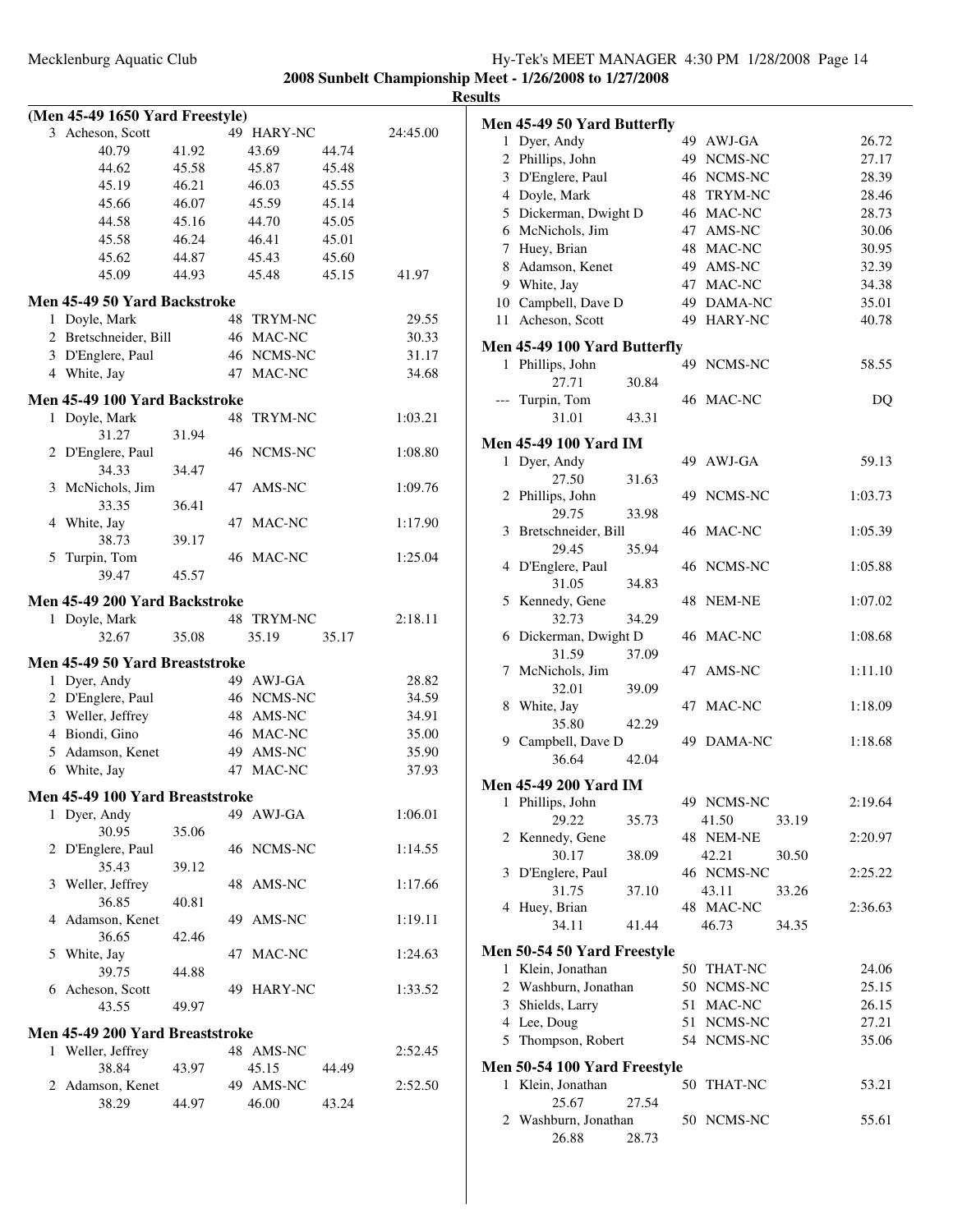|   | (Men 50-54 100 Yard Freestyle) |         |    |            |         |          |
|---|--------------------------------|---------|----|------------|---------|----------|
|   | 3 Lee, Doug                    |         |    | 51 NCMS-NC |         | 1:01.93  |
|   | 29.98                          | 31.95   |    |            |         |          |
|   | 4 Lucas, Jeff                  |         |    | 50 CFYM-VA |         | 1:04.78  |
|   | 29.94                          | 34.84   |    |            |         |          |
|   | 5 Shiels, Terrence             |         |    | 53 MAC-NC  |         | 1:07.44  |
|   | 33.07                          | 34.37   |    |            |         |          |
|   |                                |         |    |            |         |          |
|   | Men 50-54 200 Yard Freestyle   |         |    |            |         |          |
|   | 1 Klein, Jonathan              |         |    | 50 THAT-NC |         | 1:59.45  |
|   | 27.51                          | 31.02   |    | 30.75      | 30.17   |          |
|   | 2 Washburn, Jonathan           |         |    | 50 NCMS-NC |         | 2:01.49  |
|   | 28.19                          | 31.07   |    | 30.94      | 31.29   |          |
|   | 3 Lucas, Jeff                  |         |    | 50 CFYM-VA |         | 2:46.16  |
|   | 34.81                          | 41.52   |    | 44.44      | 45.39   |          |
|   | Men 50-54 500 Yard Freestyle   |         |    |            |         |          |
|   | 1 Washburn, Jonathan           |         |    | 50 NCMS-NC |         | 5:37.72  |
|   | 29.46                          | 33.03   |    | 34.28      | 34.75   |          |
|   | 34.73                          | 34.95   |    | 35.19      | 35.02   |          |
|   | 34.01                          | 32.30   |    |            |         |          |
|   | 2 Lucas, Jeff                  |         |    | 50 CFYM-VA |         | 7:27.97  |
|   | 37.70                          | 43.36   |    | 44.97      | 46.21   |          |
|   | 47.47                          | 46.92   |    | 45.97      | 47.57   |          |
|   | 45.78                          | 42.02   |    |            |         |          |
|   | 3 Shiels, Terrence             |         |    | 53 MAC-NC  |         | 7:30.87  |
|   | 37.51                          | 42.11   |    | 44.81      | 46.35   |          |
|   | 46.60                          | 1:34.47 |    | 46.50      | 1:32.52 |          |
|   | 32.89                          |         |    |            |         |          |
|   |                                |         |    |            |         |          |
|   | Men 50-54 1000 Yard Freestyle  |         |    |            |         |          |
|   | 1 Lucas, Jeff                  |         |    | 50 CFYM-VA |         | 15:32.48 |
|   | 37.34                          | 42.84   |    | 44.60      | 46.57   |          |
|   | 46.45                          | 46.25   |    | 47.76      | 48.49   |          |
|   | 48.16                          | 48.23   |    | 48.39      | 47.54   |          |
|   | 48.87                          | 47.99   |    | 48.55      | 48.09   |          |
|   | 47.92                          | 48.30   |    | 46.48      | 43.66   |          |
|   | Men 50-54 1650 Yard Freestyle  |         |    |            |         |          |
|   | 1 Miller, Bill                 |         |    | 50 MAC-NC  |         | 22:17.23 |
|   | 33.25                          | 37.23   |    | 39.00      | 40.16   |          |
|   | 3:25.01                        | 2:02.67 |    | 40.59      | 40.54   |          |
|   | 40.49                          | 40.80   |    | 40.61      | 40.74   |          |
|   | 41.38                          | 41.17   |    | 41.11      | 41.05   |          |
|   | 41.42                          | 41.33   |    | 42.12      | 41.40   |          |
|   | 40.71                          | 41.25   |    | 41.94      | 41.56   |          |
|   | 41.34                          | 1:18.36 |    |            |         |          |
|   |                                |         |    |            |         |          |
|   | Men 50-54 50 Yard Backstroke   |         |    |            |         |          |
|   | 1 Klein, Jonathan              |         |    | 50 THAT-NC |         | 27.53    |
|   | 2 Washburn, Jonathan           |         |    | 50 NCMS-NC |         | 30.32    |
|   | 3 Shields, Larry               |         |    | 51 MAC-NC  |         | 30.79    |
|   | 4 Lee, Doug                    |         |    | 51 NCMS-NC |         | 33.69    |
|   | 5 Lucas, Jeff                  |         |    | 50 CFYM-VA |         | 35.99    |
|   | 6 Shiels, Terrence             |         | 53 | MAC-NC     |         | 37.32    |
|   | Men 50-54 100 Yard Backstroke  |         |    |            |         |          |
| 1 | Klein, Jonathan                |         | 50 | THAT-NC    |         | 59.49    |
|   | 29.09                          | 30.40   |    |            |         |          |
|   | 2 Washburn, Jonathan           |         |    | 50 NCMS-NC |         | 1:06.55  |
|   | 32.44                          | 34.11   |    |            |         |          |
|   |                                |         |    |            |         |          |

| ᄖᄖ |                                                  |       |    |                     |       |         |
|----|--------------------------------------------------|-------|----|---------------------|-------|---------|
|    | 3 Lee, Doug                                      |       |    | 51 NCMS-NC          |       | 1:12.40 |
|    | 34.87<br>4 McKee, Bob                            | 37.53 |    | 51 MAC-NC           |       | 1:30.72 |
|    | 45.45                                            | 45.27 |    |                     |       |         |
|    |                                                  |       |    |                     |       |         |
|    | Men 50-54 200 Yard Backstroke                    |       |    |                     |       |         |
|    | 1 Klein, Jonathan                                |       |    | 50 THAT-NC          |       | 2:14.33 |
|    | 31.06                                            | 34.31 |    | 34.97               | 33.99 |         |
|    | Men 50-54 50 Yard Breaststroke                   |       |    |                     |       |         |
|    | 1 Washburn, Jonathan                             |       |    | 50 NCMS-NC          |       | 31.72   |
|    | 2 Lucas, Jeff                                    |       |    | 50 CFYM-VA          |       | 33.39   |
|    | 3 Shields, Larry                                 |       |    | 51 MAC-NC           |       | 34.59   |
|    | 4 Thompson, Robert                               |       |    | 54 NCMS-NC          |       | 41.67   |
|    | 5 McKee, Bob                                     |       |    | 51 MAC-NC           |       | 42.30   |
|    | Men 50-54 100 Yard Breaststroke                  |       |    |                     |       |         |
|    | 1 Lee, Doug                                      |       |    | 51 NCMS-NC          |       | 1:14.25 |
|    | 35.69                                            | 38.56 |    |                     |       |         |
|    | 2 Lucas, Jeff                                    |       |    | 50 CFYM-VA          |       | 1:14.61 |
|    | 35.26                                            | 39.35 |    |                     |       | 1:19.56 |
|    | 3 Washburn, Jonathan<br>36.53                    | 43.03 |    | 50 NCMS-NC          |       |         |
|    |                                                  |       |    |                     |       |         |
|    | Men 50-54 200 Yard Breaststroke                  |       |    |                     |       |         |
|    | 1 Lucas, Jeff<br>37.01                           | 42.56 |    | 50 CFYM-VA<br>44.53 |       | 2:48.99 |
|    | 2 McKee, Bob                                     |       |    | 51 MAC-NC           | 44.89 | 3:28.06 |
|    | 47.04                                            | 53.16 |    | 55.54               | 52.32 |         |
|    |                                                  |       |    |                     |       |         |
|    | Men 50-54 50 Yard Butterfly<br>1 Klein, Jonathan |       |    | 50 THAT-NC          |       | 25.96   |
|    | 2 Shields, Larry                                 |       | 51 | MAC-NC              |       | 27.77   |
|    | 3 Washburn, Jonathan                             |       |    | 50 NCMS-NC          |       | 27.80   |
|    | 4 Lee, Doug                                      |       |    | 51 NCMS-NC          |       | 29.06   |
|    | 5 Lucas, Jeff                                    |       |    | 50 CFYM-VA          |       | 31.80   |
|    | 6 Shiels, Terrence                               |       |    | 53 MAC-NC           |       | 32.64   |
|    | Men 50-54 100 Yard Butterfly                     |       |    |                     |       |         |
|    | 1 Klein, Jonathan                                |       |    | 50 THAT-NC          |       | 58.82   |
|    | 27.12                                            | 31.70 |    |                     |       |         |
|    | 2 Washburn, Jonathan                             |       |    | 50 NCMS-NC          |       | 1:03.60 |
|    | 29.15                                            | 34.45 |    |                     |       |         |
|    | 3 Lee, Doug                                      |       |    | 51 NCMS-NC          |       | 1:06.80 |
|    | 30.79                                            | 36.01 |    |                     |       |         |
|    | <b>Men 50-54 100 Yard IM</b>                     |       |    |                     |       |         |
|    | 1 Shields, Larry                                 |       |    | 51 MAC-NC           |       | 1:05.42 |
|    | 29.78                                            | 35.64 |    |                     |       |         |
|    | 2 Lee, Doug                                      |       | 51 | NCMS-NC             |       | 1:08.51 |
|    | 32.33                                            | 36.18 |    |                     |       |         |
|    | 3 Lucas, Jeff                                    |       |    | 50 CFYM-VA          |       | 1:17.77 |
|    | 37.75                                            | 40.02 |    | 53 MAC-NC           |       | 1:22.93 |
|    | 4 Shiels, Terrence<br>37.65                      | 45.28 |    |                     |       |         |
|    | 5 McKee, Bob                                     |       |    | 51 MAC-NC           |       | 1:25.62 |
|    | 41.36                                            | 44.26 |    |                     |       |         |
|    | <b>Men 55-59 50 Yard Freestyle</b>               |       |    |                     |       |         |
| 1  | Trevisan, Paul                                   |       |    | 56 SYSM-FL          |       | 22.89   |
|    | 2 Schmitz, Robert                                |       |    | 55 THAT-NC          |       | 25.23   |
|    | 3 Glass, Ernie                                   |       |    | 58 NCMS-NC          |       | 26.60   |
|    | 4 Teare, Ron                                     |       |    | 55 NCMS-NC          |       | 29.30   |
|    |                                                  |       |    |                     |       |         |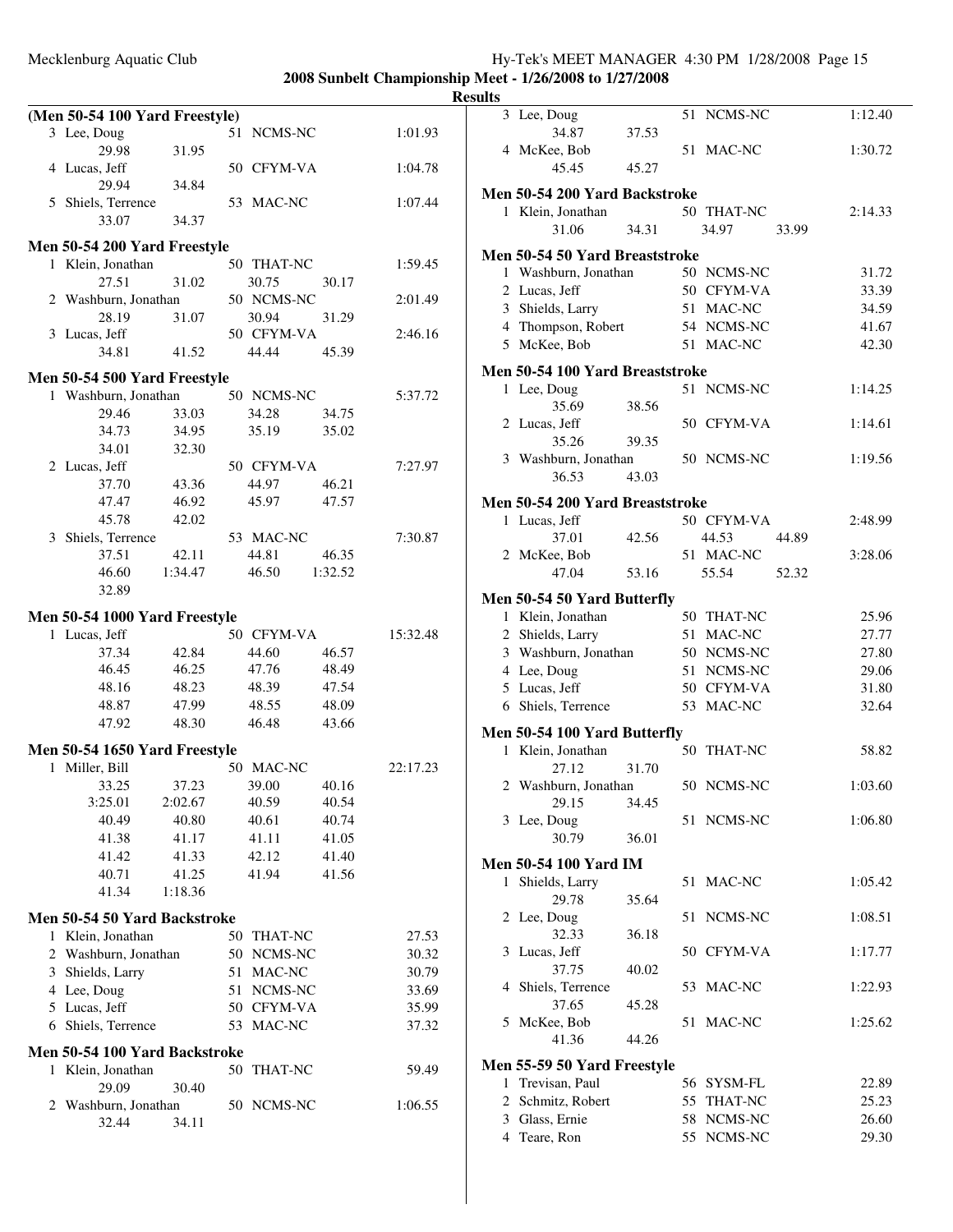**Results**

|              | (Men 55-59 50 Yard Freestyle)       |       |    |            |       |          |
|--------------|-------------------------------------|-------|----|------------|-------|----------|
|              | 5 Boder, Robert                     |       |    | 56 CFYM-VA |       | 29.60    |
|              | 6 Stone, Jeff                       |       |    | 56 TGM-SC  |       | 30.70    |
|              | 7 Fumi, Leonard                     |       |    | 58 MAC-NC  |       | 37.34    |
|              |                                     |       |    |            |       |          |
|              | Men 55-59 100 Yard Freestyle        |       |    |            |       |          |
| $\mathbf{1}$ | Glass, Ernie                        |       |    | 58 NCMS-NC |       | 59.15    |
|              | 28.33                               | 30.82 |    |            |       |          |
|              | 2 Boder, Robert                     |       |    | 56 CFYM-VA |       | 1:06.78  |
|              | 31.47                               | 35.31 |    |            |       |          |
|              | 3 Fumi, Leonard                     |       |    | 58 MAC-NC  |       | 1:23.80  |
|              | 40.34                               | 43.46 |    |            |       |          |
|              | Men 55-59 200 Yard Freestyle        |       |    |            |       |          |
|              | 1 Coxhead, George                   |       |    | 55 NCMS-NC |       | 2:04.31  |
|              | 30.00                               | 31.71 |    | 31.75      | 30.85 |          |
|              | 2 Schmitz, Robert                   |       |    | 55 THAT-NC |       | 2:09.36  |
|              | 29.11                               | 33.06 |    | 33.50      | 33.69 |          |
| 3            | Glass, Ernie                        |       |    | 58 NCMS-NC |       | 2:20.05  |
|              | 31.29                               | 35.74 |    | 36.98      | 36.04 |          |
| 4            | Boder, Robert                       |       |    | 56 CFYM-VA |       | 2:35.69  |
|              | 34.98                               | 39.17 |    | 41.70      | 39.84 |          |
| 5            | Fumi, Leonard                       |       |    | 58 MAC-NC  |       | 3:11.01  |
|              | 43.62                               | 48.96 |    | 50.42      | 48.01 |          |
|              | Men 55-59 500 Yard Freestyle        |       |    |            |       |          |
| 1            | Glass, Ernie                        |       |    | 58 NCMS-NC |       | 6:28.56  |
|              | 33.37                               | 38.74 |    | 39.84      | 40.43 |          |
|              | 41.10                               | 40.06 |    | 40.11      | 39.21 |          |
|              | 38.46                               | 37.24 |    |            |       |          |
|              | 2 Boder, Robert                     |       |    | 56 CFYM-VA |       | 7:01.10  |
|              | 36.61                               | 40.03 |    | 42.28      | 43.65 |          |
|              | 43.71                               | 43.23 |    | 43.74      | 43.34 |          |
|              | 43.45                               | 41.06 |    |            |       |          |
|              | Men 55-59 1000 Yard Freestyle       |       |    |            |       |          |
| 1            | Glass, Ernie                        |       |    | 58 NCMS-NC |       | 13:13.84 |
|              | 34.64                               | 40.64 |    | 41.53      | 41.26 |          |
|              | 40.86                               | 40.85 |    | 41.10      | 40.76 |          |
|              | 40.29                               | 39.97 |    | 40.07      | 39.69 |          |
|              | 39.59                               | 39.57 |    | 39.63      | 39.92 |          |
|              | 39.23                               | 39.02 |    | 38.39      | 36.83 |          |
|              | Men 55-59 1650 Yard Freestyle       |       |    |            |       |          |
|              | 1 Boder, Robert                     |       |    | 56 CFYM-VA |       | 23:59.71 |
|              | 37.60                               | 41.88 |    | 43.02      | 44.39 |          |
|              | 44.59                               | 43.53 |    | 44.68      | 44.28 |          |
|              | 44.38                               | 43.55 |    | 43.69      | 43.63 |          |
|              | 43.04                               | 43.93 |    | 43.84      | 44.11 |          |
|              | 44.35                               | 43.13 |    | 44.09      | 43.74 |          |
|              | 44.12                               | 44.29 |    | 44.88      | 45.01 |          |
|              | 43.71                               | 44.32 |    | 43.98      | 43.41 |          |
|              | 44.27                               | 44.35 |    | 44.08      | 43.07 | 40.77    |
|              | <b>Men 55-59 50 Yard Backstroke</b> |       |    |            |       |          |
| 1            | Glass, Ernie                        |       |    | 58 NCMS-NC |       | 33.66    |
| 2            | Teare, Ron                          |       | 55 | NCMS-NC    |       | 34.30    |
| 3            | Boder, Robert                       |       |    | 56 CFYM-VA |       | 42.16    |
|              |                                     |       |    |            |       |          |
|              |                                     |       |    |            |       |          |

|   | Men 55-59 100 Yard Backstroke         |       |                        |       |         |
|---|---------------------------------------|-------|------------------------|-------|---------|
|   | 1 Glass, Ernie<br>38.17               | 38.10 | 58 NCMS-NC             |       | 1:16.27 |
|   | 2 Teare, Ron<br>36.47                 | 40.01 | 55 NCMS-NC             |       | 1:16.48 |
|   | 3 Boder, Robert<br>44.37              | 45.06 | 56 CFYM-VA             |       | 1:29.43 |
|   | 4 Conover, Steven<br>48.14            | 49.58 | 58 Unattached          |       | 1:37.72 |
|   |                                       |       |                        |       |         |
|   | Men 55-59 200 Yard Backstroke         |       |                        |       |         |
|   | 1 Conover, Steven<br>48.15            | 48.83 | 58 Unattached<br>51.01 | 49.43 | 3:17.42 |
|   | <b>Men 55-59 50 Yard Breaststroke</b> |       |                        |       |         |
|   | 1 Schmitz, Robert                     |       | 55 THAT-NC             |       | 31.47   |
|   | 2 Guthmann, Rich                      |       | 56 MAC-NC              |       | 33.84   |
|   | 3 Stone, Jeff                         |       | 56 TGM-SC              |       | 33.94   |
|   | 4 Boder, Robert                       |       | 56 CFYM-VA             |       | 38.24   |
|   | 5 Fumi, Leonard                       |       | 58 MAC-NC              |       | 45.72   |
|   | Men 55-59 100 Yard Breaststroke       |       |                        |       |         |
|   | 1 Schmitz, Robert<br>32.28            | 37.22 | 55 THAT-NC             |       | 1:09.50 |
|   | 2 Guthmann, Rich<br>36.76             | 40.40 | 56 MAC-NC              |       | 1:17.16 |
|   | 3 Boder, Robert<br>40.56              | 45.96 | 56 CFYM-VA             |       | 1:26.52 |
|   | 4 Fumi, Leonard<br>49.44              | 53.03 | 58 MAC-NC              |       | 1:42.47 |
|   | 5 Conover, Steven<br>51.00            | 55.84 | 58 Unattached          |       | 1:46.84 |
|   |                                       |       |                        |       |         |
|   | Men 55-59 200 Yard Breaststroke       |       |                        |       |         |
|   | 1 Schmitz, Robert                     |       | 55 THAT-NC             |       | 2:33.70 |
|   | 34.32                                 | 39.18 | 39.70                  | 40.50 |         |
|   | 2 Guthmann, Rich                      |       | 56 MAC-NC              |       | 3:08.18 |
|   | 37.40                                 | 44.18 | 52.97                  | 53.63 |         |
|   | Men 55-59 50 Yard Butterfly           |       |                        |       |         |
|   | 1 Trevisan, Paul                      |       | 56 SYSM-FL             |       | 27.22   |
|   | 2 Glass, Ernie                        |       | 58 NCMS-NC             |       | 30.69   |
|   | 3 Boder, Robert                       |       | 56 CFYM-VA             |       | 38.05   |
|   | 4 Conover, Steven                     |       | 58 Unattached          |       | 38.23   |
|   | Men 55-59 100 Yard Butterfly          |       |                        |       |         |
|   | 1 Trevisan, Paul<br>28.15             | 33.13 | 56 SYSM-FL             |       | 1:01.28 |
|   | 2 Conover, Steven                     |       | 58 Unattached          |       | 1:29.02 |
|   | 40.42                                 | 48.60 |                        |       |         |
|   | <b>Men 55-59 100 Yard IM</b>          |       |                        |       |         |
|   | 1 Trevisan, Paul                      |       | 56 SYSM-FL             |       | 1:03.26 |
| 2 | 29.83<br>Schmitz, Robert              | 33.43 | 55 THAT-NC             |       | 1:06.84 |
|   | 32.16                                 | 34.68 |                        |       |         |
| 3 | Stone, Jeff<br>39.66                  | 39.50 | 56 TGM-SC              |       | 1:19.16 |
|   | 4 Conover, Steven                     |       | 58 Unattached          |       | 1:28.75 |
|   | 5 Fumi, Leonard<br>49.67              | 50.37 | 58 MAC-NC              |       | 1:40.04 |
|   |                                       |       |                        |       |         |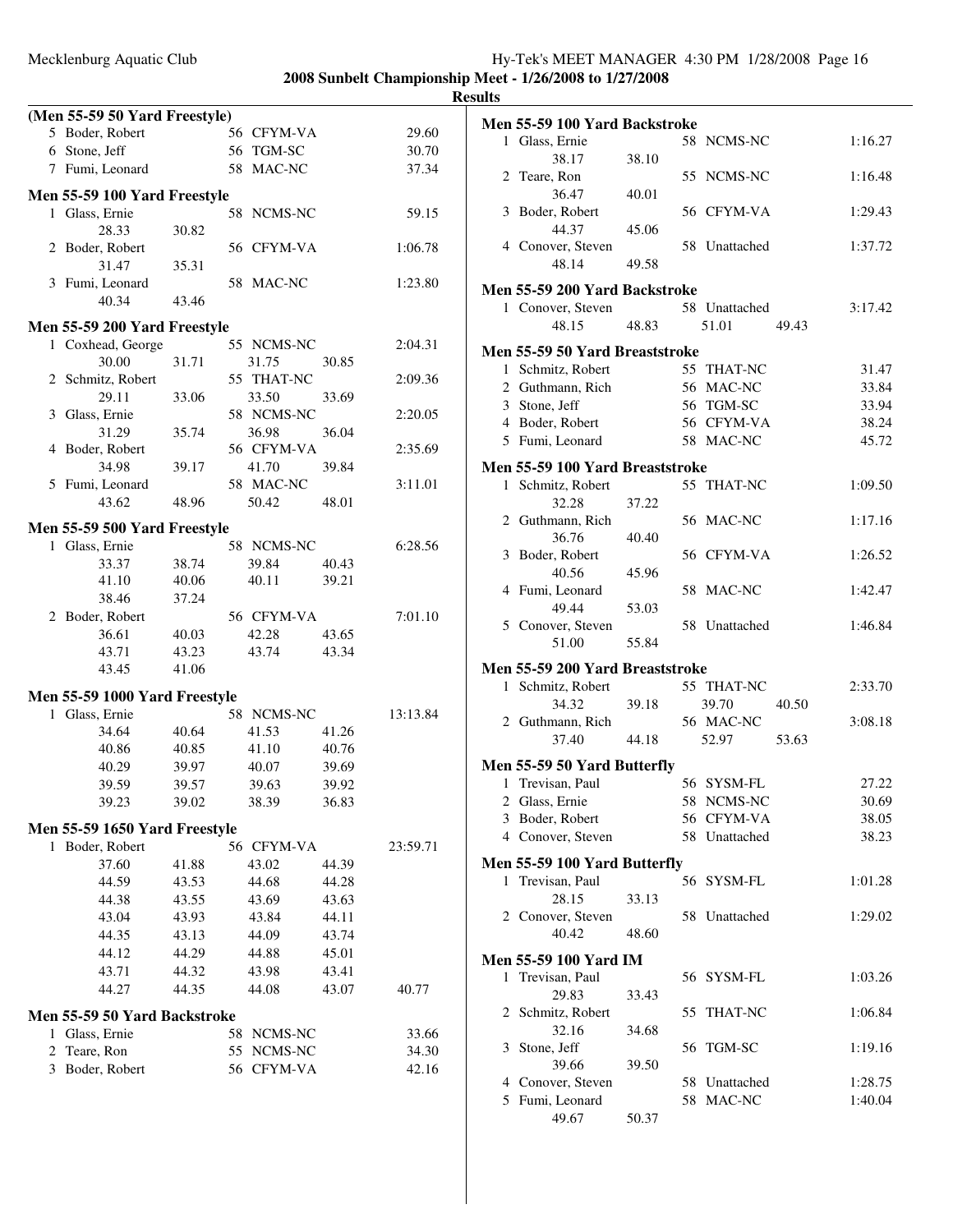| <b>Men 55-59 200 Yard IM</b>                            |                |                            |         |                |
|---------------------------------------------------------|----------------|----------------------------|---------|----------------|
| 1 Conover, Steven                                       |                | 58 Unattached              |         | 3:10.56        |
| 39.26                                                   | 50.41          | 58.81                      | 42.08   |                |
| <b>Men 55-59 400 Yard IM</b>                            |                |                            |         |                |
| 1 Conover, Steven                                       |                | 58 Unattached              |         | 6:59.68        |
| 42.31                                                   | 49.93          | 51.92                      | 1:59.23 |                |
| 1:08.53                                                 | 45.26          | 42.64                      |         |                |
|                                                         |                |                            |         |                |
| Men 60-64 50 Yard Freestyle                             |                |                            |         |                |
| 1 Wilder, Hugh                                          |                | 60 SMRT-SC                 |         | 25.43          |
| 2 Richelson, Andrew                                     |                | 60 NCMS-NC                 |         | 28.85          |
| 3 McDonald, Mike                                        |                | 63 MAC-NC<br>64 Unattached |         | 29.25          |
| 4 Guthrie, Roger J<br>5 Frogley, Chris                  |                | 64 VMST-VA                 |         | 29.40<br>31.72 |
| 6 Van Meeteren, Hans                                    |                | 63 TRYM-NC                 |         | 38.28          |
|                                                         |                |                            |         |                |
| Men 60-64 100 Yard Freestyle                            |                |                            |         |                |
| 1 White, Bernie                                         |                | 64 CSM-NC                  |         | 1:08.57        |
| 32.19                                                   | 36.38          |                            |         |                |
| 2 Frogley, Chris                                        |                | 64 VMST-VA                 |         | 1:12.88        |
| 36.02                                                   | 36.86          |                            |         |                |
| Men 60-64 500 Yard Freestyle                            |                |                            |         |                |
| 1 Wilder, Hugh                                          |                | 60 SMRT-SC                 |         | 5:53.65        |
| 31.73                                                   | 34.63          | 35.55                      | 35.87   |                |
| 35.74                                                   | 35.85          | 35.94                      | 36.19   |                |
| 36.37                                                   | 35.78          |                            |         |                |
| 2 Poiletman, Robert                                     |                | 64 COLM-SC                 |         | 6:26.03        |
| 34.69                                                   | 38.34          | 39.56                      | 39.95   |                |
| 39.83<br>38.96                                          | 38.88<br>37.39 | 39.73                      | 38.70   |                |
|                                                         |                |                            |         |                |
| Men 60-64 50 Yard Backstroke                            |                |                            |         |                |
| 1 Wilder, Hugh                                          |                | 60 SMRT-SC                 |         | 27.79          |
| 2 McDonald, Mike                                        |                | 63 MAC-NC                  |         | 35.11          |
| 3 White, Bernie                                         |                | 64 CSM-NC                  |         | 38.84          |
| Men 60-64 100 Yard Backstroke                           |                |                            |         |                |
| 1 Wilder, Hugh                                          |                | 60 SMRT-SC                 |         | 1:00.52        |
| 29.71                                                   | 30.81          |                            |         |                |
| --- McDonald, Mike                                      |                | 63 MAC-NC                  |         | DQ             |
| 37.88                                                   | 41.43          |                            |         |                |
| Men 60-64 200 Yard Backstroke                           |                |                            |         |                |
| 1 Wilder, Hugh                                          |                | 60 SMRT-SC                 |         | 2:19.67        |
| 32.29                                                   | 35.40          | 36.29                      | 35.69   |                |
| 2 McDonald, Mike                                        |                | 63 MAC-NC                  |         | 3:08.34        |
| 45.14                                                   | 48.05          | 46.18                      | 48.97   |                |
| Men 60-64 50 Yard Breaststroke                          |                |                            |         |                |
| 1 Van Meeteren, Hans                                    |                | 63 TRYM-NC                 |         | 41.83          |
| 2 Frogley, Chris                                        |                | 64 VMST-VA                 |         | 43.55          |
|                                                         |                |                            |         |                |
| Men 60-64 100 Yard Breaststroke<br>1 Van Meeteren, Hans |                | 63 TRYM-NC                 |         |                |
| 45.24                                                   | 48.77          |                            |         | 1:34.01        |
|                                                         |                |                            |         |                |
| Men 60-64 200 Yard Breaststroke                         |                |                            |         |                |
| 1 Van Meeteren, Hans                                    |                | 63 TRYM-NC                 |         | 3:24.12        |
| 48.44                                                   | 52.09          | 52.86                      | 50.73   |                |
| Men 60-64 50 Yard Butterfly                             |                |                            |         |                |
| 1 White, Bernie                                         |                | 64 CSM-NC                  |         | 30.92          |

| . |                                         |       |    |            |       |         |
|---|-----------------------------------------|-------|----|------------|-------|---------|
|   | 2 Poiletman, Robert                     |       |    | 64 COLM-SC |       | 31.47   |
|   | Men 60-64 100 Yard Butterfly            |       |    |            |       |         |
|   | 1 Poiletman, Robert                     |       |    | 64 COLM-SC |       | 1:01.98 |
|   | 29.52                                   | 32.46 |    |            |       |         |
|   | 2 White, Bernie                         |       |    | 64 CSM-NC  |       | 1:14.69 |
|   | 34.61                                   | 40.08 |    |            |       |         |
|   | 3 Richelson, Andrew                     |       |    | 60 NCMS-NC |       | 1:18.19 |
|   | 36.48                                   | 41.71 |    |            |       |         |
|   | Men 60-64 200 Yard Butterfly            |       |    |            |       |         |
|   | 1 Poiletman, Robert                     |       |    | 64 COLM-SC |       | 2:23.68 |
|   | 33.04                                   | 37.98 |    | 38.16      | 34.50 |         |
|   |                                         |       |    |            |       |         |
|   | Men 60-64 100 Yard IM<br>1 Wilder, Hugh |       |    | 60 SMRT-SC |       | 1:04.66 |
|   | 29.29                                   | 35.37 |    |            |       |         |
|   | 2 Van Meeteren, Hans                    |       |    | 63 TRYM-NC |       | 1:31.53 |
|   | 44.54                                   | 46.99 |    |            |       |         |
|   |                                         |       |    |            |       |         |
|   | <b>Men 60-64 200 Yard IM</b>            |       |    |            |       |         |
|   | 1 Van Meeteren, Hans                    |       |    | 63 TRYM-NC |       | 3:25.19 |
|   | 47.19                                   | 53.56 |    | 54.55      | 49.89 |         |
|   | Men 65-69 50 Yard Freestyle             |       |    |            |       |         |
|   | 1 Gadol, Lou                            |       |    | 66 CSM-NC  |       | 29.73   |
|   | 2 Wilson, Robin                         |       |    | 65 CFYM-VA |       | 31.11   |
|   | 3 Blair, Joseph                         |       |    | 65 RAM-NC  |       | 33.44   |
|   | 4 Magnarella, Paul                      |       |    | 69 AMS-NC  |       | 33.76   |
|   | 5 Fletcher, Doug                        |       |    | 65 RAM-NC  |       | 36.48   |
|   | <b>Men 65-69 100 Yard Freestyle</b>     |       |    |            |       |         |
|   | 1 Wilson, Robin                         |       |    | 65 CFYM-VA |       | 1:11.96 |
|   | 33.36                                   | 38.60 |    |            |       |         |
|   | 2 Magnarella, Paul                      |       |    | 69 AMS-NC  |       | 1:14.69 |
|   | 34.78                                   | 39.91 |    |            |       |         |
|   | 3 Blair, Joseph                         |       | 65 | RAM-NC     |       | 1:21.66 |
|   | 38.33                                   | 43.33 |    |            |       |         |
|   | 4 Fletcher, Doug                        |       |    | 65 RAM-NC  |       | 1:23.47 |
|   | 39.63                                   | 43.84 |    |            |       |         |
|   | Men 65-69 200 Yard Freestyle            |       |    |            |       |         |
| 1 | Wilson, Robin                           |       |    | 65 CFYM-VA |       | 2:50.12 |
|   | 38.15                                   | 43.51 |    | 45.10      | 43.36 |         |
|   | 2 Fletcher, Doug                        |       |    | 65 RAM-NC  |       | 3:13.82 |
|   | 43.76                                   | 49.39 |    | 52.65      | 48.02 |         |
|   | Men 65-69 500 Yard Freestyle            |       |    |            |       |         |
|   | 1 Wilson, Robin                         |       |    | 65 CFYM-VA |       | 7:40.44 |
|   | 39.98                                   | 46.40 |    | 48.94      | 48.38 |         |
|   | 48.25                                   | 46.07 |    | 46.84      | 46.89 |         |
|   | 46.57                                   | 42.12 |    |            |       |         |
|   | 2 Fletcher, Doug                        |       |    | 65 RAM-NC  |       | 8:19.37 |
|   | 42.38                                   | 46.20 |    | 50.26      | 52.21 |         |
|   | 51.87                                   | 51.89 |    | 51.55      | 52.18 |         |
|   | 52.62                                   | 48.21 |    |            |       |         |
|   |                                         |       |    |            |       |         |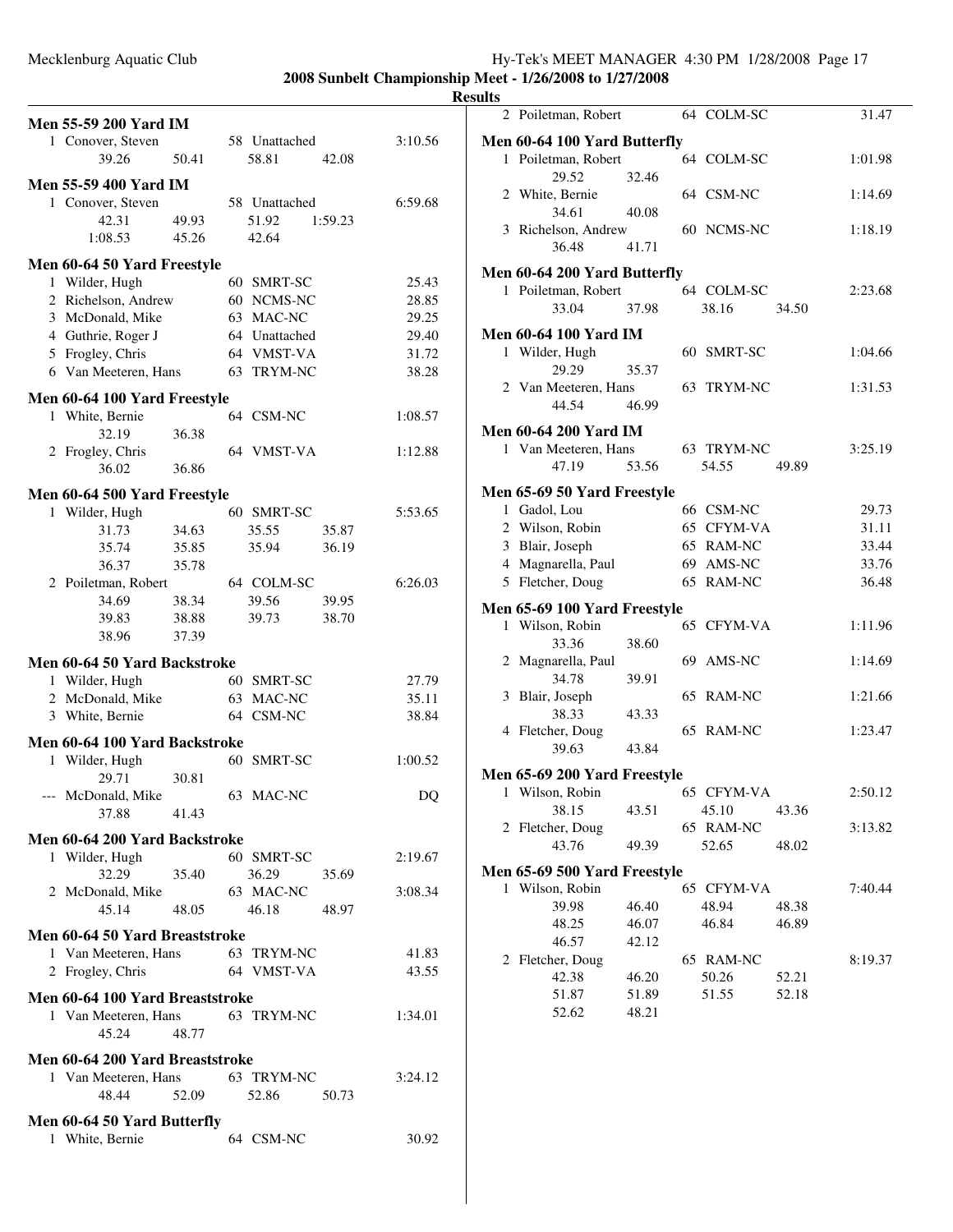| 1 Magnarella, Paul<br>45.71<br>Men 65-69 50 Yard Breaststroke<br>Gadol, Lou<br>2 Fletcher, Doug<br>Men 65-69 100 Yard Breaststroke<br>1 Fletcher, Doug<br>43.24<br>Men 65-69 200 Yard Breaststroke<br>1 Fletcher, Doug<br>44.53<br>2 Gadol, Lou<br>42.63<br>Men 65-69 50 Yard Butterfly<br>1 Magnarella, Paul<br>Wilson, Robin<br>2<br>3 Fletcher, Doug<br>4 Blair, Joseph<br>Men 65-69 100 Yard Butterfly<br>1 Wilson, Robin<br>45.54<br><b>Men 65-69 100 Yard IM</b><br>1 Gadol, Lou<br>37.94<br>2 Magnarella, Paul<br>39.66<br>3 Wilson, Robin<br>45.62<br>4 Blair, Joseph<br>48.88 | 46.97<br>48.25<br>50.45<br>52.87<br>54.95<br>43.27<br>46.03<br>50.39<br>57.67                       | 69                                                       | 66 CSM-NC<br>65 RAM-NC<br>65 RAM-NC<br>65 RAM-NC<br>53.07<br>66 CSM-NC<br>55.83<br>69 AMS-NC<br>65 CFYM-VA<br>65 RAM-NC<br>65 RAM-NC<br>65 CFYM-VA<br>66 CSM-NC<br>AMS-NC<br>65 CFYM-VA<br>65 RAM-NC | 53.13<br>50.39                                                                                                   | 38.60<br>41.37<br>1:31.49<br>3:21.18<br>3:21.72<br>35.82<br>37.12<br>42.87<br>43.33<br>1:40.49<br>1:21.21<br>1:25.69<br>1:36.01<br>1:46.55 |
|----------------------------------------------------------------------------------------------------------------------------------------------------------------------------------------------------------------------------------------------------------------------------------------------------------------------------------------------------------------------------------------------------------------------------------------------------------------------------------------------------------------------------------------------------------------------------------------|-----------------------------------------------------------------------------------------------------|----------------------------------------------------------|------------------------------------------------------------------------------------------------------------------------------------------------------------------------------------------------------|------------------------------------------------------------------------------------------------------------------|--------------------------------------------------------------------------------------------------------------------------------------------|
|                                                                                                                                                                                                                                                                                                                                                                                                                                                                                                                                                                                        |                                                                                                     |                                                          |                                                                                                                                                                                                      |                                                                                                                  |                                                                                                                                            |
|                                                                                                                                                                                                                                                                                                                                                                                                                                                                                                                                                                                        |                                                                                                     |                                                          |                                                                                                                                                                                                      |                                                                                                                  |                                                                                                                                            |
|                                                                                                                                                                                                                                                                                                                                                                                                                                                                                                                                                                                        |                                                                                                     |                                                          |                                                                                                                                                                                                      |                                                                                                                  |                                                                                                                                            |
|                                                                                                                                                                                                                                                                                                                                                                                                                                                                                                                                                                                        |                                                                                                     |                                                          |                                                                                                                                                                                                      |                                                                                                                  |                                                                                                                                            |
|                                                                                                                                                                                                                                                                                                                                                                                                                                                                                                                                                                                        |                                                                                                     |                                                          |                                                                                                                                                                                                      |                                                                                                                  |                                                                                                                                            |
|                                                                                                                                                                                                                                                                                                                                                                                                                                                                                                                                                                                        |                                                                                                     |                                                          |                                                                                                                                                                                                      |                                                                                                                  |                                                                                                                                            |
|                                                                                                                                                                                                                                                                                                                                                                                                                                                                                                                                                                                        |                                                                                                     |                                                          |                                                                                                                                                                                                      |                                                                                                                  |                                                                                                                                            |
|                                                                                                                                                                                                                                                                                                                                                                                                                                                                                                                                                                                        |                                                                                                     |                                                          |                                                                                                                                                                                                      |                                                                                                                  |                                                                                                                                            |
|                                                                                                                                                                                                                                                                                                                                                                                                                                                                                                                                                                                        |                                                                                                     |                                                          |                                                                                                                                                                                                      |                                                                                                                  |                                                                                                                                            |
|                                                                                                                                                                                                                                                                                                                                                                                                                                                                                                                                                                                        |                                                                                                     |                                                          |                                                                                                                                                                                                      |                                                                                                                  |                                                                                                                                            |
|                                                                                                                                                                                                                                                                                                                                                                                                                                                                                                                                                                                        |                                                                                                     |                                                          |                                                                                                                                                                                                      |                                                                                                                  |                                                                                                                                            |
|                                                                                                                                                                                                                                                                                                                                                                                                                                                                                                                                                                                        |                                                                                                     |                                                          |                                                                                                                                                                                                      |                                                                                                                  |                                                                                                                                            |
|                                                                                                                                                                                                                                                                                                                                                                                                                                                                                                                                                                                        |                                                                                                     |                                                          |                                                                                                                                                                                                      |                                                                                                                  |                                                                                                                                            |
|                                                                                                                                                                                                                                                                                                                                                                                                                                                                                                                                                                                        |                                                                                                     |                                                          |                                                                                                                                                                                                      |                                                                                                                  |                                                                                                                                            |
|                                                                                                                                                                                                                                                                                                                                                                                                                                                                                                                                                                                        |                                                                                                     |                                                          |                                                                                                                                                                                                      |                                                                                                                  |                                                                                                                                            |
|                                                                                                                                                                                                                                                                                                                                                                                                                                                                                                                                                                                        |                                                                                                     |                                                          |                                                                                                                                                                                                      |                                                                                                                  |                                                                                                                                            |
|                                                                                                                                                                                                                                                                                                                                                                                                                                                                                                                                                                                        |                                                                                                     |                                                          |                                                                                                                                                                                                      |                                                                                                                  |                                                                                                                                            |
|                                                                                                                                                                                                                                                                                                                                                                                                                                                                                                                                                                                        |                                                                                                     |                                                          |                                                                                                                                                                                                      |                                                                                                                  |                                                                                                                                            |
|                                                                                                                                                                                                                                                                                                                                                                                                                                                                                                                                                                                        |                                                                                                     |                                                          |                                                                                                                                                                                                      |                                                                                                                  |                                                                                                                                            |
|                                                                                                                                                                                                                                                                                                                                                                                                                                                                                                                                                                                        |                                                                                                     |                                                          |                                                                                                                                                                                                      |                                                                                                                  |                                                                                                                                            |
|                                                                                                                                                                                                                                                                                                                                                                                                                                                                                                                                                                                        |                                                                                                     |                                                          |                                                                                                                                                                                                      |                                                                                                                  |                                                                                                                                            |
|                                                                                                                                                                                                                                                                                                                                                                                                                                                                                                                                                                                        |                                                                                                     |                                                          | 69 AMS-NC                                                                                                                                                                                            |                                                                                                                  | 1:32.68                                                                                                                                    |
| Men 65-69 100 Yard Backstroke                                                                                                                                                                                                                                                                                                                                                                                                                                                                                                                                                          |                                                                                                     |                                                          |                                                                                                                                                                                                      |                                                                                                                  |                                                                                                                                            |
| 3 Blair, Joseph                                                                                                                                                                                                                                                                                                                                                                                                                                                                                                                                                                        |                                                                                                     | 65                                                       | <b>RAM-NC</b>                                                                                                                                                                                        |                                                                                                                  | 46.44                                                                                                                                      |
|                                                                                                                                                                                                                                                                                                                                                                                                                                                                                                                                                                                        |                                                                                                     |                                                          |                                                                                                                                                                                                      |                                                                                                                  | 44.93                                                                                                                                      |
|                                                                                                                                                                                                                                                                                                                                                                                                                                                                                                                                                                                        |                                                                                                     |                                                          |                                                                                                                                                                                                      |                                                                                                                  | 42.58                                                                                                                                      |
|                                                                                                                                                                                                                                                                                                                                                                                                                                                                                                                                                                                        |                                                                                                     |                                                          |                                                                                                                                                                                                      |                                                                                                                  |                                                                                                                                            |
|                                                                                                                                                                                                                                                                                                                                                                                                                                                                                                                                                                                        |                                                                                                     |                                                          |                                                                                                                                                                                                      | 51.60                                                                                                            |                                                                                                                                            |
| 52.69                                                                                                                                                                                                                                                                                                                                                                                                                                                                                                                                                                                  | 52.78                                                                                               |                                                          |                                                                                                                                                                                                      |                                                                                                                  |                                                                                                                                            |
| 52.37                                                                                                                                                                                                                                                                                                                                                                                                                                                                                                                                                                                  | 54.78                                                                                               |                                                          |                                                                                                                                                                                                      | 52.44                                                                                                            |                                                                                                                                            |
| 52.31                                                                                                                                                                                                                                                                                                                                                                                                                                                                                                                                                                                  | 51.30                                                                                               |                                                          |                                                                                                                                                                                                      | 51.83                                                                                                            |                                                                                                                                            |
|                                                                                                                                                                                                                                                                                                                                                                                                                                                                                                                                                                                        |                                                                                                     |                                                          |                                                                                                                                                                                                      |                                                                                                                  |                                                                                                                                            |
|                                                                                                                                                                                                                                                                                                                                                                                                                                                                                                                                                                                        |                                                                                                     |                                                          |                                                                                                                                                                                                      |                                                                                                                  | 17:11.26                                                                                                                                   |
|                                                                                                                                                                                                                                                                                                                                                                                                                                                                                                                                                                                        |                                                                                                     |                                                          |                                                                                                                                                                                                      |                                                                                                                  |                                                                                                                                            |
|                                                                                                                                                                                                                                                                                                                                                                                                                                                                                                                                                                                        |                                                                                                     |                                                          |                                                                                                                                                                                                      |                                                                                                                  |                                                                                                                                            |
| 49.51                                                                                                                                                                                                                                                                                                                                                                                                                                                                                                                                                                                  | 48.22                                                                                               |                                                          |                                                                                                                                                                                                      | 48.20                                                                                                            |                                                                                                                                            |
| 41.45                                                                                                                                                                                                                                                                                                                                                                                                                                                                                                                                                                                  | 47.23                                                                                               |                                                          |                                                                                                                                                                                                      | 49.44                                                                                                            |                                                                                                                                            |
|                                                                                                                                                                                                                                                                                                                                                                                                                                                                                                                                                                                        |                                                                                                     |                                                          |                                                                                                                                                                                                      |                                                                                                                  | 15:57.23                                                                                                                                   |
|                                                                                                                                                                                                                                                                                                                                                                                                                                                                                                                                                                                        |                                                                                                     |                                                          |                                                                                                                                                                                                      |                                                                                                                  |                                                                                                                                            |
|                                                                                                                                                                                                                                                                                                                                                                                                                                                                                                                                                                                        | 1 Wilson, Robin<br>49.34<br>49.58<br>48.97<br>2 Fletcher, Doug<br>44.66<br>48.16<br>2 Wilson, Robin | 48.25<br>48.98<br>48.88<br>1:40.15<br>1 Magnarella, Paul | Men 65-69 1000 Yard Freestyle<br>Men 65-69 50 Yard Backstroke                                                                                                                                        | 50.21<br>48.83<br>48.44<br>46.66<br>45.00<br>65 RAM-NC<br>51.66<br>53.46<br>52.84<br>53.34<br>51.52<br>69 AMS-NC | 65 CFYM-VA<br>49.25<br>47.97<br>42.82<br>51.86<br>65 CFYM-VA                                                                               |

|   | Men 70-74 50 Yard Freestyle         |         |            |         |          |
|---|-------------------------------------|---------|------------|---------|----------|
|   | 1 Clark, Jerry                      |         | 70 CSM-NC  |         | 28.71    |
|   | 2 Clifton, Roger L                  |         | 72 TGM-SC  |         | 29.04    |
|   | 3 Robertson, William F              |         | 71 TGM-SC  |         | 29.91    |
|   | 4 Canterbury, Kirk                  |         | 71 MAC-NC  |         | 38.05    |
|   | 5 DePaul, Donald                    |         | 74 HARY-NC |         | 59.65    |
|   | Men 70-74 100 Yard Freestyle        |         |            |         |          |
|   | 1 Clark, Jerry                      |         | 70 CSM-NC  |         | 1:04.30  |
|   | 30.99                               | 33.31   |            |         |          |
|   | 2 Canterbury, Kirk                  |         | 71 MAC-NC  |         | 1:25.95  |
|   | 40.66                               | 45.29   |            |         |          |
|   | 3 DePaul, Donald                    |         | 74 HARY-NC |         | 2:24.26  |
|   | 1:09.20                             | 1:15.06 |            |         |          |
|   | <b>Men 70-74 200 Yard Freestyle</b> |         |            |         |          |
|   | 1 Clark, Jerry                      |         | 70 CSM-NC  |         | 2:29.23  |
|   | 34.74                               | 38.87   | 38.61      | 37.01   |          |
|   | 2 Robertson, William F              |         | 71 TGM-SC  |         | 2:38.15  |
|   | 36.69                               | 1:22.59 | 38.60      | 0.27    |          |
|   | 3 Canterbury, Kirk                  |         | 71 MAC-NC  |         | 3:11.15  |
|   | 42.98                               | 48.83   | 50.93      | 48.41   |          |
|   |                                     |         |            |         |          |
|   | <b>Men 70-74 500 Yard Freestyle</b> |         |            |         |          |
|   | 1 Clark, Jerry                      |         | 70 CSM-NC  |         | 6:51.91  |
|   | 37.58                               | 41.31   | 42.31      | 42.68   |          |
|   | 43.03                               | 42.12   | 41.20      | 41.95   |          |
|   | 40.68                               | 39.05   |            |         |          |
|   | 2 Canterbury, Kirk                  |         | 71 MAC-NC  |         | 8:59.45  |
|   | 44.70                               | 51.04   | 52.58      | 53.60   |          |
|   | 54.71                               | 55.42   | 56.14      | 56.01   |          |
|   | 59.64                               | 55.61   |            |         |          |
|   | 3 DePaul, Donald                    |         | 74 HARY-NC |         | 13:34.77 |
|   | 1:17.25                             | 1:20.22 | 1:30.73    |         |          |
|   |                                     |         | 1:16.74    | 1:26.38 |          |
|   |                                     |         |            | 1:11.81 |          |
|   | Men 70-74 1000 Yard Freestyle       |         |            |         |          |
|   | 1 Canterbury, Kirk                  |         | 71 MAC-NC  |         | 18:20.27 |
|   | 44.65                               | 50.99   | 53.58      | 54.40   |          |
|   | 53.18                               | 55.04   | 56.18      | 56.94   |          |
|   | 57.31                               | 56.17   | 55.88      | 56.67   |          |
|   | 58.30                               | 55.93   | 56.13      | 55.66   |          |
|   | 57.82                               | 56.34   | 56.33      | 52.77   |          |
|   | Men 70-74 1650 Yard Freestyle       |         |            |         |          |
|   | 1 DePaul, Donald                    |         | 74 HARY-NC |         | 46:47.00 |
|   | <b>Men 70-74 50 Yard Backstroke</b> |         |            |         |          |
|   | 1 Clark, Jerry                      |         | 70 CSM-NC  |         | 40.34    |
|   | 2 Canterbury, Kirk                  |         | 71 MAC-NC  |         | 42.64    |
|   | 3 Morvay, Rudy                      |         | 70 MAC-NC  |         | 47.71    |
|   | 4 DePaul, Donald                    |         | 74 HARY-NC |         | 1:27.80  |
|   |                                     |         |            |         |          |
|   | Men 70-74 100 Yard Backstroke       |         | 71 MAC-NC  |         | 1:35.83  |
|   | 1 Canterbury, Kirk<br>47.62         |         |            |         |          |
|   |                                     | 48.21   |            |         |          |
| 2 | Morvay, Rudy<br>49.73               |         | 70 MAC-NC  |         | 1:43.92  |
| 3 | DePaul, Donald                      | 54.19   | 74 HARY-NC |         | 3:07.10  |
|   | 1:30.21                             | 1:36.89 |            |         |          |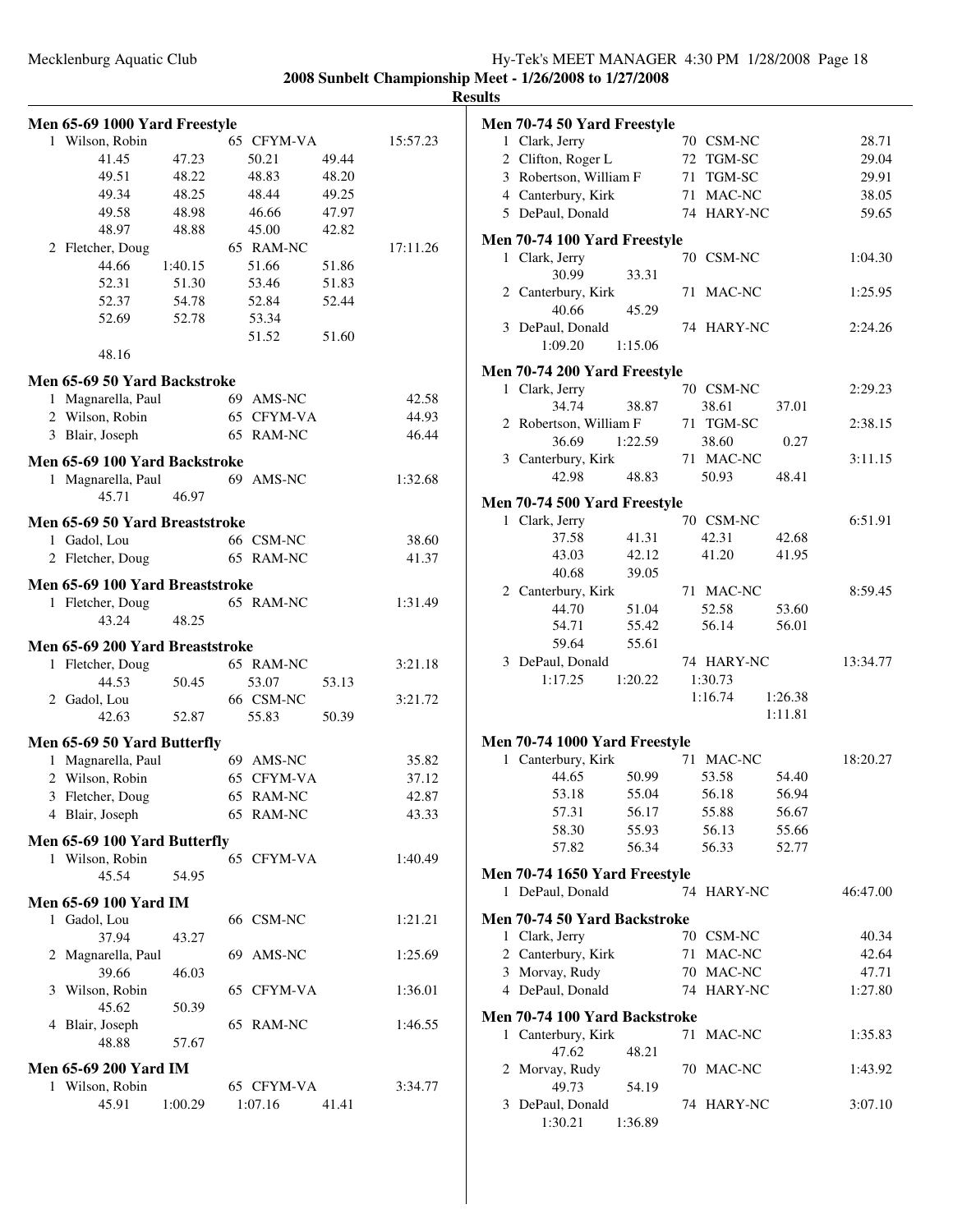| Men 70-74 50 Yard Breaststroke      |                |                             |                |                |
|-------------------------------------|----------------|-----------------------------|----------------|----------------|
| 1 Clark, Jerry                      |                | 70 CSM-NC                   |                | 39.64          |
| 2 Morvay, Rudy                      |                | 70 MAC-NC                   |                | 46.50          |
| 3 Canterbury, Kirk                  |                | 71 MAC-NC                   |                | 53.22          |
| 4 DePaul, Donald                    |                | 74 HARY-NC                  |                | 1:32.06        |
| Men 70-74 100 Yard Breaststroke     |                |                             |                |                |
| 1 Morvay, Rudy                      |                | 70 MAC-NC                   |                | 1:43.75        |
| 48.23                               | 55.52          |                             |                |                |
| 2 Canterbury, Kirk                  |                | 71 MAC-NC                   |                | 1:57.39        |
| 55.73                               | 1:01.66        |                             |                |                |
| Men 70-74 200 Yard Breaststroke     |                |                             |                |                |
| 1 Morvay, Rudy                      |                | 70 MAC-NC                   |                | 3:50.98        |
| 49.66                               | 59.41          | 1:02.69                     | 59.22          |                |
| Men 70-74 50 Yard Butterfly         |                |                             |                |                |
| 1 DePaul, Donald                    |                | 74 HARY-NC                  |                | 1:29.05        |
| <b>Men 70-74 100 Yard IM</b>        |                |                             |                |                |
| 1 Robertson, William F              |                | 71 TGM-SC                   |                | 1:26.82        |
| 41.52                               | 45.30          |                             |                |                |
| 2 Morvay, Rudy                      |                | 70 MAC-NC                   |                | 1:50.77        |
| 53.60                               | 57.17          |                             |                |                |
| 3 DePaul, Donald                    |                | 74 HARY-NC                  |                | 3:03.07        |
| 1:24.65                             | 1:38.42        |                             |                |                |
| Men 75-79 100 Yard Freestyle        |                |                             |                |                |
| 1 Stolz, Irwin                      |                | 78 GAJA-GA                  |                | 1:20.79        |
| 38.28                               | 42.51          |                             |                |                |
| Men 75-79 200 Yard Freestyle        |                |                             |                |                |
| 1 Stolz, Irwin                      |                | 78 GAJA-GA                  |                | 3:12.92        |
| 45.76                               | 47.81          | 51.81                       | 47.54          |                |
| Men 75-79 500 Yard Freestyle        |                |                             |                |                |
| 1 Stolz, Irwin                      |                | 78 GAJA-GA                  |                | 8:22.80        |
| 43.91                               | 48.79          | 51.85                       | 51.75          |                |
| 50.73                               | 51.00          | 50.50                       | 51.36          |                |
| 51.56                               | 51.35          |                             |                |                |
| Men 75-79 1650 Yard Freestyle       |                |                             |                |                |
| 1 Stolz, Irwin 78 GAJA-GA           |                |                             |                | 29:05.48       |
| 46.74                               | 51.49          | 52.13                       | 52.31          |                |
| 53.16                               | 53.21          | 53.34                       | 52.67          |                |
| 52.97                               | 52.37          | 53.46                       | 53.15          |                |
| 53.60                               | 53.07          | 53.32                       | 53.01          |                |
|                                     |                | 54.10                       | 53.70          |                |
| 53.79<br>53.01                      | 54.25<br>53.08 | 53.35<br>53.28              | 53.14<br>52.97 |                |
| 54.42                               | 53.49          | 53.49                       | 52.81          | 1:42.38        |
|                                     |                |                             |                |                |
| Men 75-79 50 Yard Breaststroke      |                |                             |                |                |
| 1 Kortheuer, John<br>2 Stolz, Irwin |                | 76 Unattached<br>78 GAJA-GA |                | 37.94<br>46.92 |
|                                     |                |                             |                |                |
| Men 75-79 100 Yard Breaststroke     |                |                             |                |                |
| 1 Kortheuer, John                   |                | 76 Unattached               |                | 1:32.74        |
| 44.04                               | 48.70          |                             |                |                |
| Men 75-79 200 Yard Breaststroke     |                |                             |                |                |
| 1 Stolz, Irwin                      |                | 78 GAJA-GA                  |                | 3:43.11        |
| 52.88                               | 54.87          | 58.06                       | 57.30          |                |

|                                 | <b>Men 85-89 500 Yard Freestyle</b>         |         |                     |                                |          |
|---------------------------------|---------------------------------------------|---------|---------------------|--------------------------------|----------|
|                                 | 1 Larson, E Ole                             |         | 86 NCMS-NC          |                                | 10:11.58 |
|                                 | 52.73                                       | 57.89   | 1:00.87             | 1:02.98                        |          |
|                                 |                                             |         | 1:02.45             | 1:02.45                        |          |
|                                 | 1:03.43                                     | 1:03.18 | 1:02.25             |                                |          |
|                                 | Men 85-89 1000 Yard Freestyle               |         |                     |                                |          |
|                                 | 1 Larson, E Ole                             |         | 86 NCMS-NC          |                                | 26:17.64 |
|                                 | Men 85-89 50 Yard Breaststroke              |         |                     |                                |          |
|                                 | 1 Larson, E Ole                             |         | 86 NCMS-NC          |                                | 1:00.53  |
|                                 | Men 85-89 100 Yard Breaststroke             |         |                     |                                |          |
|                                 | 1 Larson, E Ole                             |         | 86 NCMS-NC          |                                | 2:10.06  |
|                                 | 1:01.18                                     | 1:08.88 |                     |                                |          |
|                                 | Men 85-89 200 Yard Breaststroke             |         |                     |                                |          |
|                                 | 1 Larson, E Ole                             |         | 86 NCMS-NC          |                                | 4:48.37  |
|                                 | 1:05.36                                     | 1:14.25 | 1:17.20             | 1:11.56                        |          |
|                                 | Women 18+200 Yard Freestyle Relay           |         |                     |                                |          |
|                                 | 1 MAC-NC                                    |         | A                   |                                | 2:06.79  |
|                                 | 1) Potochnik, Sarah W24                     |         | 2) Bovi, Kelly W38  |                                |          |
|                                 | 3) Brock, Maureen W47                       |         | 4) Lane, Tanya W36  |                                |          |
|                                 | 29.63                                       | 33.33   | 36.83               | 27.00                          |          |
|                                 |                                             |         |                     |                                |          |
|                                 | Women 18+200 Yard Medley Relay<br>1 TRYM-NC |         |                     |                                |          |
|                                 | 1) Willard, Juanita W87                     |         | A                   | 2) Van Meeteren, Greta W61     | 3:44.04  |
|                                 | 3) Bruggema, Samantha W19                   |         |                     | 4) Klotz, Camille W62          |          |
|                                 | 1:24.84                                     | 49.05   | 36.81               | 53.34                          |          |
|                                 |                                             |         |                     |                                |          |
|                                 | Women 25+ 200 Yard Freestyle Relay          |         |                     |                                |          |
|                                 | 1 CFYM-VA                                   |         | A                   |                                | 2:11.62  |
|                                 | 1) Hamilton, April W40                      |         |                     | 2) St Jean, Rebecca W37        |          |
|                                 | 3) Fint, Courtney W28<br>29.09              | 32.35   | 41.14               | 4) Adams, Martita W49<br>29.04 |          |
|                                 | 2 TGM-SC                                    |         | A                   |                                | 2:24.42  |
|                                 | 1) Long, Ashley W26                         |         |                     | 2) Hebel, Janice W48           |          |
|                                 | 3) Fahnline, Kathryn W44                    |         |                     | 4) Williamson, Cile W52        |          |
|                                 | 29.94                                       | 32.15   | 37.29               | 45.04                          |          |
|                                 |                                             |         |                     |                                |          |
| 1                               | Women 25+ 200 Yard Medley Relay<br>CFYM-VA  |         |                     |                                | 2:37.41  |
|                                 | 1) Fint, Courtney W28                       |         | А                   | 2) St Jean, Rebecca W37        |          |
|                                 | 3) Hamilton, April W40                      |         |                     | 4) Adams, Martita W49          |          |
|                                 | 54.16                                       | 41.33   | 32.07               | 29.85                          |          |
| 2                               | TGM-SC                                      |         | А                   |                                | 2:46.10  |
|                                 | 1) Long, Ashley W26                         |         |                     | 2) Fahnline, Kathryn W44       |          |
|                                 | 3) Hebel, Janice W48                        |         |                     | 4) Williamson, Cile W52        |          |
|                                 | 38.00                                       | 47.27   | 38.57               | 42.26                          |          |
|                                 | Women 35+ 200 Yard Freestyle Relay          |         |                     |                                |          |
| 1                               | AMS-NC                                      |         | А                   |                                | 1:57.32  |
|                                 | 1) Schindler, Peggy W46                     |         | 2) Battle, Ruth W49 |                                |          |
|                                 | 3) Kramer, Adrienne W42                     |         |                     | 4) Vess, Christine W43         |          |
|                                 | 26.66                                       | 29.10   | 34.81               | 26.75                          |          |
| Women 35+ 200 Yard Medley Relay |                                             |         |                     |                                |          |
|                                 | 1 MAC-NC                                    |         | А                   |                                | 2:09.64  |
|                                 | 1) Schwartz, Michelle W36                   |         |                     | 2) Gillman, Regina W42         |          |
|                                 | 3) Lane, Tanya W36                          |         | 4) Bovi, Kelly W38  |                                |          |
|                                 | 31.97                                       | 36.01   | 28.47               | 33.19                          |          |
|                                 |                                             |         |                     |                                |          |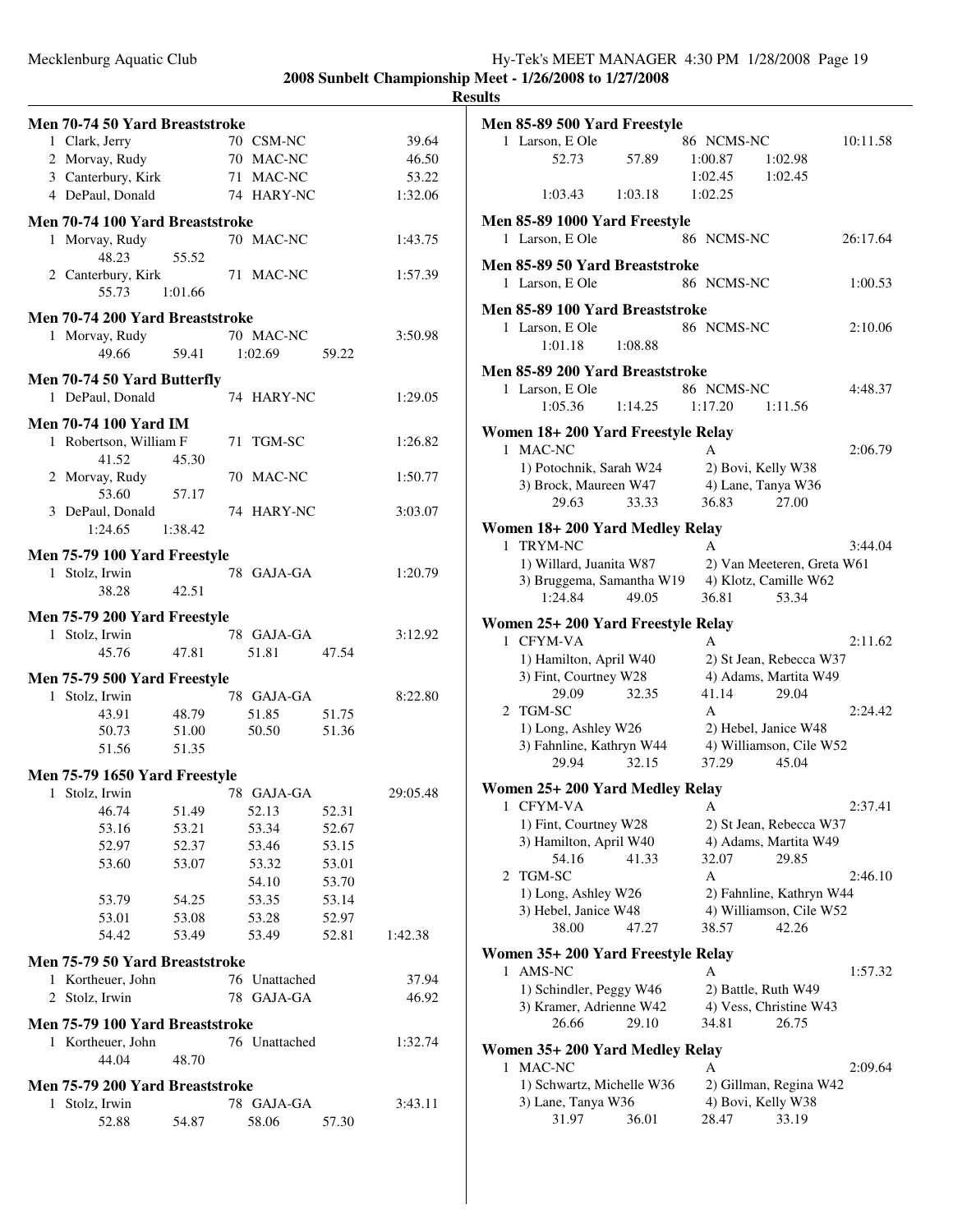**2008 Sunbelt Championship Meet - 1/26/2008 to 1/27/2008**  $\frac{\rho \text{N}}{\text{results}}$ 

|       |                                  |                          |         | $\mathbf{R}$ |
|-------|----------------------------------|--------------------------|---------|--------------|
|       | (Women 35+200 Yard Medley Relay) |                          |         |              |
|       | 2 AMS-NC                         | А                        | 2:20.32 |              |
|       | 1) Rogers, Jennie W55            | 2) Battle, Ruth W49      |         |              |
|       | 3) Kramer, Adrienne W42          | 4) Speight, Peggy W46    |         |              |
|       | 38.67<br>35.06                   | 37.28<br>29.31           |         |              |
| 3     | MAC-NC                           | B                        | 2:45.24 |              |
|       | 1) Dunklin, Helen K W44          | 2) Andersen, Kathy W52   |         |              |
|       | 3) Roeth, Cynthia W46            | 4) Brock, Maureen W47    |         |              |
|       | 38.75<br>46.75                   | 41.89<br>37.85           |         |              |
|       | Men 18+200 Yard Medley Relay     |                          |         |              |
| $---$ | <b>TLYM-NC</b>                   | А                        | DQ      |              |
|       | Not enough swimmers              |                          |         |              |
|       | 1) Tucker, David M44             | 2) Morrow, John M44      |         |              |
|       | 3) Cole, Robert M46              |                          |         |              |
|       | 31.89<br>32.88                   | 31.47<br>29.06           |         |              |
|       |                                  |                          |         |              |
|       | Men 25+ 200 Yard Freestyle Relay |                          |         |              |
| 1     | DAMA-NC                          | A                        | 1:49.01 |              |
|       | 1) Caruth, Joseph M26            | 2) Eudailey, Joshua M25  |         |              |
|       | 3) Campbell, Dave D M49          | 4) Parr, Derek M33       |         |              |
|       | 28.59<br>27.17                   | 28.05<br>25.20           |         |              |
|       | Men 25+ 200 Yard Medley Relay    |                          |         |              |
|       | 7 DAMA-NC                        | А                        | 2:11.98 |              |
|       | 1) Eudailey, Joshua M25          | 2) Parr, Derek M33       |         |              |
|       | 3) Caruth, Joseph M26            | 4) Stanley, Marshall M34 |         |              |
|       | 38.37<br>31.37                   | 30.01<br>32.23           |         |              |
|       |                                  |                          |         |              |
|       | Men 35+ 200 Yard Freestyle Relay |                          |         |              |
| 1     | <b>MAC-NC</b>                    | в                        | 1:33.55 |              |
|       | 1) Butcher, Rob M35              | 2) Andersen, Morten M37  |         |              |
|       | 3) Lee, Lawrence M39             | 4) Schultz, Norman M42   |         |              |
|       | 23.80<br>23.70                   | 23.03<br>23.02           |         |              |
| 2     | <b>MAC-NC</b>                    | A                        | 1:37.31 |              |
|       | 1) Bretschneider, Bill M46       | 2) Hilgen, Thomas M43    |         |              |
|       | 3) Hunter, Ralph M38             | 4) Lane, Will M36        |         |              |
|       | 25.03<br>24.34                   | 24.61<br>23.33           |         |              |
| 3     | AMS-NC                           | A                        | 1:50.02 |              |
|       | 1) Weller, Jeffrey M48           | 2) Adamson, Kenet M49    |         |              |
|       | 3) Hartley, Larry S M48          | 4) Cook, Matthew M37     |         |              |
|       | 26.93<br>30.84                   | 27.33<br>24.92           |         |              |
|       | 4 CFYM-VA                        | А                        | 1:55.64 |              |
|       | 1) St Jean, Rob M39              | 2) Boder, Robert M56     |         |              |
|       | 3) Lucas, Jeff M50               | 4) Wilson, Robin M65     |         |              |
|       | 31.13<br>30.08                   | 26.33<br>28.10           |         |              |
|       | Men 35+ 200 Yard Medley Relay    |                          |         |              |
| 1     | <b>MAC-NC</b>                    | A                        | 1:43.64 |              |
|       | 1) Lane, Will M36                | 2) Finn, John M39        |         |              |
|       | 3) Andersen, Morten M37          | 4) Schultz, Norman M42   |         |              |
|       | 27.33<br>29.00                   | 24.49<br>22.82           |         |              |
| 2     | MAC-NC                           | B                        | 1:47.04 |              |
|       | 1) Smith, Jeff M44               | 2) Butcher, Rob M35      |         |              |
|       | 3) Lee, Lawrence M39             | 4) Hilgen, Thomas M43    |         |              |
|       | 28.55<br>28.83                   | 25.33<br>24.33           |         |              |
| 3     | AMS-NC                           | A                        | 2:01.41 |              |
|       | 1) Hartley, Larry S M48          | 2) Adamson, Kenet M49    |         |              |
|       | 3) Cook, Matthew M37             | 4) Weller, Jeffrey M48   |         |              |
|       | 32.61<br>34.78                   | 26.93<br>27.09           |         |              |
|       |                                  |                          |         |              |
|       |                                  |                          |         |              |
|       |                                  |                          |         |              |

| ults |                                   |                            |
|------|-----------------------------------|----------------------------|
|      | 4 MAC-NC                          | 2:07.23<br>D               |
|      | 1) White, Jay M47                 | 2) Biondi, Gino M46        |
|      | 3) Dickerman, Dwight D M46        | 4) Jewett, Russell M41     |
|      | 35.48<br>35.37                    | 28.36<br>28.02             |
|      | 6 CFYM-VA                         | A<br>2:11.55               |
|      | 1) Boder, Robert M56              | 2) Lucas, Jeff M50         |
|      | 3) St Jean, Rob M39               | 4) Wilson, Robin M65       |
|      | 41.80<br>32.35                    | 26.64<br>30.76             |
|      | Men 45+200 Yard Freestyle Relay   |                            |
|      | 1 MAC-NC                          | 1:51.91<br>A               |
|      | 1) Shiels, Terrence M53           | 2) Dickerman, Dwight D M46 |
|      | 3) White, Jay M47                 | 4) Shields, Larry M51      |
|      | 29.73<br>26.93                    | 29.83<br>25.42             |
|      | Men 45+200 Yard Medley Relay      |                            |
|      | 5 MAC-NC                          | C<br>2:08.32               |
|      | 1) Turpin, Tom M46                | 2) Guthmann, Rich M56      |
|      | 3) Shields, Larry M51             | 4) Shiels, Terrence M53    |
|      | 36.46<br>34.41                    | 28.29<br>29.16             |
|      |                                   |                            |
|      | Mixed 18+200 Yard Freestyle Relay |                            |
|      | --- TLYM-NC                       | X1:52.84<br>A              |
|      | 1) Tucker, David M44              | 2) Cole, Robert M46        |
|      | 3) Morrow, John M44               |                            |
|      | 27.50<br>33.35                    | 26.58<br>25.41             |
|      | Mixed 18+200 Yard Medley Relay    |                            |
|      | 1 MAC-NC                          | C<br>1:55.39               |
|      | 1) Schultz, Norman M42            | 2) Finn, John M39          |
|      | 3) Potochnik, Sarah W24           | 4) Buerkel, Meg W34        |
|      | 33.04<br>29.80                    | 34.29<br>18.26             |
|      | 2 HARY-NC                         | 2:08.07<br>A               |
|      | 1) Williams, Heather W35          | 2) Slaughter, Amber W23    |
|      | 3) Smith, Wayne M30               | 4) Belote, Brandon M24     |
|      | 34.90<br>41.25                    | 28.09<br>23.83             |
|      | 3 TRYM-NC                         | A<br>2:30.49               |
|      | 1) Doyle, Mark M48                | 2) Van Meeteren, Hans M63  |
|      | 3) Bruggema, Samantha W19         | 4) Van Meeteren, Greta W61 |
|      | 30.17<br>42.09                    | 36.33<br>41.90             |
|      | Mixed 25+200 Yard Freestyle Relay |                            |
| 1    | DAMA-NC                           | А<br>1:58.29               |
|      | 1) Fritchie, Karen W30            | 2) Stanley, Marshall M34   |
|      | 3) Campbell, Dave D M49           | 4) Williams, Heidi W38     |
|      | 32.30<br>28.15                    | 29.65<br>28.19             |
|      | 2 CFYM-VA                         | A<br>1:59.82               |
|      | 1) Lucas, Jeff M50                | 2) Fint, Courtney W28      |
|      | 3) St Jean, Rob M39               | 4) St Jean, Rebecca W37    |
|      | 24.73<br>40.39                    | 27.82<br>26.88             |
|      | Mixed 25+200 Yard Medley Relay    |                            |
|      | 1 DAMA-NC                         | A<br>1:59.09               |
|      | 1) Williams, Heidi W38            | 2) Parr, Derek M33         |
|      | 3) Fritchie, Karen W30            | 4) Caruth, Joseph M26      |
|      | 31.96<br>31.73                    | 29.15<br>26.25             |
|      | 2 TGM-SC                          | A<br>2:16.39               |
|      | 1) Long, Ashley W26               | 2) Stone, Jeff M56         |
|      | 3) Stuart, Steven M39             | 4) Hebel, Janice W48       |
|      | 35.42<br>38.21                    | 30.56<br>32.20             |
|      |                                   |                            |